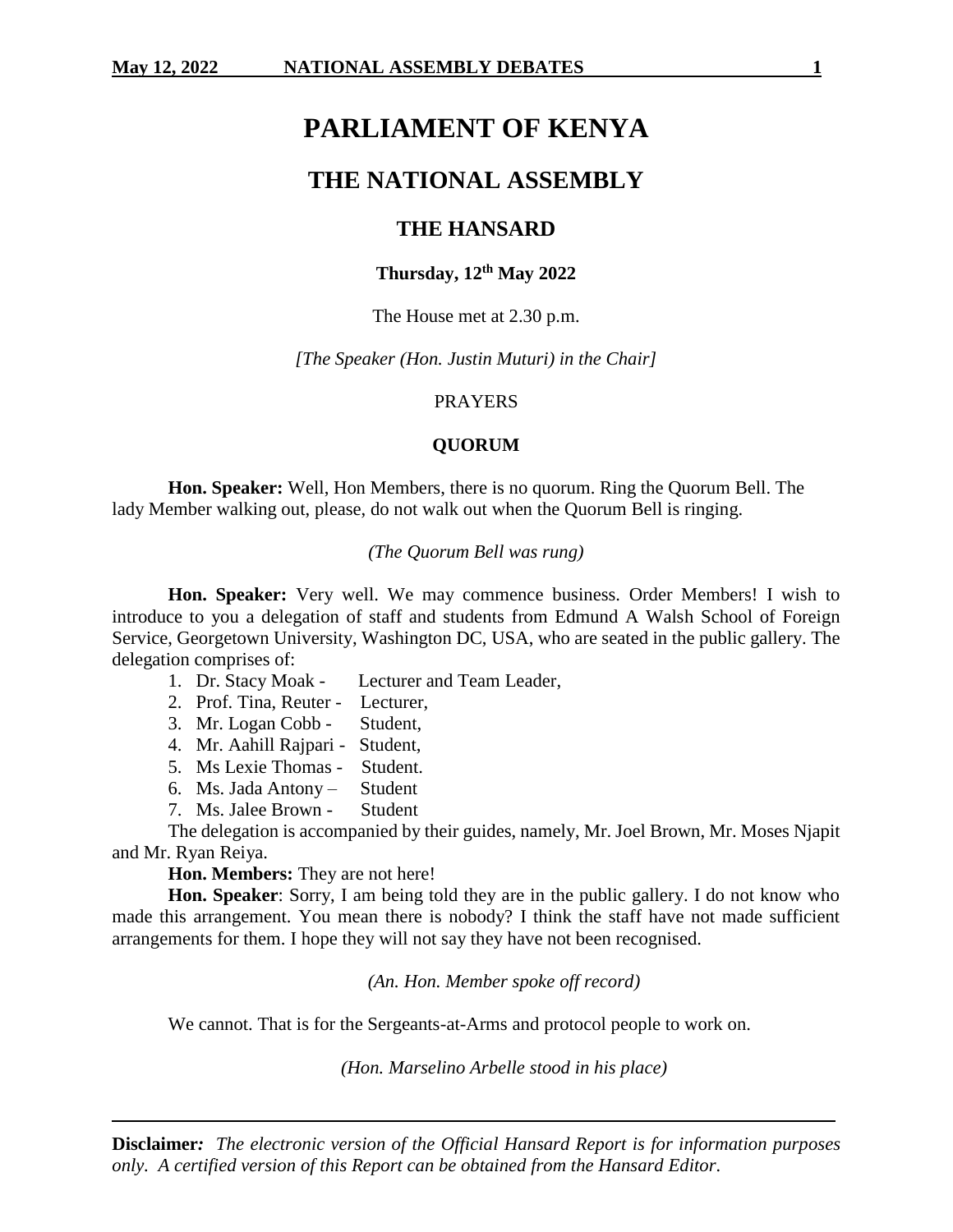Anyway, let us proceed with business. Member for Laisamis, take your seat.

# **MESSAGE**

# APPOINTMENT OF SENATORS TO THE MEDIATION COMMITTEE TO CONSIDER THE WILDLIFE CONSERVATION AND MANAGEMENT (AMENDMENT) BILL

**Hon. Speaker:** Hon. Members, you will recall that on Wednesday, 16<sup>th</sup> February 2022, the National Assembly rejected the Wildlife Conservation and Management (Amendment) Bill (Senate Bill No.30 of 2020). Pursuant to provisions of Article 112 of the Constitution and Standing Order 149 of the National Assembly Standing Orders, the Bill was committed to a Mediation Committee.

Subsequently, I appointed the following five Members to represent the National Assembly in the Mediation Committee and conveyed the decision of the National Assembly to the Senate:

- 1. The Hon. Chachu Ganya, MP;
- 2. The Hon. Paul Nzengu, MP;
- 3. The Hon. Ali Amin Deddy, MP;
- 4. The Hon. Rozaah Akinyi Buyu, MP, and,
- 5. The Hon. Bernard Shinali, MP.

Hon. Members, pursuant to the provisions of Standing Order 41, I wish to report to the House that I am in receipt of a correspondence from the Senate, dated 25<sup>th</sup> April 2022, conveying that the Senate has appointed the following Senators to the Mediation Committee to consider the said Bill:

- 1. Sen. Mwangi Githiomi, MP;
- 2. Sen. Johnes Mwaruma, MP;
- 3. Sen. Njeru Ndwiga, MP;
- 4. Sen. (Arch.) Sylvia Kasanga, MP, and,
- 5. Sen. (CPA) Farhiya Haji, MP.

Hon. Members, with the appointment of the above Senators, the Mediation Committee is now fully constituted. I, therefore, call upon the Committee to expeditiously consider the Bill and submit a Mediated Version of the Bill to both Houses of Parliament within the timelines contemplated under Article 113(3) of the Constitution.

I thank you.

Member for Laisamis, Hon. Marselino Arbelle.

# **PETITION**

#### INSECURITY IN MARSABIT COUNTY

**Hon. Marselino Arbelle** (Laisamis, JP): Thank you, Hon. Speaker.

Hon. Speaker, I, the undersigned**,** on behalf of Rendille Community residing in Logolo Ward, Laisamis Constituency, Marsabit County, draw the attention of the House to the following:

THAT**,** the Rendille Community lives in an area surrounded by the Borana, Gabra, Somali, Samburu and Turkana communities.

THAT, the centrally located geographical location naturally renders this community vulnerable to the attacks from the neighbouring communities.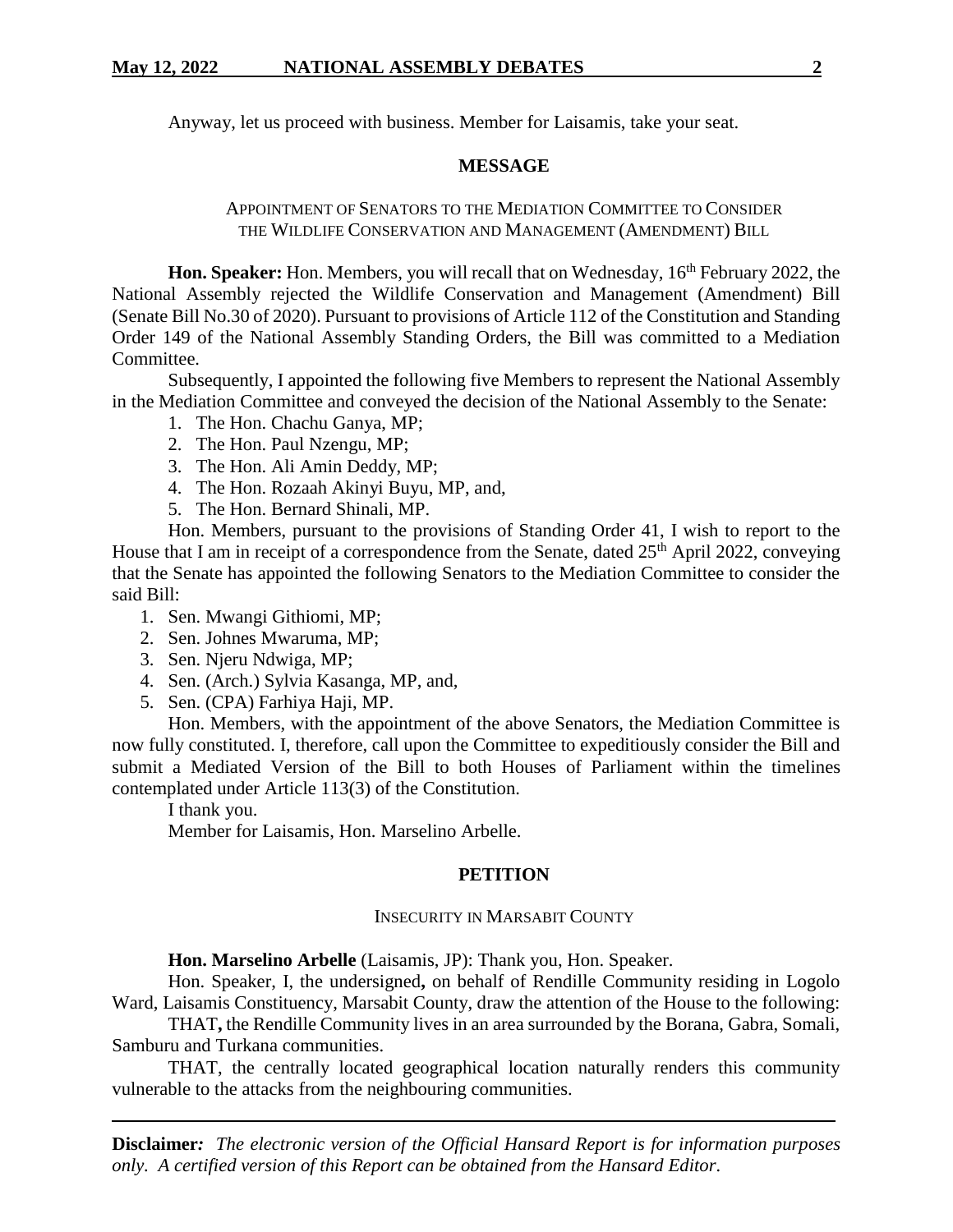THAT, the frequent attacks have repeatedly resulted in loss of human lives. Most recently involving a head Chief, Mr. Kenedy Konkoman and Assistant Chief, Mr. Keen Moga, and Messrs. Lenchada Mirigichan, Lerapo Lekasula, Loyai Leruk and Lekasura Lebarok, who are respected community elders.

THAT, the relentless theft and killing of livestock has affected the sustainability of livelihoods of the residents who heavily rely on pastoralism as the key economic activity.

THAT, the efforts to have these grievances addressed by the relevant Government agencies have not yielded any fruits.

THAT, the issue in respect of which this Petition is made are not pending before any court of law or other constitutional or legal body.

THEREFORE, your humble Petitioners pray that the National Assembly, through the Departmental Committee on Administration and National Security:

- 1. Engages the relevant Government agencies, including the National Cohesion and Integration Commission (NCIC) with a view to resolving the rampant cases of communal tension and insecurity and seek justice on behalf of the aggrieved residents.
- 2. Recommends enlisting of additional National Police Reservists.
- 3. Recommends review of administrative boundaries in Marsabit County to minimise conflict and promote cohesion.
- 4. Recommends timely compensation of deceased persons who have died in the line of duty.
- 5. Makes any further orders deemed fit in the circumstances of the Petition.

And your Petitioners will for ever pray.

Thank you. Hon. Speaker. I submit.

**Hon. Speaker**: Very well. Few comments. Hon Pukose.

**Hon. (Dr.) Pukose** (Endebess, JP): Thank you, Hon. Speaker. This issue of cattle rustling and insecurity within Marsabit County is something that has been going on for a very long time. This House can remember that we lost Hon. Bonaya Godana and others as they were on a peace mission in the area.

We also had a Petition by Hon. Col (Rtd) Ali Rasso in this House and a Report was tabled. It is important for the Government to look for a lasting solution to the insecurity problem in Marsabit and other areas which are prone to cattle rustling like Baringo and Kerio Valley. It should also address the issue of the Kenya National Police Reservists. This House passed a law that made them to be part and parcel of the security system of this country. They should also have identification and a regular payment as a way motivation for them to keep working under those difficult circumstances. The Kenya National Police Reservists interests ought to be well taken care of so that they can offer security in their areas of engagement.

With those few remarks, I support this Petition.

**Hon. Speaker:** Member for Tharaka.

**Hon. George Gitonga** (Tharaka, DP): Thank you very much, Hon. Speaker.

Insecurity in the country is a matter of concern. It is not only limited to Marsabit, but also Laikipia, Isiolo, Baringo, West Pokot and other areas, which of late have come under attack from bandits who are also cattle rustlers. It is important that the Government takes this matter seriously and ensures that we have sufficient security in these areas to protect both life and property.

I applied to have the Kenya Police Reservists in my Constituency, Tharaka, when I was newly elected, but was informed that the Government had ceased recruiting them. Of late, however, it appears that the policy has been reversed and the Government is recruiting police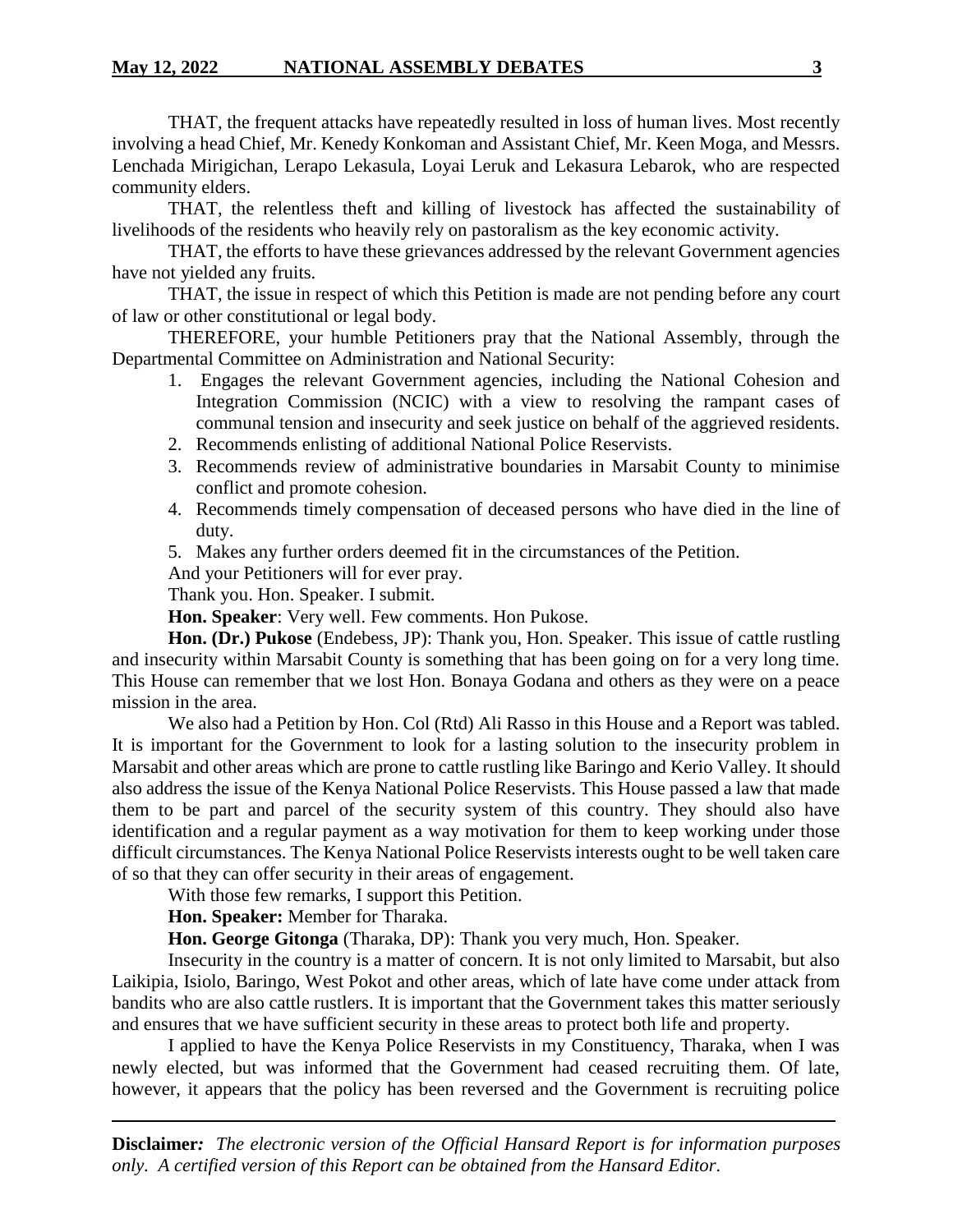reservists. It is a very important unit which must be properly trained, armed and remunerated well so that some of the local security issues are taken care of instantly and upon occurrence.

I, therefore, support this Petition.

**Hon. Speaker:** Member for Marakwet West.

**Hon. William Kisang** (Marakwet West, JP): Thank you, Hon. Speaker.

It is so sad that cattle rustling is happening across the country; Marsabit, Kerio Valley and other areas have been affected. Teachers in Marsabit County are not even going to school and several schools are closed. There is fighting among communities and the Government looks like it is unable to contain this menace across the country. Communities from Marsabit, Kerio Valley and other areas have, for almost eternity, requested to have the Kenya National Police Reservists. We do not know why they have not been employed yet Hon. Pukose has said that the law was passed. It cannot be an issue of lack of resources because this House has, every year, been budgeting and allocating a lot of resources to the Ministry of Interior and Co-ordination of National Government. We do not know what they do with those resources. People are killed every day! It looks like they do not have any human feelings. I know we have no time, but I hope the Committee will, at least, push so that the Ministry responds quickly because it seems they are sleeping on their job.

**Hon. Speaker:** Very well. The Petition is committed to the Departmental Committee of Administration and National Security.

Next Order.

# **PAPERS LAID**

**Hon. Speaker:** Leader of the Majority Party.

**Hon. Amos Kimunya** (Kipipiri, JP): Thank you, Hon. Speaker. I beg to lay the following Papers on the Table of the House.

Reports of the Auditor-General and Financial Statements in respect to the following institutions for the year ended  $30<sup>th</sup>$  June 2021 and the certificates therein:

- i. State Department for Devolution.
- ii. Consolidated Funds Services.
- iii. Pensions and Gratuities.
- iv. The Government Investment and Public Enterprises Revenue Statements.
- v. Teachers Service Commission.
- vi. The Kenya Energy Sector Environment and Social Responsibility Program Fund.
- vii. State Department for Early Learning and Basic Education.

Report of the Auditor-General and Financial Statements in respect of Konoin Technical Training Institute for the Year ended 30<sup>th</sup> June 2019, and the certificates therein.

Reports of the Auditor-General and Financial Statement in respect of the Nyandarua Institute of Science and Technology for the years ended  $30<sup>th</sup>$  June  $2017$  and  $30<sup>th</sup>$  June  $2018$  and the certificates therein.

Thank you, Hon. Speaker.

**Hon. Speaker:** The Chairman, or Chairperson as the case may be, of the Departmental Committee on Justice and Legal Affairs.

**Hon. T.J. Kajwang'** (Ruaraka, ODM): Hon. Speaker, on behalf of the Chair of the Departmental Committee on Justice and Legal Affairs, I beg to lay the following Paper on the Table of the House.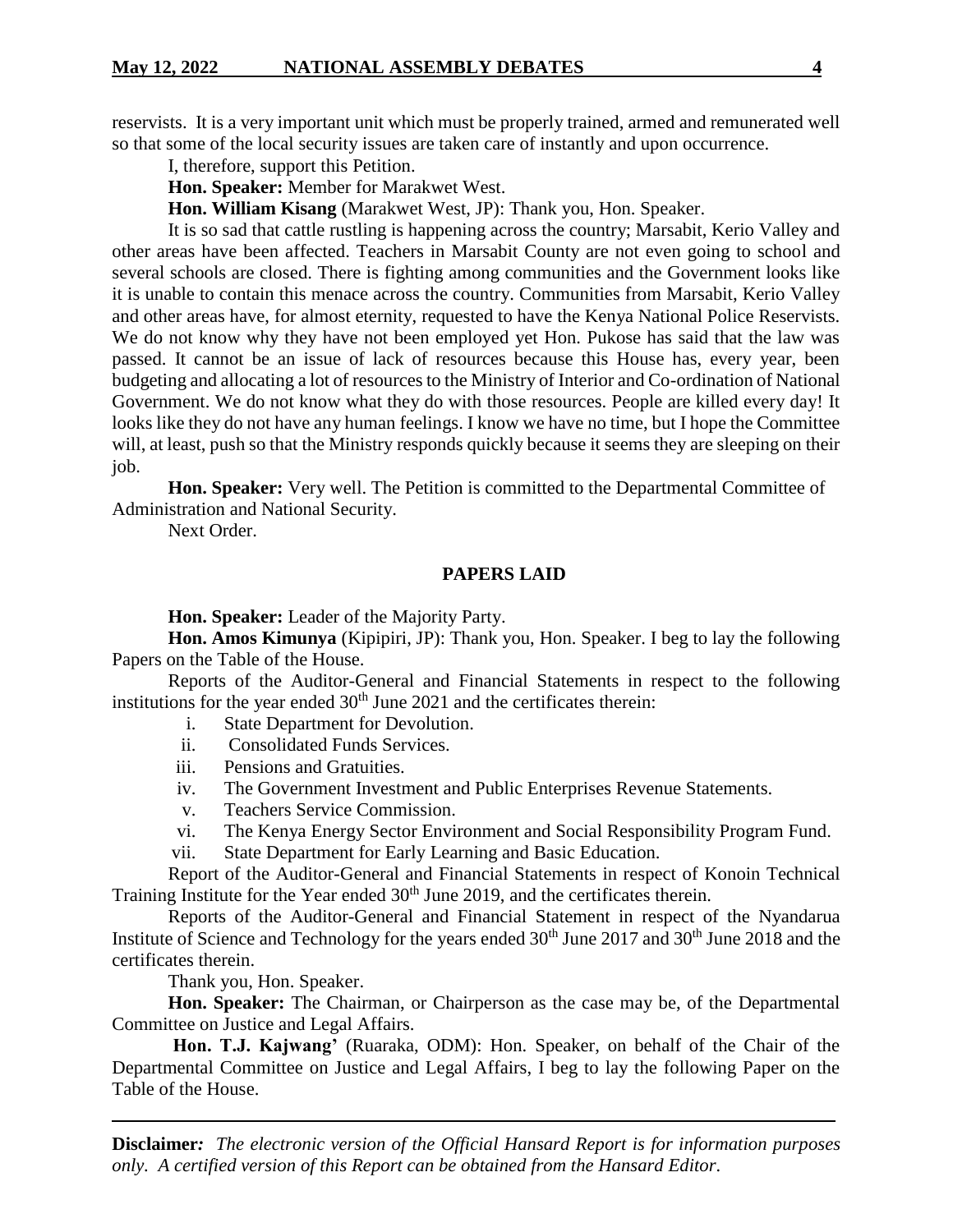Report of the Departmental Committee on Justice and Legal Affairs on its consideration of the nominees for appointment as members of the Ethics and Anti-Corruption Commission. (EACC).

**Hon. Speaker:** Very well. Next Order

# **NOTICE OF MOTION**

# APPROVAL OF APPOINTMENT OF MEMBERS TO THE EACC

**Hon. T.J. Kajwang'** (Ruaraka, ODM): Hon. Speaker, I beg to give Notice of the following Motion:

THAT, taking into account the findings of the Departmental Committee on Justice and Legal Affairs on its reports on consideration of nominees for appointment as members of the Ethics and Anti-Corruption Commission (EACC), laid on the Table of the House on Thursday,  $12^{th}$  May 2022 and pursuant to provisions of Section 10(3) of the Ethics and Anti-Corruption Commission Act, 2011 and Sections 3 and 8 of the Public Appointments, Parliamentary Approval Act 2011, this House approves the appointment of Dr. Cecilia Mbinya Mutuku and Mr. John Ongalo as members of the Ethics and Anti-Corruption Commission**. Hon. Speaker:** Very well. Next Order.

# **QUESTIONS AND STATEMENTS**

**Hon. Speaker:** The first segment is on Questions. The first Question is by the Member for Kuresoi North, the Deputy Speaker.

# **ORDINARY QUESTIONS**

# *Question No.118/2022*

# CRITERIA OF RECRUITING TEACHERS BY TSC

**Hon. Moses Cheboi** (Kuresoi North, JP): Thank you, Hon. Speaker. I beg to ask Question No.118/2022 to the Chairperson of the Teachers Service Commission:

- (i) Could the Chairperson explain the criteria applied by the Teachers Service Commission during recruitment of teachers?
- (ii) Could the Chairperson explain the Commission's policy, if any, for recruitment of teachers who are approaching or are above 45 years?
- (iii) Could the Commission consider recruiting under special considerations, Mr*.*  Kipngétich Wesley Kurugat of ID No. 21136330 aged 44 years, who is a holder of a Bachelor of Education Degree (Chemistry and Mathematics), during the forthcoming recruitment exercise by virtue of his age?

Thank you.

**Hon. Speaker:** That Question is for a written reply by the Chairperson of the Teachers Service Commission.

**Hon. Speaker:** Next Question is by Hon. Zuleikha Hassan, the Member for Kwale County.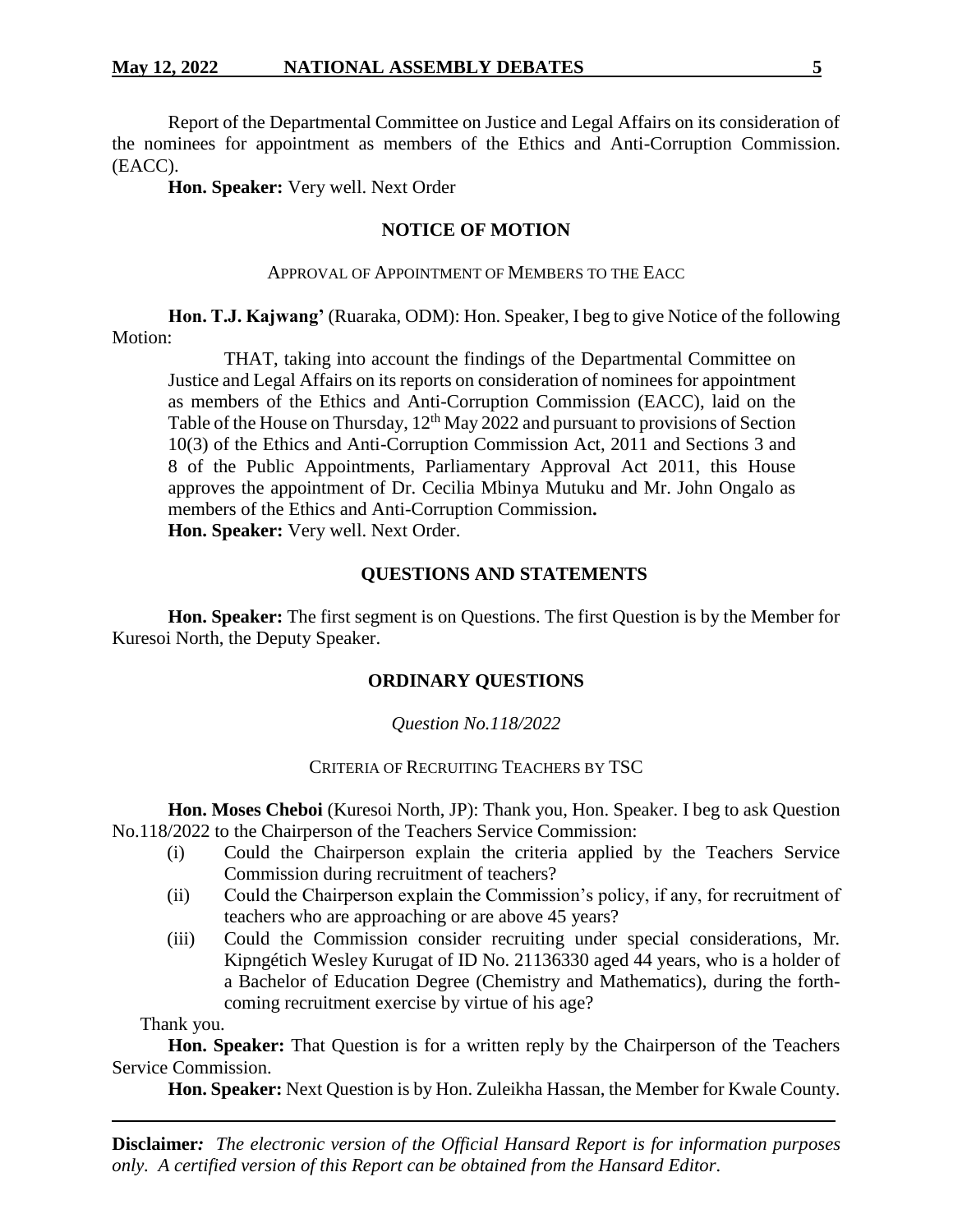# *Question No.119/2022*

# STATUS REPORT ON UTILISATION OF NGAAF FUNDS

# *(Question deferred)*

**Hon. Speaker:** The next Question is by the Member for Marsabit County, Hon. Safia Adan.

# *Question No.120/2022*

# PROTECTION OF GRAZING LANDS FROM ILLEGAL ACOUISITION

**Hon. (Ms.) Safia Sheikh** (Marsabit CWR, JP): Thank you, Hon. Speaker for giving me this opportunity. My Question is directed to the Minister for Physical Planning and Lands.

What plan has the Ministry put in place to protect grazing land of the pastoralists community across the country from being illegally acquired by private developers?

There is a need to protect the grazing land of pastoralists communities who are moving with their livestock from place to place in search of water and green pasture.

Majority of these groups of people have no formal education, permanent homes or settlements. It is important…

**Hon. Speaker**: Are you reading a Statement or are you asking a Question? The Question I have here does not include the discourse you are giving.

**Hon. (Ms.) Safia Sheikh** (Marsabit CWR, JP): I am asking a Question. Since these people cannot advocate for themselves, it is important for the Ministry of Lands to protect their rights.

**Hon. Speaker:** Very well, Hon. Safia Adan. The Question will be replied to before the Departmental Committee on Lands.

For the second time, let us have Question No.119/2022 by the Member for Kwale County, Hon. Zuleikha Hassan. Member is absent and not desiring to be present so, the Question is dropped.

### *Question No.119/2022*

### STATUS REPORT ON UTILISATION OF NGAAF FUNDS

*(Question dropped)*

Let us move to the second segment on Requests for Statements. The first request is by Hon. George Theuri, Member for Embakasi West.

# **REQUEST FOR STATEMENT**

POOR ROAD WORKS AT JUNCTIONS, EXITS AND DIVERSIONS ALONG MOMBASA ROAD

**Hon. George Theuri (**Embakasi West, JP): Thank you, Hon. Speaker. Pursuant to Standing Order No.44 $(2)(c)$ , I rise to request for a Statement from the Chairperson of the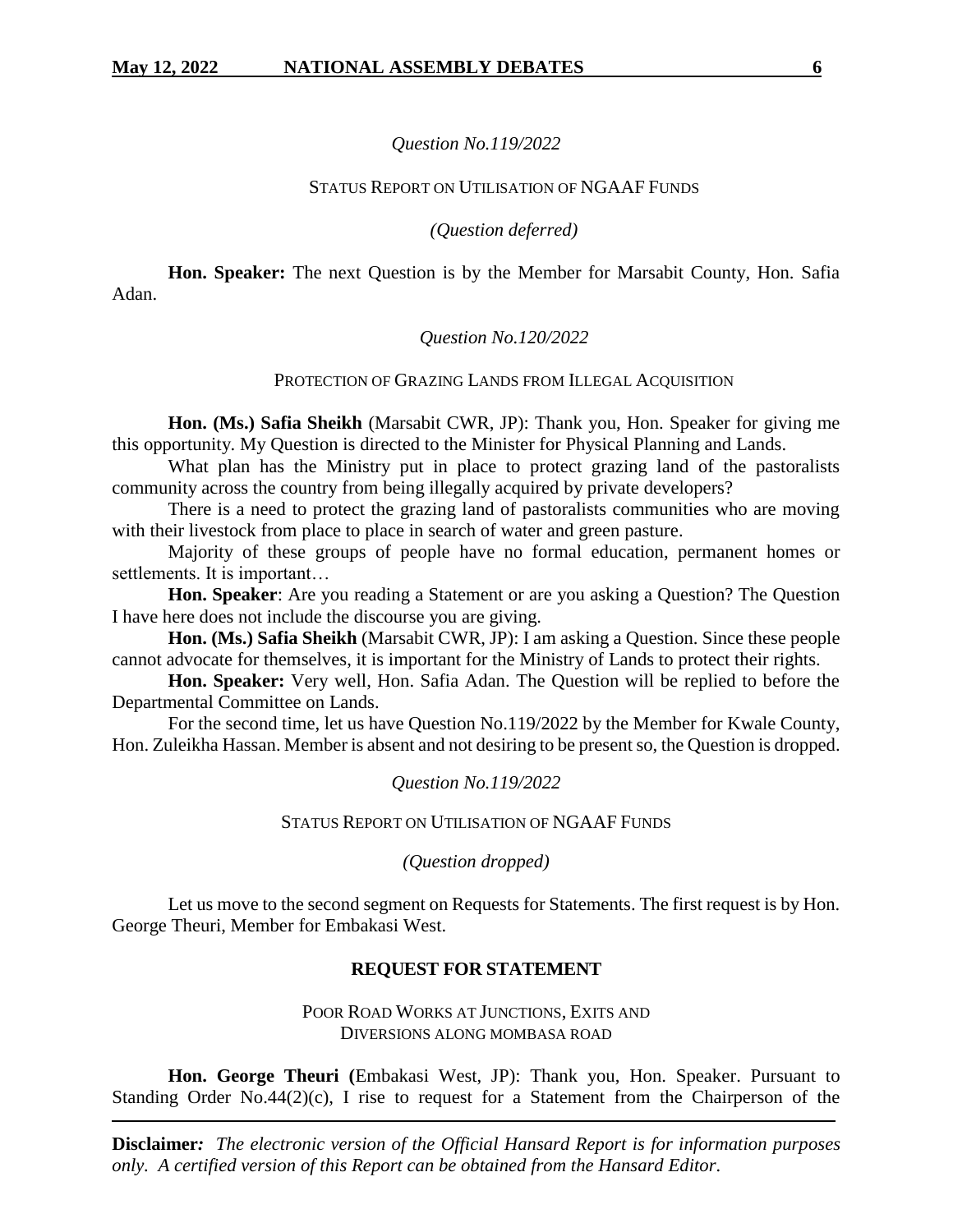Departmental Committee on Transport, Public Works and Housing regarding the poor state of road works at junctions of link roads, exit roads and diversions along the Nairobi-Mombasa Road occasioned by the ongoing construction of the Nairobi Expressway.

As you are aware, the ongoing construction of the 27.1 kilometre Nairobi Expressway Project commissioned in October 2019 begins at Mlolongo connecting the Jomo Kenyatta International Airport (JKIA) and the Nairobi's Central Business District and terminates at the James Gichuru-Waiyaki Way Junction in the Westlands area. The said construction, which has occasioned significant road design alterations of Mombasa Road, is nearly complete. However, the contractor has failed to provide motorable road works at junctions of link roads and road exits from Mombasa Road.

The poor state of roads at various junctions of link and exit roads has resulted in numerous inconveniences to motorists, riders, residents and business communities living and operating along the Mlolongo-JKIA and Westlands areas. As a result, motorists and riders have had to cope with high costs of repairs for their vehicles due to damages caused by rutted and pitted roads.

Hon. Speaker, it is against this background that I seek a Statement from the Chairperson of the Departmental Committee on Transport, Public Works and Housing. In the Statement, the Chairperson should address the following concerns:

- (i) What measures have been put in place to ensure that the contractor delivers quality road works especially at the junctions of link and exit roads?
- (ii) What measures have been put in place to provide quality road infrastructure along the link and exit roads that will ensure smooth flow of traffic, particularly in Embakasi area?
- (iii) What urgent steps have been put in place to ensure that Mombasa Road is rehabilitated and restored to its former state, including and not limited to beautification and restoration?

Thank you, Hon. Speaker.

**Hon. Speaker**: The Statement is referred to the Chairperson of the Departmental Committee on Transport, Public Works and Housing, Hon. Pkosing or the Vice-Chair. Hon. Theuri, it will be channelled to the Committee through the Office of the Leader of the Majority Party.

Let us move to the next segment. I see an intervention by a Member. Let us have Hon. John Paul Mwirigi.

**Hon. John Paul Mwirigi** (Igembe South, Independent): Thank you, Hon. Speaker. I rise to seek your guidance. On 24<sup>th</sup> September 2020, I presented a Petition to the Departmental Committee on Agriculture and Livestock. Whenever we near recess, they seek an extension. This trend has gone on for some time and up to now, I have not received the report from the Committee. The people of my constituency sent that Petition to me so that they could get assistance from this House. I would like to request, if possible, through your guidance, if the Chairperson could be requested to table that report on Tuesday.

**Hon. Speaker**: Let us have the Chairman of Departmental Committee on Agriculture and Livestock, Hon. Silas Tiren. Hon. Tiren has become an extremely rare person in the Chamber. Through the Office of the Leader of the Majority Party, communicate to the Chairman of the Departmental Committee on Agriculture and Livestock that he is supposed to come and respond to the Petition by Hon. John Paul Mwirigi, which he says he presented on 24<sup>th</sup> September 2020. It will be gross dereliction of duty for the Committee not to have a report ready.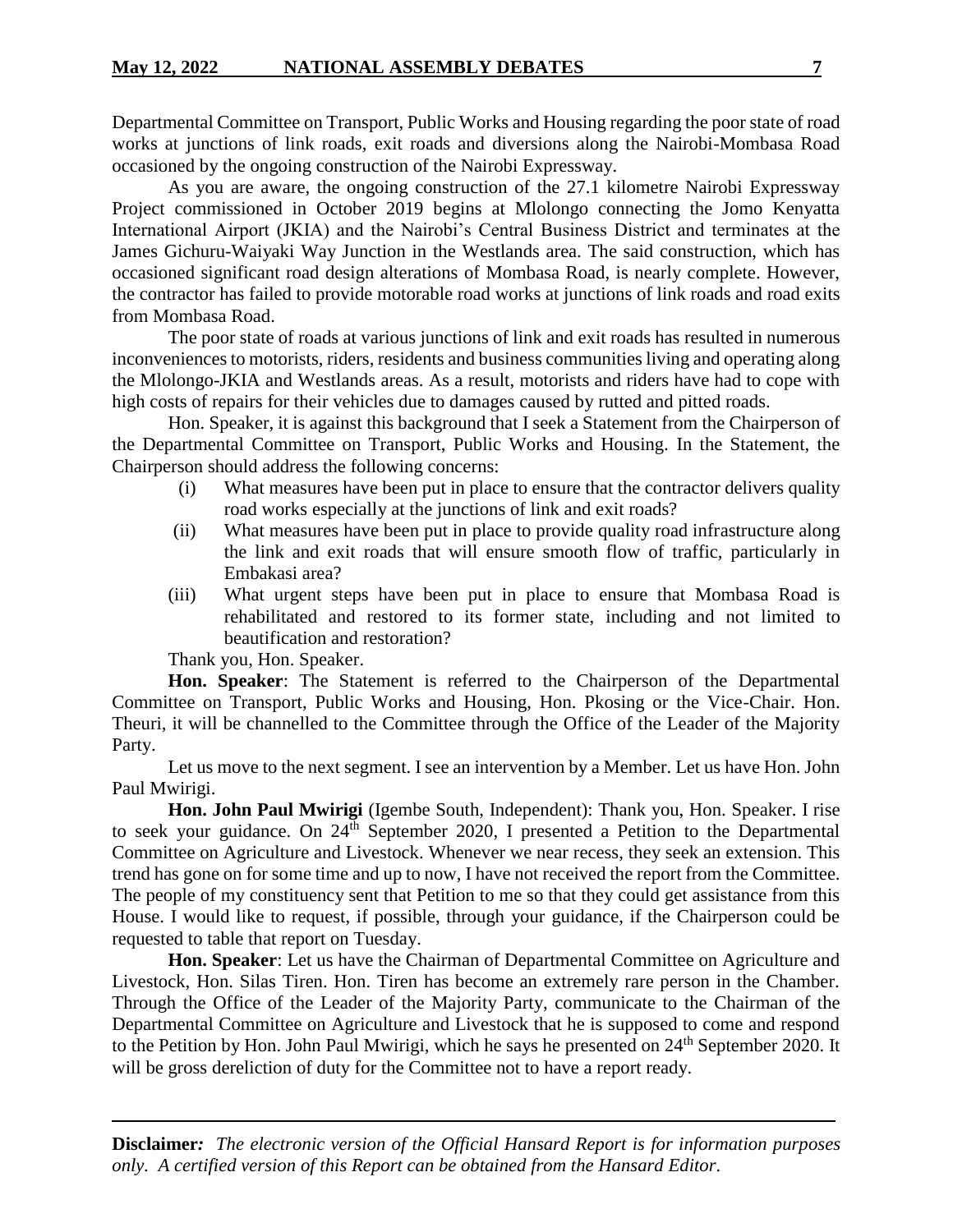I see the Member for Kilifi North saying that he also has a Petition on cashew nuts. Hon. Tiren should come and give the House an update. He is not being requested; he is being directed to come and give the House an update on the status of those petitions.

I agree with Hon. John Paul Mwirigi and with what the Member for Kilifi North presented that the residents expected that the National Assembly would come to their aid. That is why there is a provision for petitions in Article 119 of the Constitution. Hon. Tiren is directed to come here on Tuesday and give an update on those two petitions.

Hon. Baya, I think that suffices because he is not here in any event. Leader of the Majority Party, please, present your Statement.

# **STATEMENT**

# BUSINESS FOR WEEK COMMENCING 17<sup>TH</sup> TO 19<sup>TH</sup> MAY 2022

**Hon. Amos Kimunya** (Kipipiri, JP): Hon. Speaker, pursuant to the provisions of Standing Order No.44(2)(a), I rise to give the following Statement on behalf of the House Business Committee, which met on Tuesday,  $10^{th}$  May 2022, to prioritise business for consideration.

I trust the Members have had a restful albeit busy working recess. I also hope the committees have actively participated in representing the interests of their line ministries throughout the budget consideration process.

As Members are aware, we are in the final Session of the 12<sup>th</sup> Parliament. I wish to underscore, however, that we still have some critical business to prosecute before the *sine die*  recess. In that regard, I wish to request Members to offer support to committees to allow them to expedite all urgent business.

On Tuesday next week, the following business has been scheduled for consideration, namely, the Second Reading of the following Bills;

- (1) The Mung Beans Bills (Senate Bill No.9 of 2020);
- (2) The Prompt Payment Bill (Senate Bill No.16 of 2021); and,
- (3) The County Boundaries Bill (Senate Bill No.20 of 2021).

At the Committee of the whole House, we will be considering:

- (1) The Huduma Bill (National Assembly Bill No.57 of 2021); and,
- (2) The Universities (Amendment) Bill (National Assembly Bill No.35 of 2021).

We will also be looking at the Report of the Justice and Legal Affairs Committee on the consideration of nominees for appointment to the Ethics and Anti-Corruption Commission, which has just been tabled, and the Report of the Committee on the Implementation regarding the implementation status of the Report on the Petition on Irregular Renewal of Leases of Land by Del Monte Kenya Limited and eviction of workers from their land in Roysambu. We will also be looking at the reports of the Committee on Members Services and Facilities on the study visit to the Legislative Assembly of Alberta, Canada, and on the establishment of a Parliamentary Health Services Unit.

Hon. Speaker, in accordance with provisions of Standing Order No.42(a)5, and 6, I wish to convey that the Cabinet Secretary for the Ministry of Interior and Coordination of National Government is scheduled to appear before the Departmental Committee on Administration and National Security to respond to the following Questions: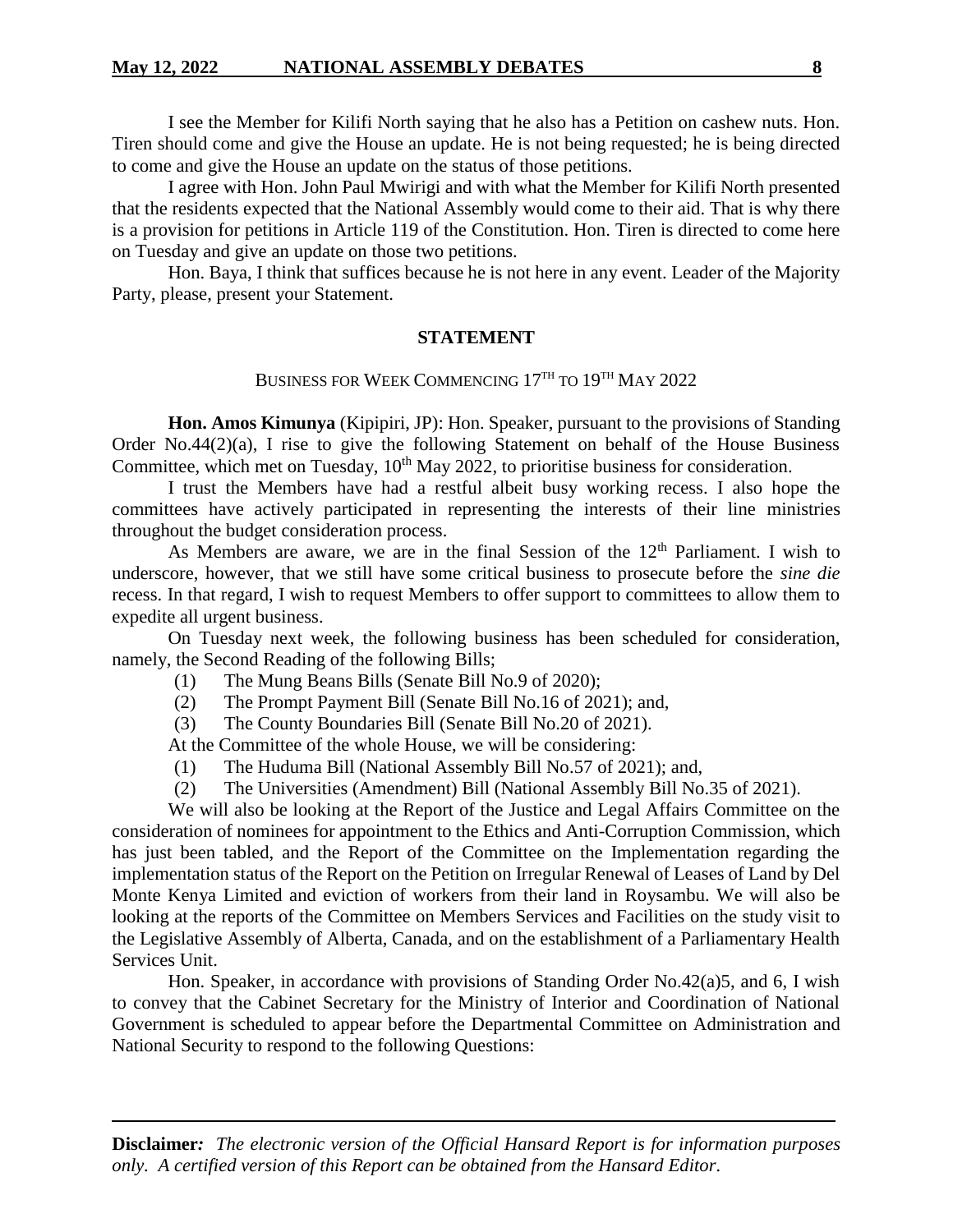- i. Question No.74/2022 by Hon. Godfrey Osotsi regarding investigation by the Director of Criminal Investigation into the alleged copyright theft by Safaricom Ltd. from Transcend Ltd.
- ii. Question No.95/2022 by Hon. David Ole Sankok, MP, regarding the status of fines collected from the motorcycle crackdown.
- iii. Question No.96/2022 by Hon. Mboko Milemba, MP, on the establishment of civil registration centre in Emuhaya sub-county.
- iv. Question No.101/2022 by Hon. Gladwell Jesire, MP, regarding the recent state of insecurity in Baringo.
- v. Question No.102/2022 by Hon. Michael Kingi, MP, regarding the supply of relief food in Magarini Constituency.
- vi. Question No.105/2022 by Hon. Benjamin Tayari, MP, on the public participation on the boundaries of Samburu and Kinangop sub-counties .
- vii. Question No.106/2022 by Hon. Feisal Bader, MP, regarding the abduction of Mr. Amani Mohammed Mofujo.

Hon. Speaker, the House Business Committee shall reconvene on Tuesday, 17<sup>th</sup> May 2022. to schedule the business for the rest of the week.

Hon. Speaker, I wish to lay the Statement on the Table of the House. Thank you.

*(Hon. Amos Kimunya laid the Document on the Table)*

**Hon. Speaker:** Next Order.

# **REPORT AND THIRD READING**

THE NATIONAL DISASTER RISK MANAGEMENT BILL

**Hon. Moses Cheboi** (Kuresoi North JP): I thank you, Hon. Speaker. I beg to report to the House that the Committee of the whole House has considered the National Disaster Risk Management Bill (National Assembly Bill No.28 of 2021) and approved the same with amendments.

**Hon. Amos Kimunya** (Kipipiri, JP): Hon. Speaker, I beg to move that the House do agree with the Committee in the said Report. I request Hon. Aduma Owuor to second the Motion for agreement with the Report of the Committee of the whole House.

**Hon. Speaker**: Hon. Aduma.

**Hon. Aduma Owuor** (Nyakach, ODM): Thank you, Hon. Speaker, as a Member of the Committee, I want to second the Report and thank the Members for their input. I would like to urge the House to pass the Bill with the amendments which were put. Hon. Speaker, it is imperative to note that our disaster preparedness has been challenged by either weak or lack of harmonised policy. You may recall the events of the disaster of the US Embassy in 1998 and the *El Nino* rains.

Therefore, I second and urge the Members to support.

**Hon. Speaker:** Very well.

*(Question proposed)*

*(Question put and agreed to)*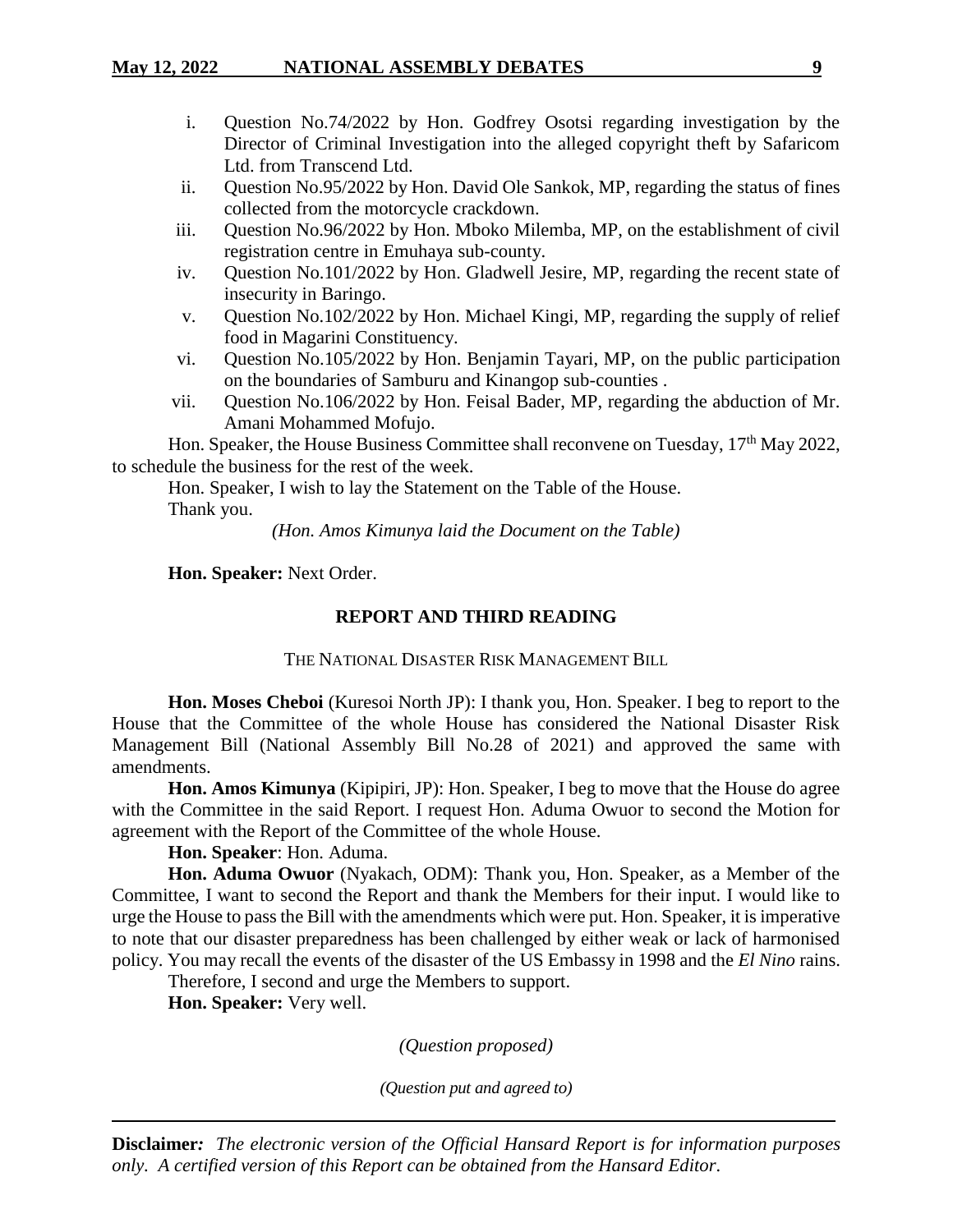**Hon. Amos Kimunya** (Kipipiri, JP): Hon. Speaker, I beg to move that the National Disaster Risk Management Bill (National Assembly Bill No.28 of 2021) be now read the Third Time.

I wish to take this opportunity to thank the Members who participated at all levels, namely, in public participation, in the Second Reading and in the Committee of the whole House to bring this Bill to where it is. I wish to, once again, request Hon. Aduma Owuor, Member of the Departmental Committee, to second.

**Hon. Aduma Owuor** (Nyakach, ODM): Thank you, Hon. Speaker. I second.

*(Question proposed)*

*(Question put and agreed to)*

*(The Bill was accordingly read the Third Time and passed)*

**Hon. Speaker**: Next Order.

### **REPORT**

#### THE CHILDREN BILL

**Hon. Moses Cheboi** (Kuresoi North JP): I thank you, Hon. Speaker. I beg to report to the House that the Committee of the whole House has considered the Children Bill (National Assembly Bill No.38 of 2021) up to Clause 34 and approved the same with amendments and seek leave to sit again.

**Hon. Speaker**: Mover.

**Hon. Amos Kimunya** (Kipipiri, JP): Hon. Speaker, I beg to move that the House do agree with the Committee in the said Report and I also request Hon. Kabinga to second the Motion for agreement with the Report of the Committee of the whole House.

**Hon. Speaker**: Hon. Wachira Kabinga.

**Hon. Josphat Kabinga** (Mwea, JP): Thank you, Hon. Speaker. I second.

*(Question proposed)*

**Hon. Members:** Put the Question!

*(Question put and agreed to)*

**Hon. Speaker:** Next Order.

# **COMMITTEE OF THE WHOLE HOUSE**

*(Order for the Committee Read)*

*[The Speaker (Hon. Muturi) left the Chair]*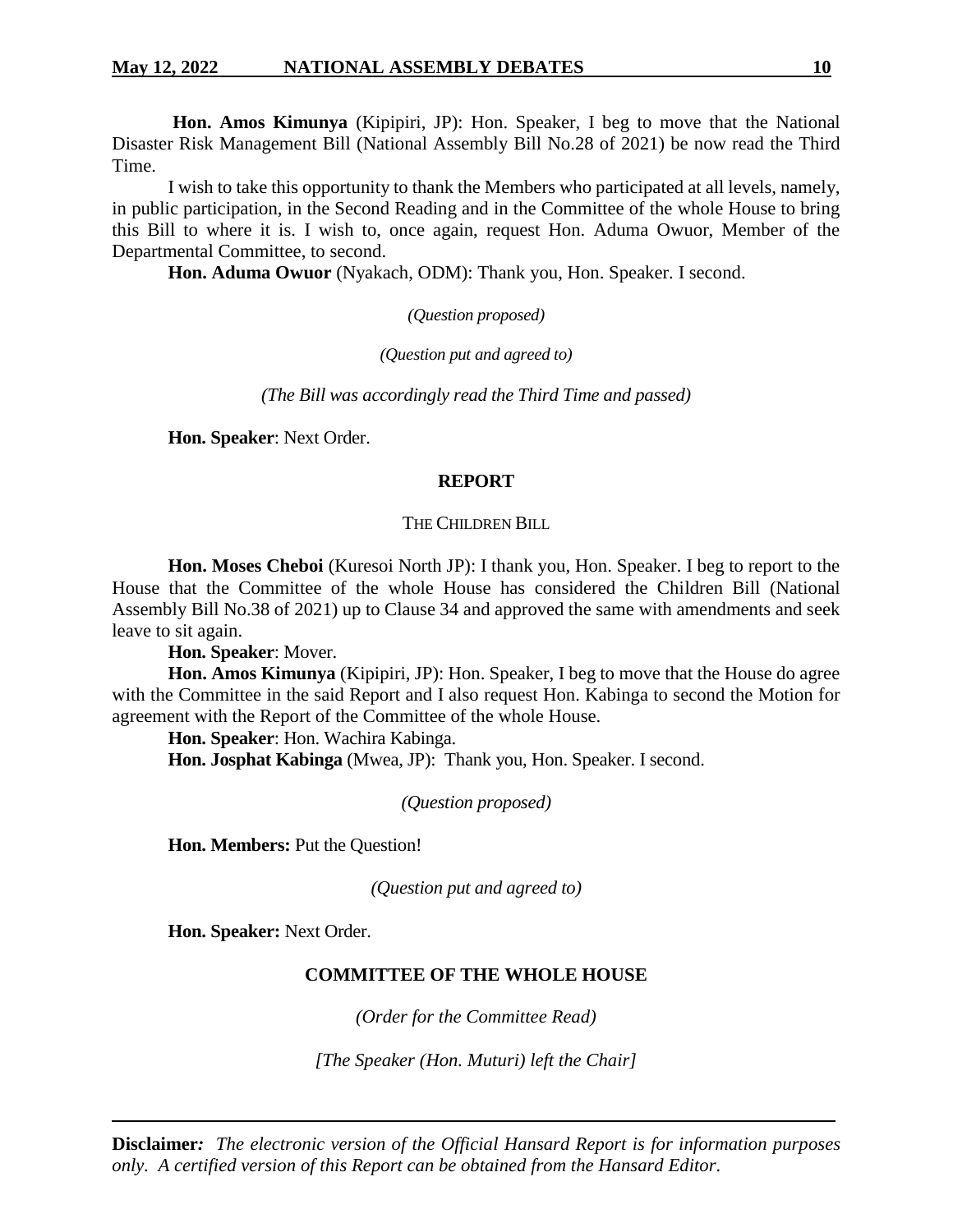#### IN THE COMMITTEE

#### *[The Chairman (Hon. Moses Cheboi) took the Chair]*

# THE CHILDREN BILL

#### *(Resumption of Consideration interrupted on 11.5.2022)*

**Hon. Chairman**: Hon. Members we are now in the Committee of the whole House to consider The Children Bill (National Assembly Bill No.38 of 2021). It had been transacted yesterday up to Clause 34 and we are progressing. We will be moving very fast because we have a very long…

#### *(Hon. (Ms.) Odhiambo-Mabona spoke off-record)*

Hon. Millie Odhiambo, what are you asking? Well, I am told the Order Papers are over. Unless, it is for your own purpose, Hon. Millie Odhiambo, the rest of it are in soft copy. You will, however, be given yours now.

## (*Loud consultations)*

We can give the available Order Papers to the two Members immediately. As for the rest of the membership, they should be having theirs in a short while. Can the Chair, and Hon. Millie Odhiambo, who have few amendments, be given a copy each?

> *The Sergeant – At- Arms handed copies of the Order Paper to Hon. Millie Odhiambo and Hon. Josphat Kabinga)*

Hon. Millie Odhiambo do you now have your copy? What of the Chair of the Committee, Hon. Kabinga, do you now have yours?

*(Hon. Josphat Kabinga spoke off-record)*

*Clause 35*

**Hon. Chairman**: Leader of the Majority Party, do you have an amendment? **Hon. Amos Kimunya** (Kipipiri, JP): Hon. Chairman, I beg to move: THAT Clause 35 of the Bill be deleted and substituted therefor by the following new clause

| Functions of the<br>Cabinet<br>Secretary. | $shall$ — | 35. (1) The Ministry responsible for matters relating to children                                                                                                                                                                                                                                                  |
|-------------------------------------------|-----------|--------------------------------------------------------------------------------------------------------------------------------------------------------------------------------------------------------------------------------------------------------------------------------------------------------------------|
|                                           |           | (a) ensure that every child achieves the full realization of their<br>rights as set out in the Constitution and this Act;<br>(b) ensure the welfare and protection of children in matters<br>relating to rights of children under Article 53 of the<br>Constitution, parental responsibility, fostering, adoption, |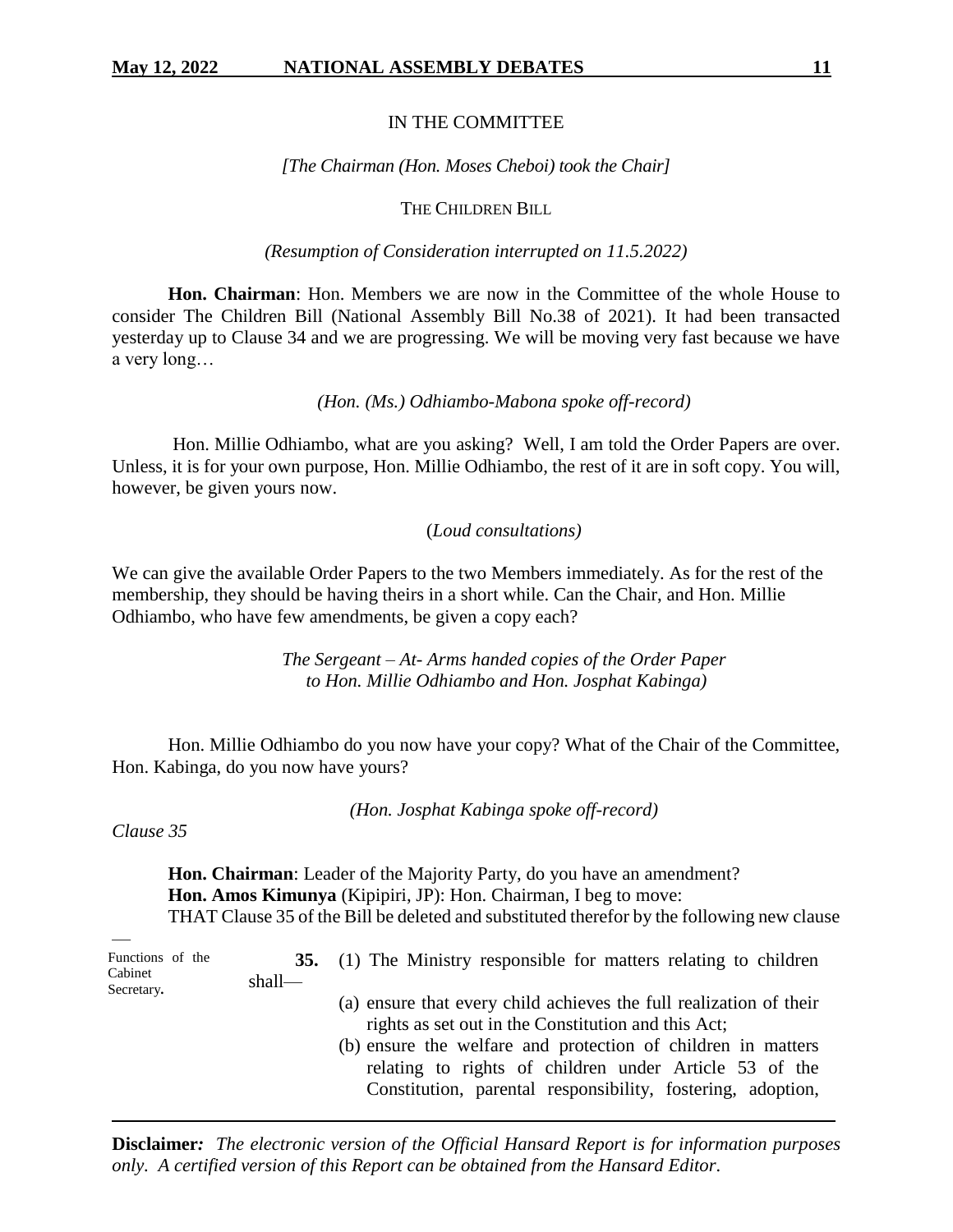custody, maintenance, guardianship, care and protection of children, and regulation and administration of children's institutions;

- (c) ensure the development and implementation of relevant policies, programmes, plans and actions that ensure children's rights are realized including adoption, tracing and repatriation;
- (d) ensure formulation of relevant policies on the planning, financing and co-ordination of child welfare programmes and activities;
- (e) ensure the full implementation of Kenya's international and regional obligations relating to children and support the formulation of policies, programs, plans and actions for the promotion and protection of the rights of the child;
- (f) ensure affirmative action on matters relating to children;
- (g) make regulations for the effective discharge of functions under this Act; and
- (h) enter into agreements with any person, agency, organization, association, institution for any purpose related to this Act.

(2) The Cabinet Secretary shall be responsible for policy formulation and guidance of the functions including establishment of national government service delivery co-ordination units under subsection (1).

(3) The Cabinet Secretary for the time being responsible for matters relating to children's affairs shall, in consultation with the Council, make regulations on any matter—

- (a) to implement any provision of this Act; and
- (b) to implement within Kenya measures agreed upon within the framework of any treaty, international convention or regional intergovernmental agreement to which Kenya is a party.

(4) The Cabinet Secretary shall delegate the performance of functions in the manner provided for under subsections (5) (9) and sections 35B, 35E and 35F.

 (5) The Principal Secretary shall be responsible for administration of the State department including establishing and administering the organizational structure of the state department comprising of technical directorates.

 (6) A function that is not assigned under sections 35B, 35E and 35F is a function or power of the Secretary.

As Members would note, Clause 35 has enumerated a certain number of functions of the Cabinet Secretary, which is usually never put within the law. It is the prerogative of the President to re-organise his Government, and assign responsibilities to the Ministries which we do not do within a Bill. We are now removing it to allow the President of the day to reorganise his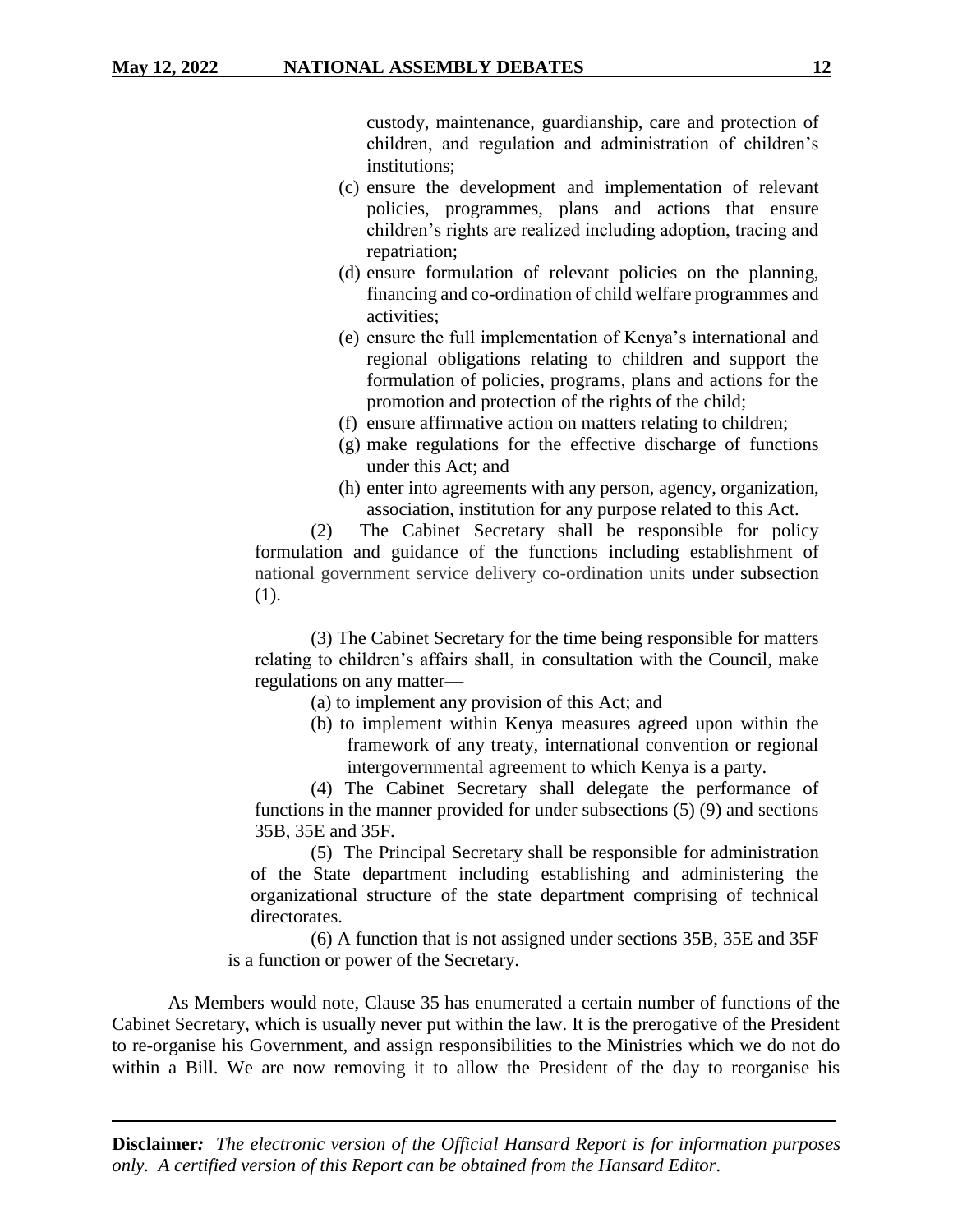Government, and assign the responsibilities to the Ministries rather than us doing it from here, which again, is not our Constitutional mandate: It is the President's mandate, and hence, the basis.

**Hon. Chairman**: Okay.

**Hon. Amos Kimunya** (Kipipiri, JP): Hon. Chairman, arising from that, and for clarity to the Members, the Committee is further, proposing other re-organisations of functions which will come as New clause 35, later on. Deletion of this will not stop the Committee from re-introducing the new clauses to a further, streamlining of these other functions.

I beg to move.

**Hon. Chairman**: I see no other interest. Oh, we have Hon. Tonui?

**Hon. Ronald Tonui** (Bomet Central, JP): Thank you, Hon. Chairman. Whatever the Leader of the Majority has stated may be misleading because this is how we do legislation. He is implying that we need to leave legislation to the President to allocate duties. We have not named the Ministers. You will name the Ministers, and also give them responsibilities, and the details of their responsibilities would be provided in legislation. I believe that the presence of this Section is very good. After all, if we remove the functions, there is going to be a vacuum in this Bill.

I, therefore, oppose.

**Hon. Chairman:** Hon. Millie Odhiambo, do you want to speak to this one?

**Hon. (Ms.) Odhiambo-Mabona** (Suba North, ODM): Sorry, Chairman. I do not want to speak to this one. I think the Chair and the Committee came to an agreement.

**Hon. Chairman**: Hon. Chair?

**Hon. Josphat Kabinga** (Mwea, JP): Thank you, Hon. Chairman. This is one Clause that we have had a lot of consultations since yesterday. We have consulted with the Leader of the Majority Party and the Director of Legal Services, and we have a way forward. I am sorry I had not had the time to discuss with my colleagues on the same. I will continue to do so now that we are together, here.

We support this particular amendment.

*(Question of the amendment proposed)*

*(Question, that the words to be left out be left out, put and agreed to)*

*(Question, that the words to be inserted in place thereof be inserted, put and agreed to)*

*(Clause 35 as amended agreed to)*

**Hon. Chairman**: We will now move on to the next clause, is that not so?

*(Clause 36 agreed to)*

*Clause 37*

**Hon. Chairman**: This is a deletion. Chair of the Committee? **Hon. Josphat Kabinga** (Mwea, JP): Thank you, Hon. Chairman.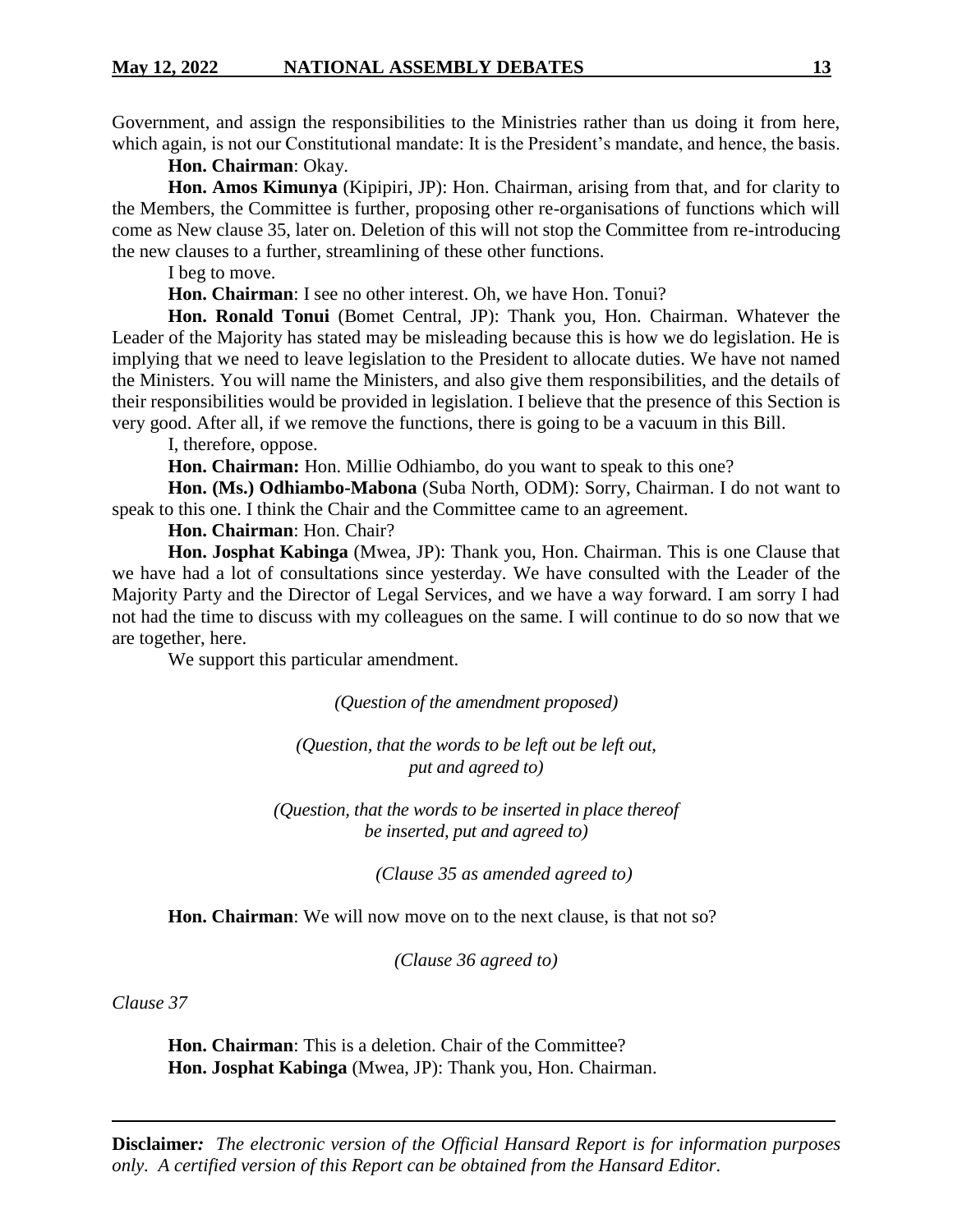I need your guidance on this particular one because the Committee proposed to delete it on the understanding that Clause 35 (c) will hold. We will be bringing a new Clause 35 (c), and I hence propose that we go ahead and delete this one on that understanding.

**Hon. Chairman**: Hon. Chair, remember that it would be coming as a new clause, and will probably capture most of these things.

**Hon. Josphat Kabinga** (Mwea, JP): Yes, it will come as a new clause.

**Hon. Chairman**: You can then proceed with this one.

**Hon. Josphat Kabinga** (Mwea, JP): Yes.

**Hon. Chairman**: Basically, you are proposing a deletion.

**Hon. Josphat Kabinga** (Mwea, JP): Hon. Chairman, I beg to move:

THAT, Clause 37 of the Bill be deleted.

I propose to delete Clause 37 since they are functions of the National Council of Children Services which will be re-drafted as new clause 35 (e).

**Hon. Chairman**: Okay.

*(Question of the amendment proposed)*

*(Question, that the word to be left out be left out, put and agreed to)*

*(Clause 37 deleted)*

*Clause 38*

**Hon. Chairman**: Hon. Millie Odhiambo, do you have an amendment to Clause 38?

**Hon. (Ms.) Odhiambo-Mabona** (Suba North, ODM): Thank you, Hon. Chairman. I am just wondering whether my amendment stays in light of the fact that Clause 38 has been...

**Hon. Chairman**: Is it Clause 38 or Clause37?

**Hon. (Ms.) Odhiambo-Mabona** (Suba North, ODM): It is Clause 37 because it is about the objectives of the Council while Clause 38 is about the composition of the Council. I do not know if the composition of the Council stays. If it stays, I will move my amendment which is basically, to ensure regional, ethnic, and gender balance in the Council.

I beg to move.

**Hon. Chairman**: Just allow me a minute to consult as I look at what is in the proposed amendment. Give us a minute.

*(Hon. Ronald Tonui spoke off-record)*

Hon. Tonui, we have not opened it up. She has not moved. We are consulting on something; give us some time. In the meantime, proceed, Hon. Tonui, as we deal with the other matter.

**Hon. Ronald Tonui** (Bomet Central, JP): Hon. Chairman, the amendment is about the regional diversity of the country but when she explained it, she was talking of the Council. What is printed here is that the appointments should reflect the ethnic and regional diversity of the country within the Council.

**Hon. Chairman**: I think it is okay, Hon. Tonui. Hon. Millie Odhiambo is perfectly in order to proceed. It will not affect anything because when we get to the new clauses, we will probably need those particular amendments. Just proceed with that.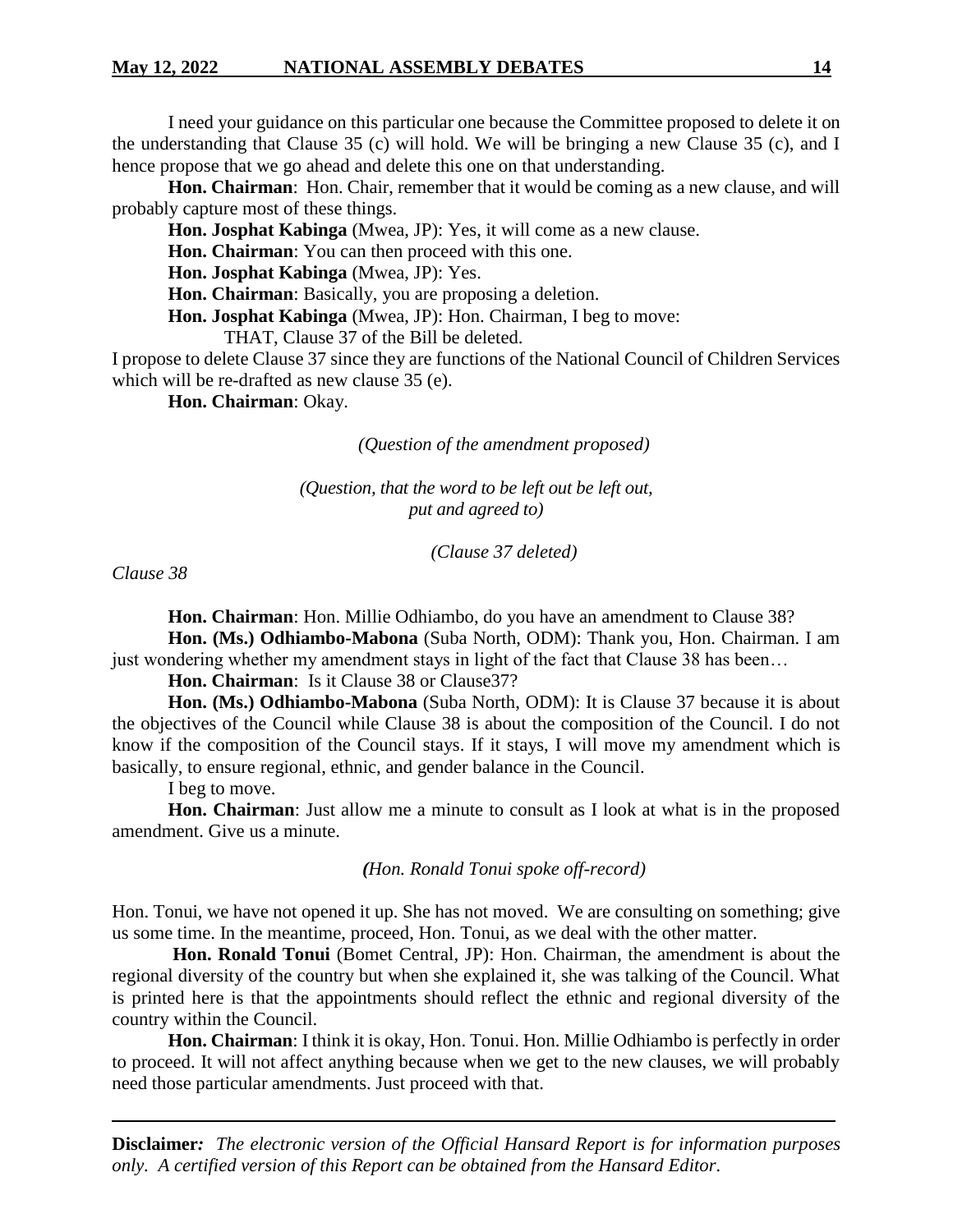**Hon. (Ms.) Odhiambo-Mabona** (Suba North, ODM): Hon. Chairman, I beg to move:

THAT, Clause 38 of the Bill be amended in subsection (2) by inserting the following paragraph immediately after paragraph (b)-

(c) the appointments reflect ethnic and regional diversity of the country.

The amendment seeks to ensure that the composition of the Council reflects the ethnic and regional diversity of the country.

*(Question of the amendment proposed)*

(*Question, that words to be inserted be inserted put, and agreed to)*

*(Clause 38 as amended agreed to)*

*Clause 39*

**Hon. Chairman**: This is a deletion, but I would prefer it if the proposer of the deletion would move it himself. That should be the Chairperson.

**Hon. Josphat Kabinga** (Mwea, JP): Hon. Chairman, I beg to move:

THAT, Clause 39 of the Bill be deleted.

This is because we will be bringing in New Clause 35B which will describe the functions of the Director.

*(Question of the amendment proposed)*

*(Question, that words to be left out be left out, put and agreed to)*

*(Clause 39 deleted)*

*Clause 40*

**Hon. Chairman**: Let us have the Chairperson of the Departmental Committee on Labour and Social Welfare, Hon. Kabinga.

**Hon. Josphat Kabinga** (Mwea, JP): Hon. Chairman, I beg to move:

THAT, Clause 40 of the Bill be amended by deleting the word "Director" and substituting therefor the word "Secretary"

We will have New Clause 35C that will harmonise the powers of the Secretary to Children's Services.

**Hon. Chairman**: Excuse me. Let me confirm something here. Hon. Kabinga, if you look at the Order Paper on page 970, the specific proposal that you were supposed to move is the deletion of the word "Director" and substitution therefor with the word "Secretary". Is that the position?

**Hon. Josphat Kabinga** (Mwea, JP): Yes, it is, Hon. Chairman. We are deleting the word "Director" because the new title of the former Director of Children Services is Secretary to Children Services.

*(Question of the amendment proposed)*

*(Questions, that the word to be left out*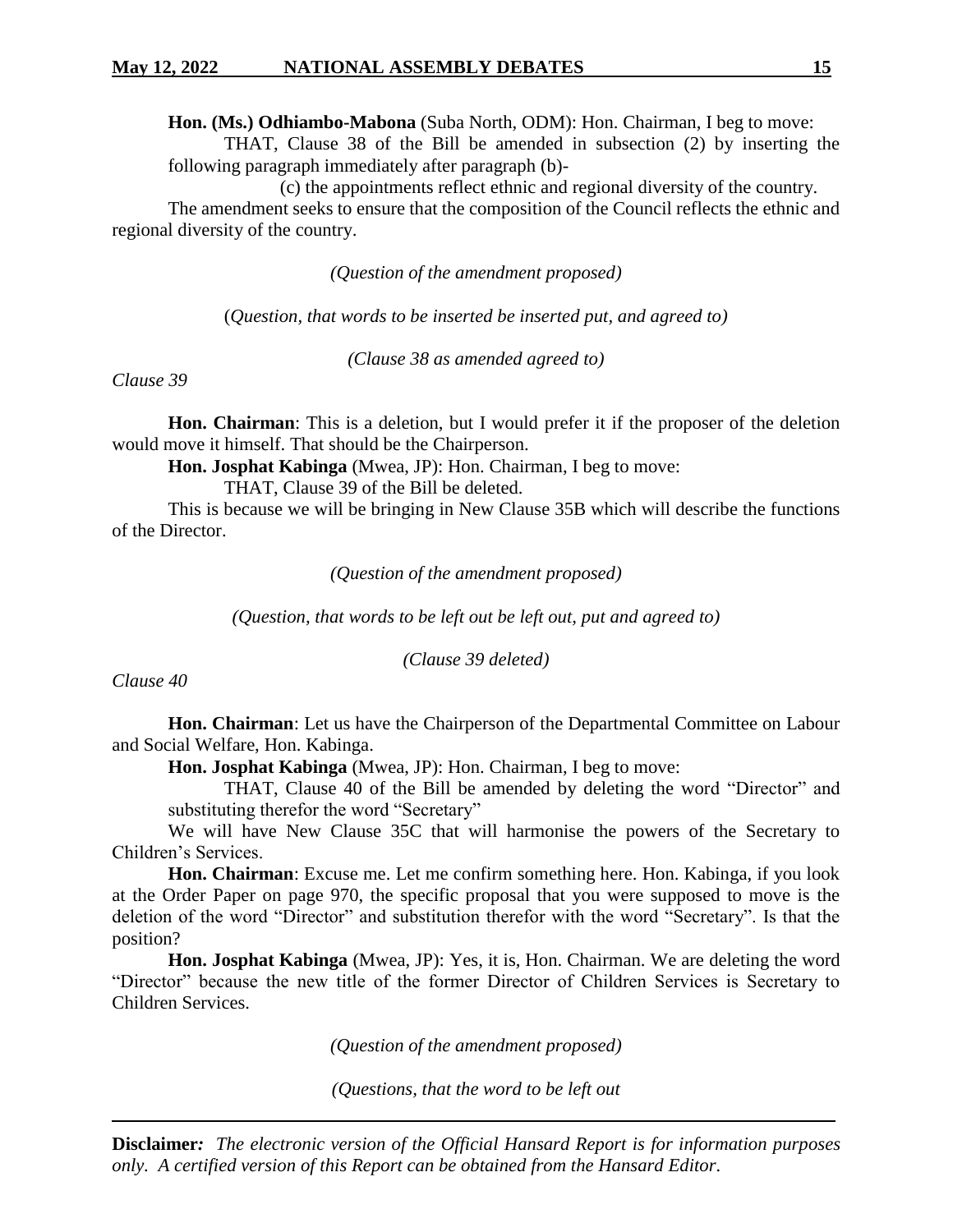*be left out, put and agreed to)*

# *(Question, that the word to be inserted in place thereof be inserted, put and agreed to)*

*(Clause 40 as amended agreed to)*

*Clause 41*

**Hon. Chairman**: Let us have the Chairperson.

**Hon. Josphat Kabinga** (Mwea, JP): Hon. Chairman, I beg to move:

THAT, Clause 41 of the Bill be amended in the marginal note by deleting the word "appointment" and substituting therefor the word "office".

We are replacing the word "appointment" with the word "office" to give clarity on the contents of the Section. The word "appointment" ordinarily relates to terms of service of staff while what is referred to under Clause 41 is the period of office of members of the Council. Hence a proposal to change the marginal notes from the word "appointment" to terms of office.

*(Question of the amendment proposed)*

*(Question, that the word to be left out be left out, put and agreed to)*

*(Question, that the word to be inserted in place thereof be inserted, put and agreed to)*

*(Clause 41 as amended agreed to)*

*(Clause 42 agreed to)*

*Clause 43*

**Hon. Chairman**: Chairperson.

**Hon. Josphat Kabinga** (Mwea, JP): I beg to move:

THAT**,** Clause 43 of the Bill be deleted and substituted therefor with the following

new clause—

43. The Council shall pay its members such remuneration or allowances as the Cabinet Secretary shall, in consultation with the Salaries and Remuneration Commission, determine

We are replacing that particular Clause with a new clause to indicate who determines the remuneration of members of the Council. Members of the Council are appointed by the Cabinet Secretary and not the Public Service Commission, therefore, their remuneration is to be determined by the Salaries and Remuneration Commission (SRC).

*(Question of the amendment proposed)*

*(Question, that the words to be left out be left out, put and agreed to)*

**Disclaimer***: The electronic version of the Official Hansard Report is for information purposes only. A certified version of this Report can be obtained from the Hansard Editor.*

the Council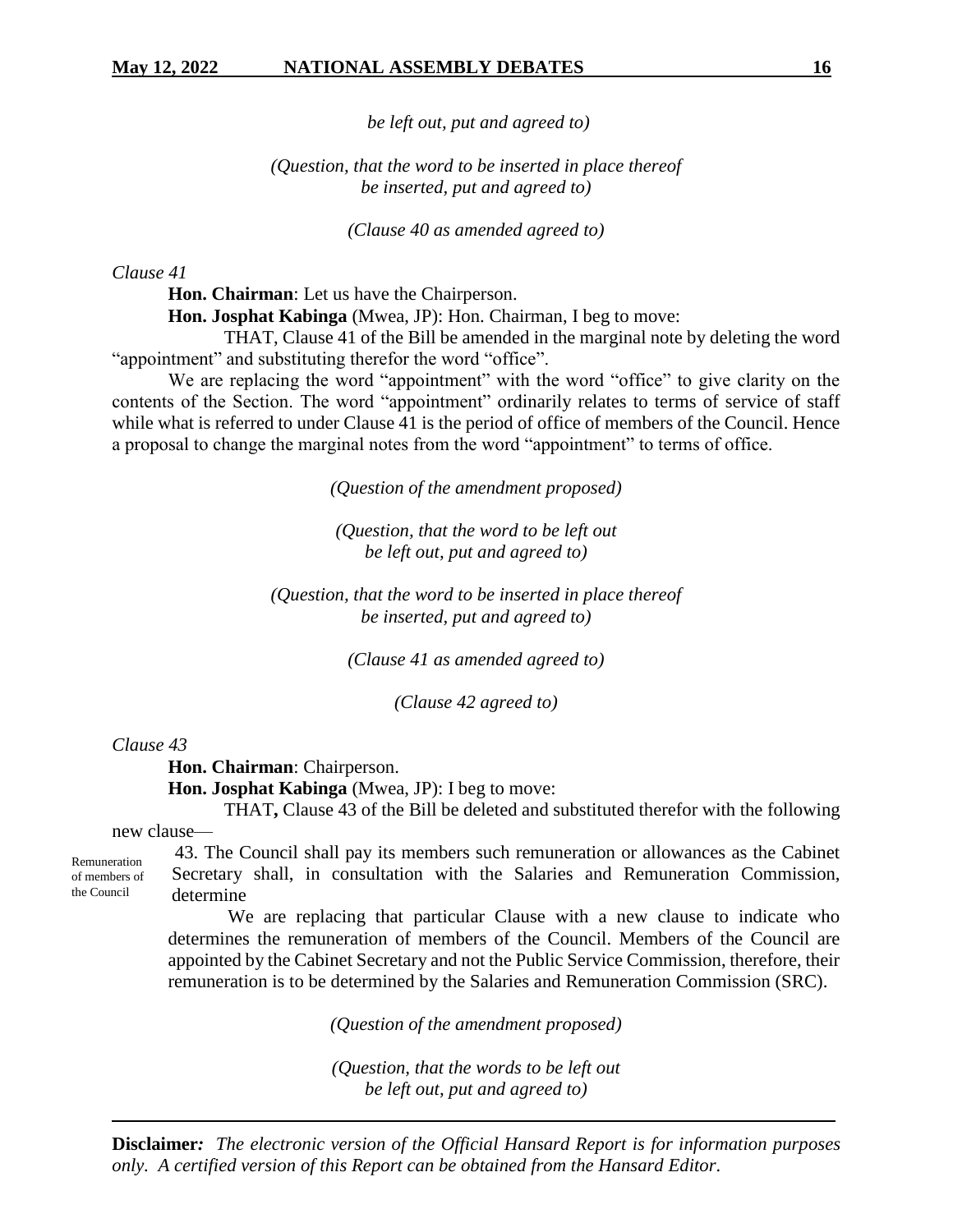*(Question, that the words to be inserted in place thereof be inserted, put and agreed to)*

*(Clause 43 as amended agreed to)*

### *Clause 44*

**Hon. Chairman**: In this particular one, there is a proposal for amendment by the Chairperson of the Departmental Committee on Labour and Social Welfare and one by Hon. Millie Odhiambo. If the one by the Chairperson is carried, the one by Hon. Millie Odhiambo falls. As the Chairperson moves his amendment, Millie Odhiambo will probably have a say on it, so that if it goes either way, she would have said something to it since she also had an amendment.

**Hon. Josphat Kabinga** (Mwea, JP): Hon. Chairman, I beg to move:

THAT, Clause 44 of the Bill be amended in sub-clause (2) by deleting paragraph (a).

This is in line with best practices as observed in the *Mwongozo Code* that does not have provisions for co-option of members of a committee of the Council. That is why we propose to delete paragraph (a).

#### *(Question of the amendment proposed)*

**Hon. Chairman**: Incidentally, the text seems to be exactly the same. Let us have Hon. Millie Odhiambo having a say on it. It will easily resolve the matter.

**Hon. (Ms.) Odhiambo-Mabona** (Suba North, ODM): Thank you, Hon. Chairman. I support the Chairman of the Departmental Committee on Labour and Social Welfare for the same reasons. I hope that the Leader of the Majority Party takes note because this is something that I have been fighting with him over for a long time. If you are following Government policy and best practices, you do not co-opt people into committees because that will bring people through the backdoor. It is against good governance practices.

> *(Question, that the words to be left out be left out, put and agreed to)*

*(Proposed amendment by Hon (Ms.) Odhiambo-Mabona withdrawn)*

*(Clause 44 as amended agreed to)*

# *Clause 45*

**Hon. Chairman**: On this particular one, there is an amendment by the Chairperson and another one by Hon. Millie Odhiambo. The Chairperson will move the Committee's amendment and Hon. Millie Odhiambo will move hers. The Chairperson will move the Committees' amendments on this particular one and Hon. Millie Odhiambo will move the further amendment. So, let us start with the Chair.

**Hon. Josphat Kabinga** (Mwea, JP): Hon. Chairman, I beg to move:-

THAT**,** Clause 45 of the Bill be amended by deleting sub clause (1) and substituting therefore the following new sub clause—

**"**(1) There shall be a Chief Executive Officer of the Council who shall be competitively recruited and appointed by the Council and whose terms and conditions of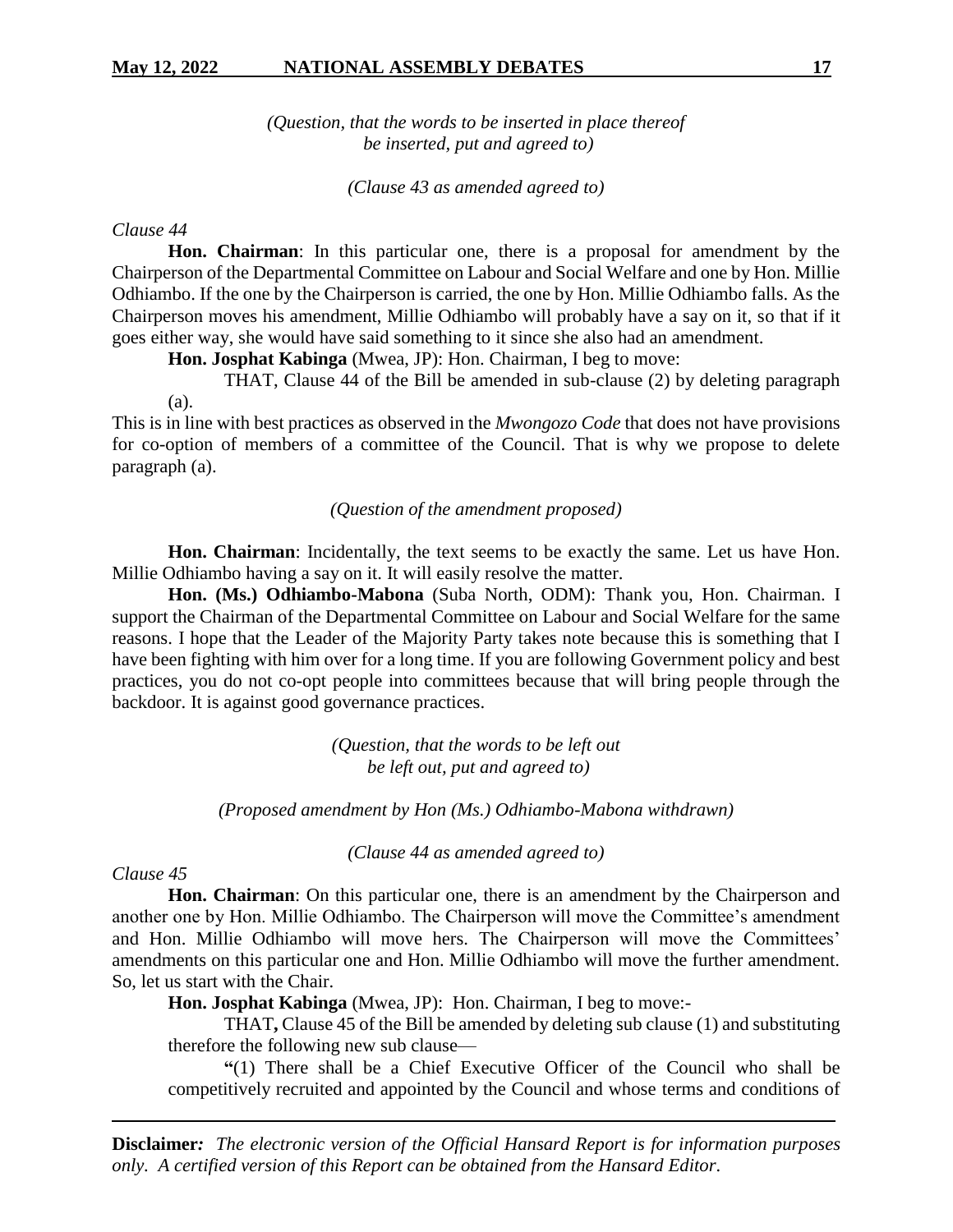service shall be determined by the Council on advise of the Salaries and Remuneration Commission.

This amendment is clarifying the appointment of the Chief Executive Officer (CEO) of the Council and to point out that his remuneration will be determined by the Council upon advise of the Salaries and Remuneration Commission.

I beg to move.

*(Question of the amendment proposed)*

*(Question, that the words to be left out be left out, put and agreed to)*

*(Question, that the words to be inserted in place thereof be inserted, put and agreed to)*

**Hon. Chairman:** Then we go to Hon. Millie Odhiambo for the further amendment.

**Hon. (Ms.) Odhiambo-Mabona** (Suba North, ODM): Thank you, Hon. Chairman. I beg to move:

THAT, Clause 45 be amended in section (8) by inserting the words "represent the ethnic, gender and social diversity of the country and" immediately after the word "shall". It is no longer as per the Order Paper but based on the proposed amendment by the Committee. My amendment seeks to ensure there is ethnic, gender, and social diversity of the country in representation.

Thank you, Hon. Chairman.

*(Question of further amendment proposed)*

*(Question, that the words to be added be added, put and agreed to)*

*(Clause 45 as amended agreed to)*

*(Clauses 45, 46, 47, 48, 49 and 50 agreed to)*

*Clause 51*

**Hon. Chairman**: We have an amendment by the Chairperson and a further amendment by Hon. Millie Odhiambo. Let us start with the amendment by the Chair.

**Hon. Josphat Kabinga** (Mwea, JP): Thank you, Hon. Chairman, I beg to move:

THAT Clause 51 of the Bill be amended in sub clause (2) -

- (a) by inserting the following new paragraphs immediately after paragraph (a) (aa) the County Commissioner or a representative;
	- (ab) the County Director for Education or a representative;
- (b) by inserting the following new paragraphs immediately after paragraph (j) -

(k) the registrar in charge of the area or a representative;

(l) the Labour Officer in-charge of the area or a representative;

(o) a representative of the Council who shall be the Secretary to the Committee.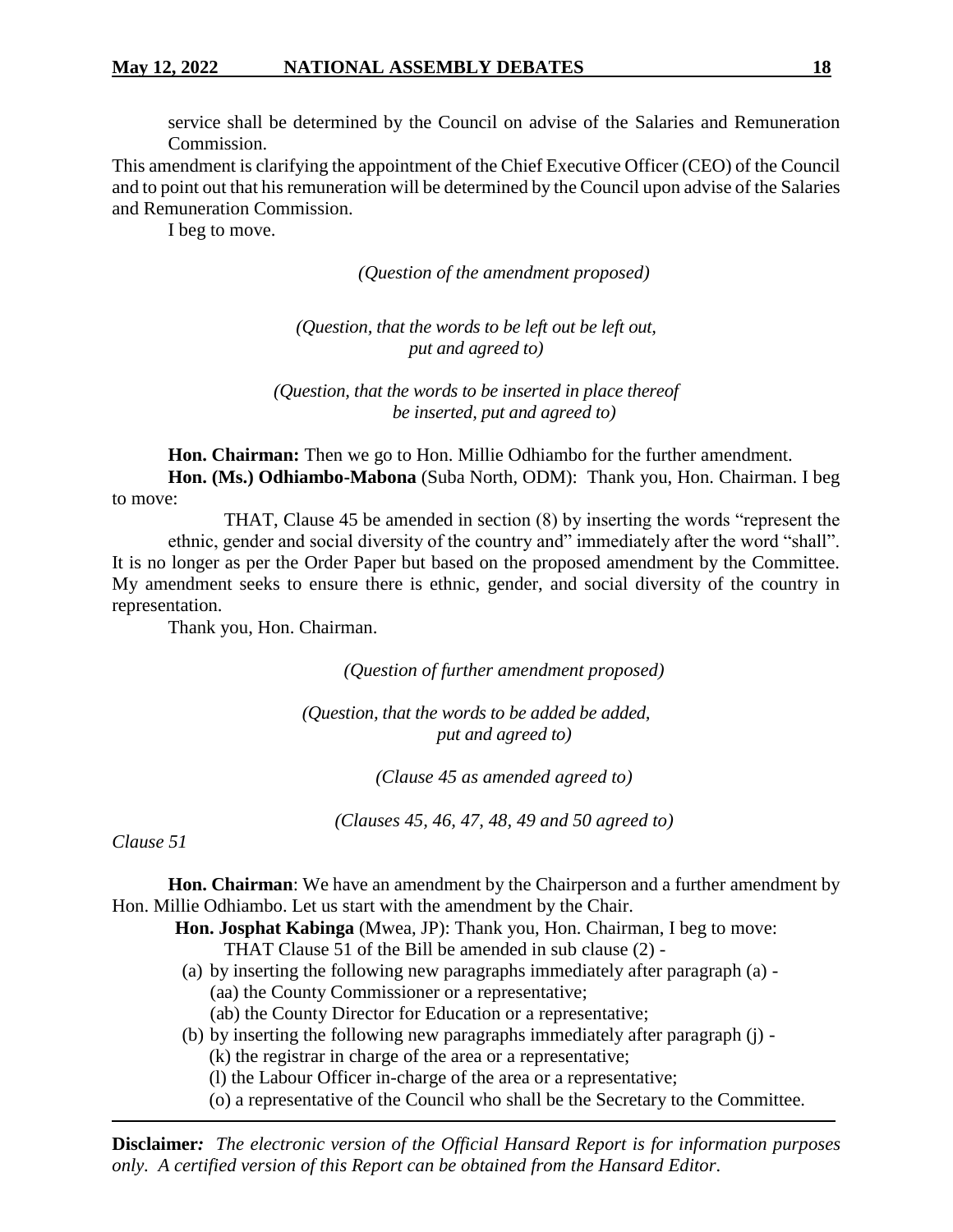(c) in sub clause (4) by:-

- (i) by deleting the words "the welfare of children" appearing under paragraph (b) and substituting therefor the words "children matters";
- (ii) by deleting the words "the welfare of" appearing under paragraph (c) c) by deleting the words "the welfare of" appearing under paragraph (d).

Hon. Chair, this clause relates to the Children Advisory Committees at the County level and we have an amendment that will ensure we include persons who are members of the county children's' advisory committees, who have been omitted in the present clause. We have given examples like the Chair of the Committee who is the County Commissioner and is not included in the clause as it is now.

We are also making some amendments to ensure that the Registrar of Births and Deaths and Director of Education are also included in the county committees.

I therefore, beg to move.

*(Question of the amendment proposed)*

*(Question, that the words to be left out be left out,*

*put and agreed to)* 

*(Question, that the words to be inserted in place thereof be inserted, put and agreed to)* 

*(Question, that the words to be inserted be inserted, put and agreed to)* 

**Hon. (Ms.) Odhiambo-Mabona** (Suba North, ODM): Thank you, Hon. Chairman. I beg to move:

THAT Clause 51 be further amended by deleting sub-clause 3.

It is for the same as the previous amendment that co-option is poor practice. So, we should not be co-opting members if we need expertise, we should hire consultants.

*(Question of the further amendment proposed)*

*(Question, that the words to be left out be left out, put and agreed to)*

*(Clause 51 as amended agreed to)*

*(Hon. Caleb Kositany stood in his place)*

**Hon. Chairman**: Order, Hon. Kositany! Take your seat.

*Clause 52*

**Hon. Chairman:** Same thing as the previous one. The Chairperson moves the Committee amendment and Hon. Millie Odhiambo will move a further amendment.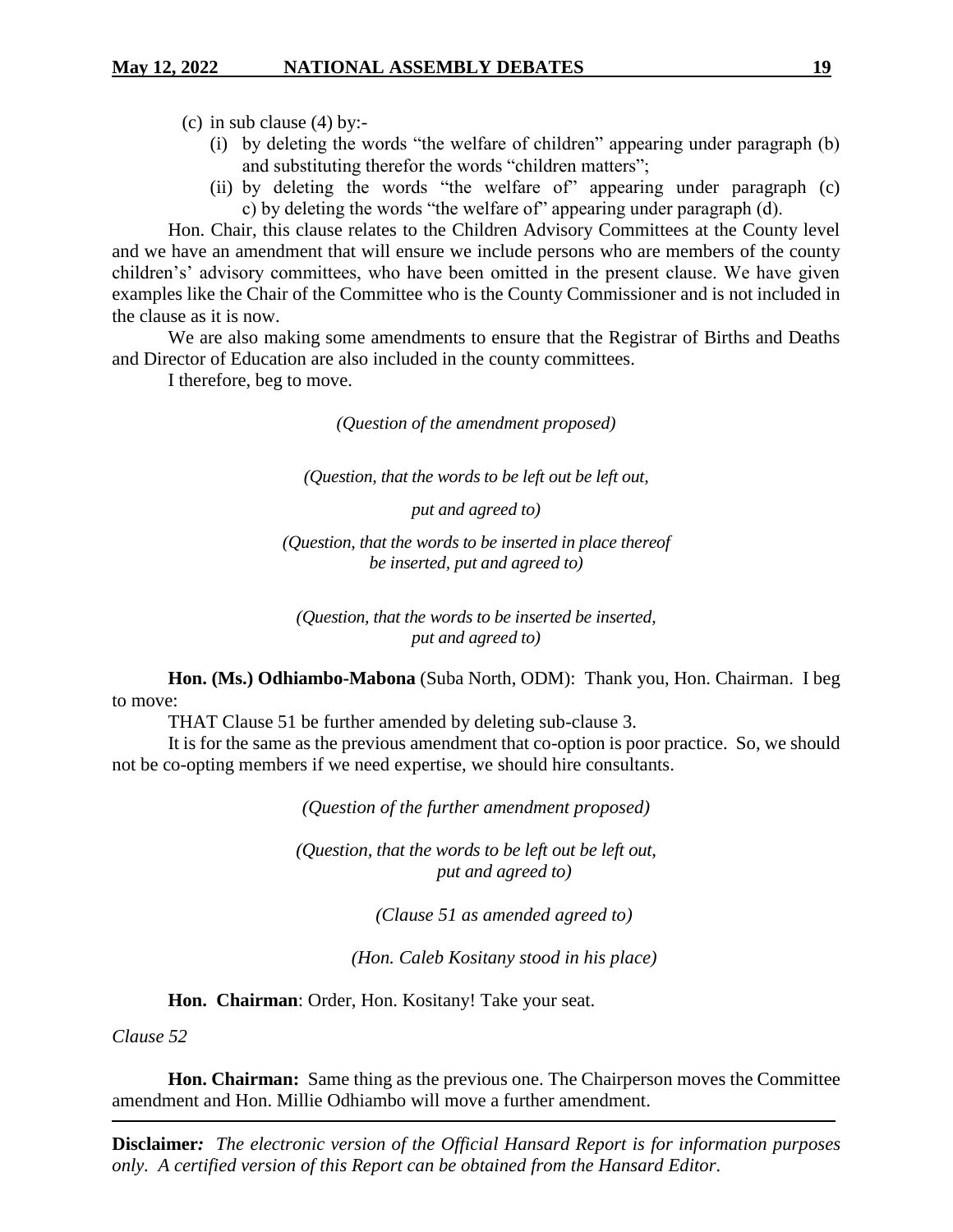**Hon. Josphat Kabinga** (Mwea, JP): Thank you Hon. Chair, I beg to move:

THAT Clause 52 of the Bill be amended by deleting sub clause (3) and substituting therefor the following new sub clause -

(3) Without prejudice to the generality of subsections (1) and (2), the sub-county and other decentralized Children Committees shall -

- (a) facilitate information sharing and networking among key stakeholders in each sub-county and other decentralized units;
- (b) coordinate children matters and activities at the area of jurisdiction;
- (c) inspect, monitor and evaluate children facilities to ensure compliance with standards set by the Council;
- (d) make recommendations to the County Children Advisory Committee on any matters relating to children within the sub-county or area of jurisdiction;
- (e) provide information that may be required by the County Children Advisory Committee on any matters relating to children within the area of jurisdiction;
- (f) submit annual reports to the County Children Advisory Committee on matters relating to children within the area of jurisdiction;
- (g) promote awareness on children matters within the area of jurisdiction; and
- (h) mobilize resources to support the Council's mandate at the sub-county level and area of jurisdiction.

Hon. Chairman, the functions as expressed under sub clause 3 paragraph b, c, d, e and f, are a mixture of functions of Council, Director, Society and Adoption Societies. Hence, the proposed amendment is to align the functions of the Council. The Sub County Children Advisory Councils and other decentralised units that are representative of the Council and thus are performing the delegated functions of the Council at administrative level and areas of jurisdiction.

Hon. Chairman, I beg to move.

*(Question of the amendment proposed)*

*(Question, that the words to be left out be left out, put and agreed to)*

*(Question, that the words to be inserted in place thereof be inserted, put and agreed to)*

**Hon. Chairman**: So, we proceed to the further amendment by Hon. Millie Odhiambo. **Hon. (Ms.) Odhiambo-Mabona** (Suba North, ODM): Hon. Chairman, I beg to move: THAT, Clause 52 be further amended by deleting sub clause 9 and 10.

I had actually wished to propose further amendments, because I find it a bit odd that you would have a Council approving for people their programmes. For instance, if we decide we want to be giving child-feeding programmes they tell us no, go and get a programme for child labour instead. Hon. Chairman, this is very reminiscent of the days of the KANU era; the *Baba na Mama* days when it was the Government that told you what programmes you should undertake.

But be that as it may, since I have not proposed that we take away the power for them to have a say in programmes, I think it is actually outrageous, that we would consider jailing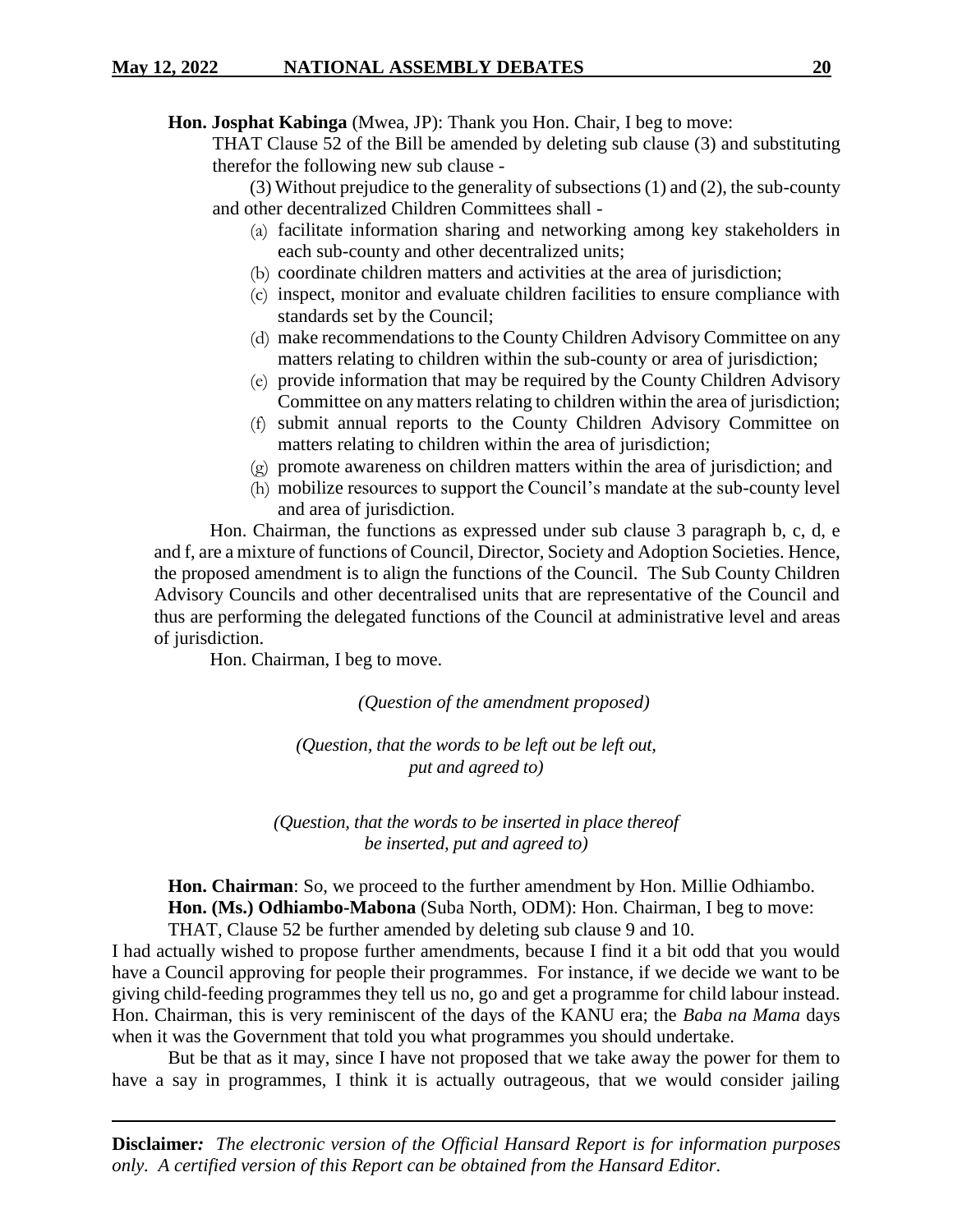somebody because they have done a programme, when they have been told not to. There are also other provisions in the Bill, including deregistration if somebody violates. So, why are we still saying that we imprison a person for a term not exceeding 12 months or to a fine not exceeding Ksh200,000 or to both or if after conviction in sub section 9 the person continues, then they will be charged Ksh10,000 for each day during which the offending implementation persists?

I do not know what the drafters of this Bill intended to cure, but most times people actually do very well-intended programmes in our villages and communities. If we want to be punitive, because of some administrative issues, I think this is outrageous and of a totally different era. That is why I am proposing we delete sub clauses 9 and 10.

*(Question of further amendment proposed)*

**Hon. Josphat Kabinga** (Mwea, JP): Hon. Chairman?

**Hon. Chairman**: Chair of the Committee.

**Hon. Josphat Kabinga** (Mwea, JP): Hon. Chairman, whereas I do not have problems with the proposal by the Member, I would like to hear from her what she thinks those organisations or people, who come up with outrageous programmes relating to children and they start implementing them without consultation with the council or the advisory committee at the county level. I see no alternative in her proposal once we delete sub clauses 9 and 10, to deal with such people. Quite clearly Hon. Chair, these things do happen. Sometimes, we have people who come from outside the country and they pretend to be supporting programmes at the local level just for us to realise that those programmes are harmful to the children because they were not notified or even discussed with the Advisory Committees.

The issue here is not about punishing or giving powers to the Committees, but it is to ensure that we also coordinate the programmes that we are implementing at ground level. As I said, having been involved in local activities including those relating to children, I know there have been some organisations and people who come here in the name of supporting our children and our organisations, but they end up implementing programmes that are very harmful to our children.

I would like to hear from our Member on how we would deal with such people in the absence of Advisory Committees taking charge of such programmes.

**Hon. Chairman**: I have no problem giving Hon. Odhiambo a chance to respond to what you have said. The only little problem I have, Chairman of the Departmental Committee on Labour and Social Welfare, is you addressing Hon. Millie directly when I am seated here chairing the Committee.

**Hon. Josphat Kabinga** (Mwea, JP): Hon. Chairman, I apologise for that. You know that I am so close to you that I thought you are feeling my warmth and that Hon. Millie is so far that I have to use words for her to hear what I am saying.

**Hon. Chairman**: Okay. I have understood. Hon. Millie Odhiambo, let us hear what you have to say about those concerns by the Chairman of the Departmental Committee on Labour and Social Welfare.

**Ms. Odhiambo-Mabona,** (Suba North, ODM): Hon. Chairman, I actually understand the Member. I have worked in the children's sector for very many years and I can give you many horrendous cases of people who come from outside the country. An example is one who started a school called Spring Chicken where young girls were being sexually abused. How do you deal with those cases? Through the criminal justice process, you prosecute and jail them. That is why I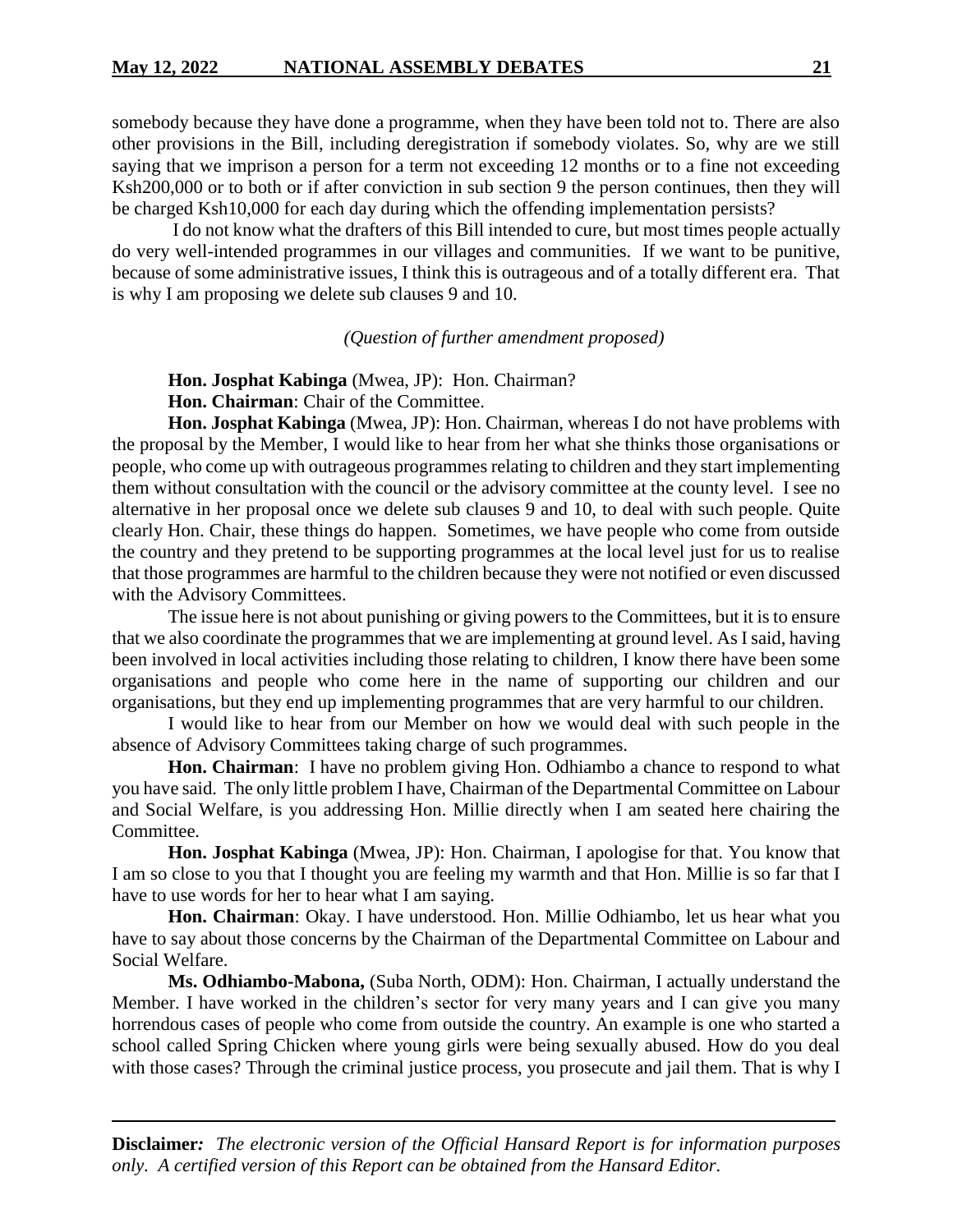even brought the law on trafficking. There are even people who traffic children. So, there is a whole legal framework for such things.

Beyond that, this Bill has provisions for deregistration. My only concern is that while we are thinking of people coming from outside the country, we will harm small organisations in the countryside that help orphaned children, which may not have the money or resources to go through this process. We are not thinking about the real people who are actually helping our children. If we do this, we will harm the real people who are helping. So, let us deregister such organisations. That is already in the Bill. We can also use other laws to prosecute and jail such people, but this is too much for small organisations.

**Hon. Chairman**: Okay. I see the Chairman of the Departmental Committee on Labour and Social Welfare seems to be nodding. Let us give him a chance.

**Hon. Josphat Kabinga** (Mwea, JP): Hon. Chairman, this is an issue that I would really want to budge on, but with a rejoinder. As the Member said, one of the problems that we have in this country and in many of countries in Africa, which I have a lot of experience with, is allowing people to implement programmes without coordination, supervision or approvals. This has been a problem in many countries that I have dealt with in my course of work in the past. I do not have any problem with the proposal by the Member who indicates that there are other provisions within the Bill that we can use. Should there be a problem in the future, this Bill will need to be further amended so that we regulate the way some of these programmes are implemented.

We are dealing with very sensitive issues of children. By the time you realise that things have gone wrong, many of our children would have fallen victim. It is an issue that should be taken very seriously for now. With the explanation that she has given, I will trade in what the Committee had. As I said, this is an area in which I have a lot of experience and I know that there is a problem with implementation of programmes without coordination.

**Hon. Chairman**: It is good because as the Chairman of the Departmental Committee on Labour and Social Welfare, you have gone on record regarding some of the concerns, which I am sure Hon. Millie Odhiambo also had. Once this matter has been settled, there are other avenues that you can use. Let us see what the Members will say in terms of voting.

> *(Question, that the words to be left out be left out, put and agreed to)*

*(Clause 52 as amended agreed to)*

*(Clauses 53, 54, 55, 56 and 57 agreed to)*

# *Clause 58*

**Hon. Chairman**: The Chairman of the Departmental Committee on Labour and Social Welfare is proposing a deletion and Hon. Millie Odhiambo also has an amendment. If the deletion is taken, obviously Hon. Millie Odhiambo will have nothing to delete. So, let us be clear on that. Hon. Chairman, proceed.

**Hon. Josphat Kabinga** (Mwea, JP): Hon. Chairman, I beg to move:

THAT, Clause 58 of the Bill be deleted.

We are doing so because this relates to the functions of the Director whom we are now referring to as the Secretary. This will be re-drafted in a New Clause 35B as indicated earlier.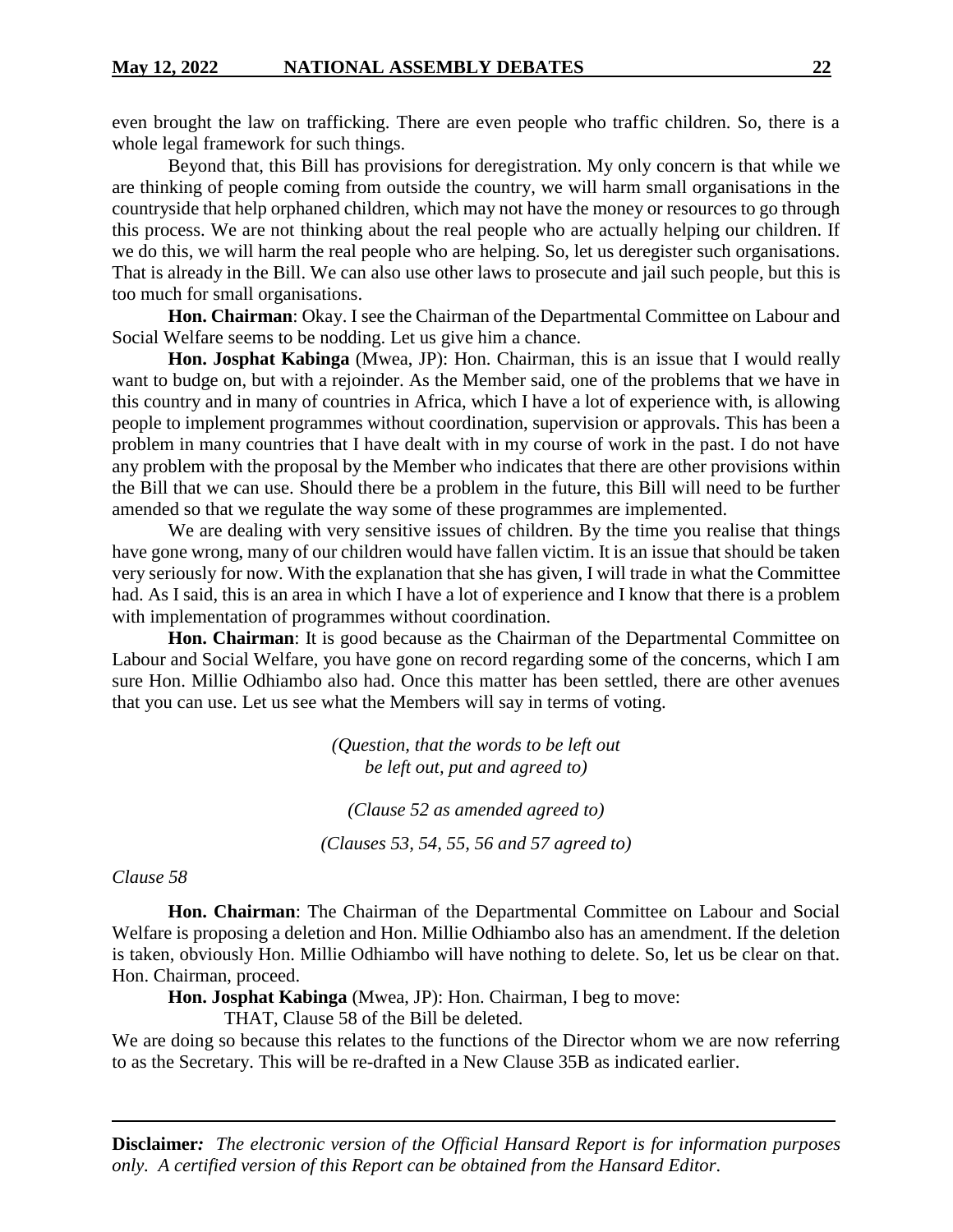*(Question of the amendment proposed)*

*(Question, that the words to be left out be left out, put and agreed to)*

*(Clause 58 deleted)*

**Hon. Chairman**: Therefore, Hon. Millie Odhiambo's amendment falls. Let us proceed. I must commend the Chairman of the Departmental Committee on Labour and Social Welfare because I can see he is really well-informed on what he is moving and on this particular Bill. Let us proceed.

*Clause 59*

**Hon. Josphat Kabinga** (Mwea, JP): Hon. Chairman, I beg to move: THAT, Clause 59 of the Bill be deleted. We propose to delete Clause 59 because we shall be re-drafting the same in a New Clause 35C.

*(Question of the amendment proposed)*

*(Question, that the words to be left out be left out, put and agreed to)*

*(Clause 59 deleted)*

*Clause 60*

**Hon. Josphat Kabinga** (Mwea, JP): Hon. Chairman, I beg to move: THAT, Clause 60 of the Bill be deleted.

We will be redrafting the qualifications of the Secretary in New Clause 35C.

*(Question of the amendment proposed)*

*(Question, that the words to be left out be left out, put and agreed to)*

*(Clause 60 deleted)*

*Clause 61*

**Hon. Chairman**: There is an amendment by Hon. Millie Odhiambo. We are doing Clause 60. Let me confirm. Sorry. We will have the Chairman again. If I am not wrong, on this particular one, Hon. Millie you have a further amendment. You were proposing a further amendment in Clause 61, but if the deletion is taken, then the same fate befalls your further amendment. Proceed Hon. Chairman and you are basically proposing a deletion.

**Hon. Josphat Kabinga** (Mwea, JP): Hon. Chairman, I wish to withdraw the amendment to Clause 61.

*(Hon. Caleb Kositany walked along the gangways greeting Members)*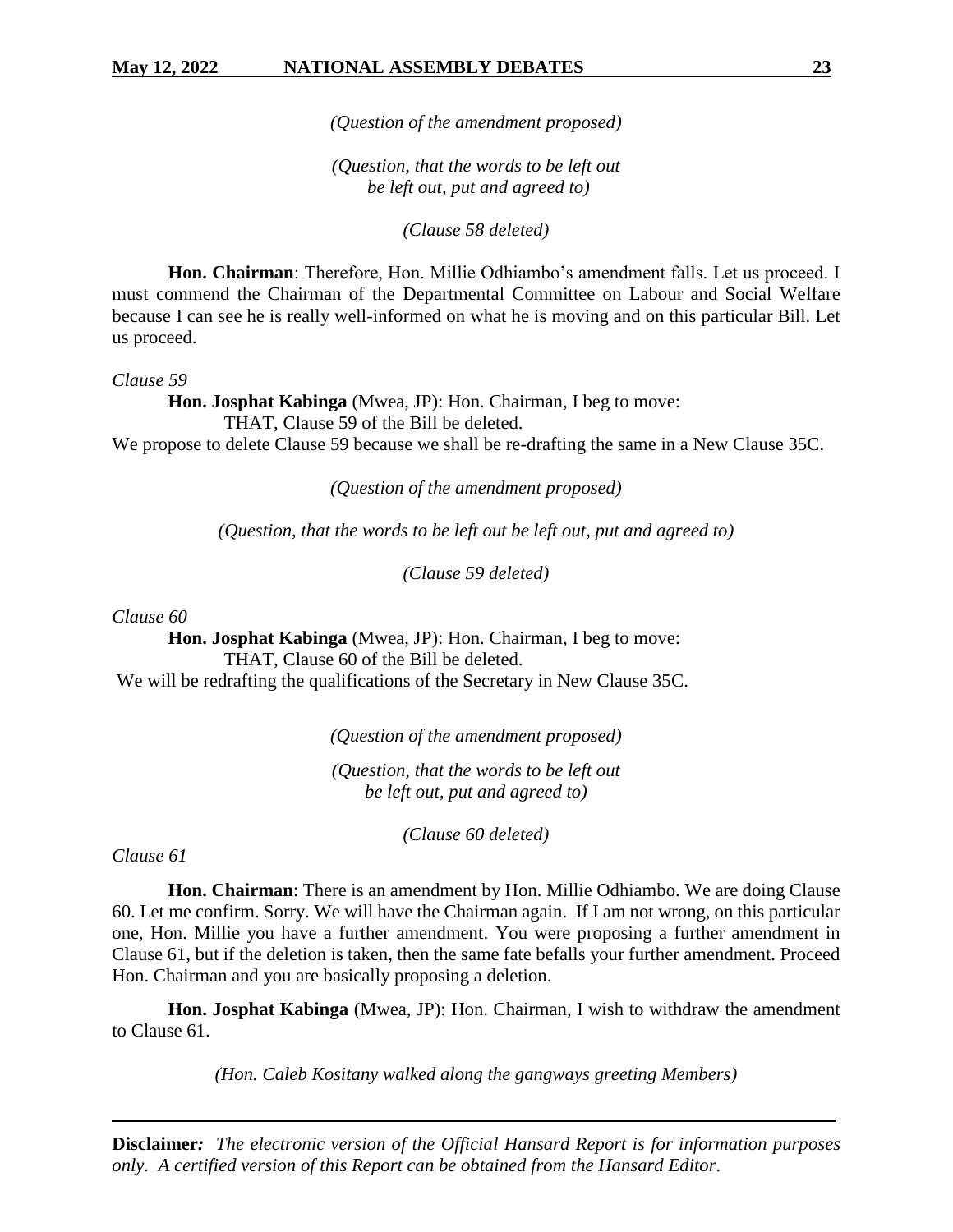**Hon. Chairman:** Order Hon. Kositany! Order!

*(Proposed amendment by Hon. Josphat Kabinga withdrawn)*

**Hon. Chairman**: Okay. If your amendment is withdrawn, it means Hon. Millie Odhiambo can process her further amendment. Hon. Millie, do you have a further amendment on Clause 61?

**Hon. (Ms.) Odhiambo-Mabona** (Suba North, ODM): Yes.

**Hon. Chairman:** Yes, proceed now that it did not fall.

**Hon. (Ms.) Odhiambo-Mabona** (Suba North, ODM): Thank you Hon. Chairman. I propose:

THAT, Clause 61 of the Bill be deleted.

The reason is that, if you look at the way it is worded, it provides a penalty for obstruction of the director. I am wondering whether this really applies because we have already deleted the position of a director. I do not know whether the Chairman of the Committee understands this. We have already deleted the position of the director.

*(Hon. Josphat Kabinga spoke off record)*

**Hon. Chairman:** That being true, Hon. Chairman, I think you could just process your proposed deletion.

**Hon. (Ms.) Odhiambo-Mabona** (Suba North, ODM): Hon. Chairman, there is no director, but we are now saying there is a penalty for obstructing a director who does not exist.

**Hon. Josphat Kabinga** (Mwea, JP): Hon. Chairman, the Member is right. We will be bringing in a further amendment to this as a re-committal.

**Hon. Chairman:** What I am thinking, just delete it to make it tidy.

**Hon. Josphat Kabinga** (Mwea, JP): Thank you very much, Hon. Chairman. We can bring it afresh. We are well guided.

Hon. Chairman, I beg to move: - THAT, Clause 61 of the Bill be deleted. We will be bringing a New Clause 61. **Hon. Chairman:** Very well!

> *(Question, that the words to be left out be left out, put and agreed to)*

> > *(Clause 61 deleted)*

*Clause 62*

**Hon. Chairman:** We have two amendments. One is by the Chairman and the second one by Hon. Millie Odhiambo. If the amendment by the Chairman is carried, the amendment by Hon. Odhiambo will fall. Proceed!

**Hon. Josphat Kabinga** (Mwea, JP): Thank you, Hon. Chairman. I beg to move: - THAT, Clause 62 of the Bill be deleted.

This relates to the laws of county governments which will now be re-drafted as 63(a).

*(Question of the amendment proposed)*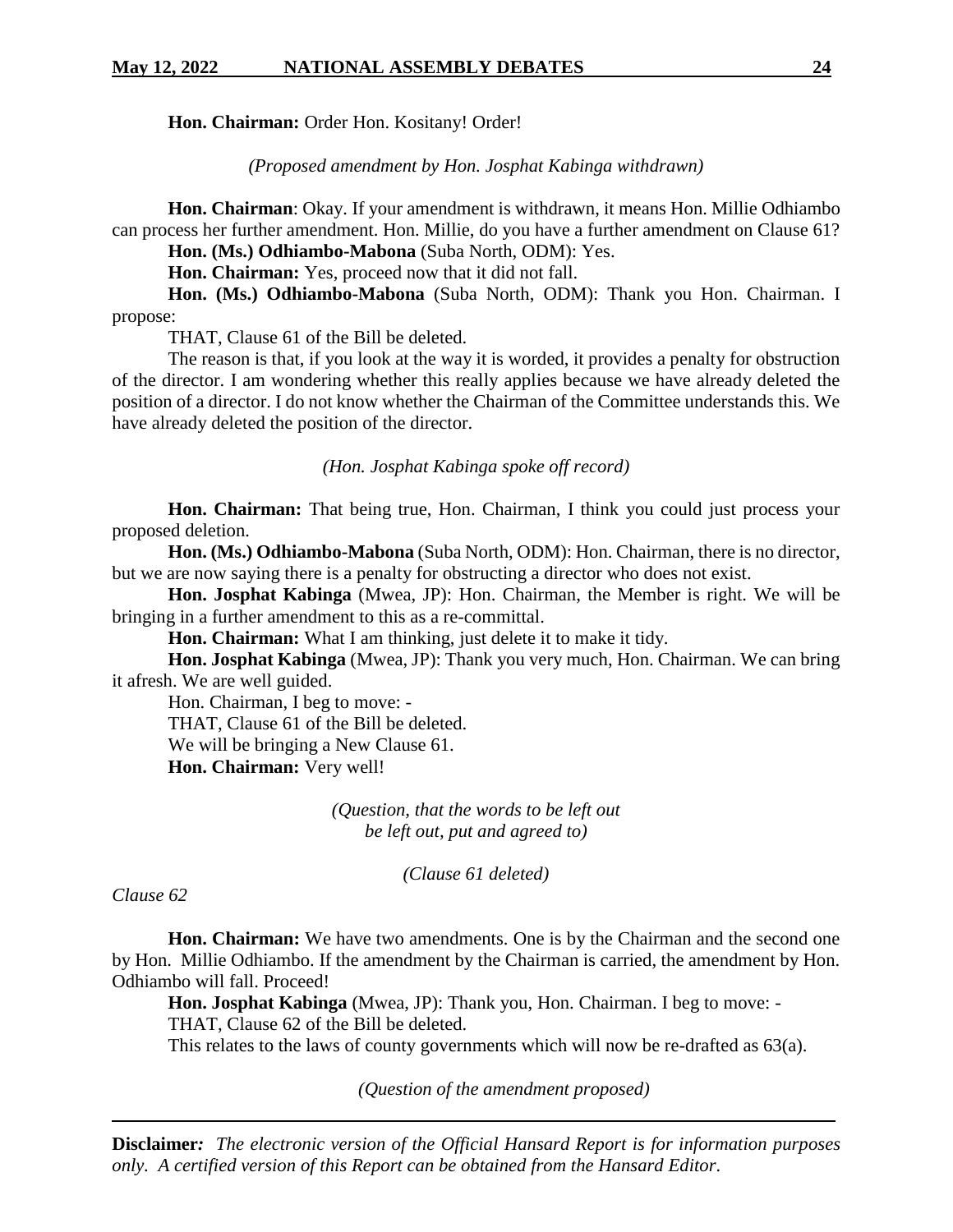**Hon. (Ms.) Odhiambo- Mabona** (Suba North, ODM): On a point of order, Hon. Chairman.

**Hon. Chairman:** Very well. What is your point of order Hon. Millie Odhiambo?

**Hon. (Ms.) Odhiambo-Mabona** (Suba North, ODM): Hon. Chairman, I just want to seek your direction. I know that we have been going through the amendments on this Bill in a very special way. I think there is a challenge from the Cabinet side in terms of drafting. However, I am wondering because the Chairman of the Committee says that he is bringing a new clause and I had an amendment to this. I am concerned because then I do not have an opportunity to bring an amendment to his.

**Hon. Chairman:** Well, as he thinks of bringing a new clause, you should be discussing with him so that you see whether you can merge your thoughts on it and bring something that contains what you have in mind and what he wishes to bring. For now, there is no way you can proceed with the amendment. I think that is the best thing to do since you do not know that proposed amendment, neither do we have that information. So, we do not want to anticipate.

However, at the point of him bringing it, you will be free to bring an amendment because it will still be in this session. You will be reacting to something that has been brought, if it does not go well with what you want to achieve…

**Hon. (Ms.) Odhiambo-Mabona** (Suba North, ODM): I have a suggestion, Hon. Chairman. Since he is yet to bring his amendment and my amendment was just trying to ensure that there is equity and equality in distribution of resources within the county and sometimes what governors do is to look at the areas which voted them and ignore other areas, they could look at that when they are bringing the amendment, then I will not have to bring a further amendment.

**Hon. Chairman:** Okay. Hon. Chairman? Is he in the House?

**Hon. Josphat Kabinga** (Mwea, JP): We have heard Hon. Chairman. We will do that. Thank you.

> *(Question, that the words to be left out be left out, put and agreed to)*

> > *(Clause 62 deleted)*

#### *Clause 63*

 **Hon. Chairman:** We have the Chairman, Departmental Committee on Labour and Social Welfare and a proposed amendment by Hon. Edith Nyenze. If the Chairman's amendment is carried, the one by Hon. Nyenze falls. Hon. Chairman, proceed.

**Hon. Josphat Kabinga** (Mwea, JP): Thank you Hon. Chairman. I propose:

THAT, Clause 63 of the Bill be deleted.

This Clause is on county government functions which is now re arranged in a new part.

*(Question of the amendment proposed)*

**Hon. Chairman:** Very well. Hon. Millie Odhiambo.

**Hon. (Ms.) Odhiambo-Mabona** (Suba North, ODM): Hon. Chairman, I have no problem because I think the Chairman is trying to re-organise and re-order. I just want to go on record that Hon. Nyenze had requested me to move her amendment and I had already notified the Hon. Speaker. Just so that it goes on record. Thank you.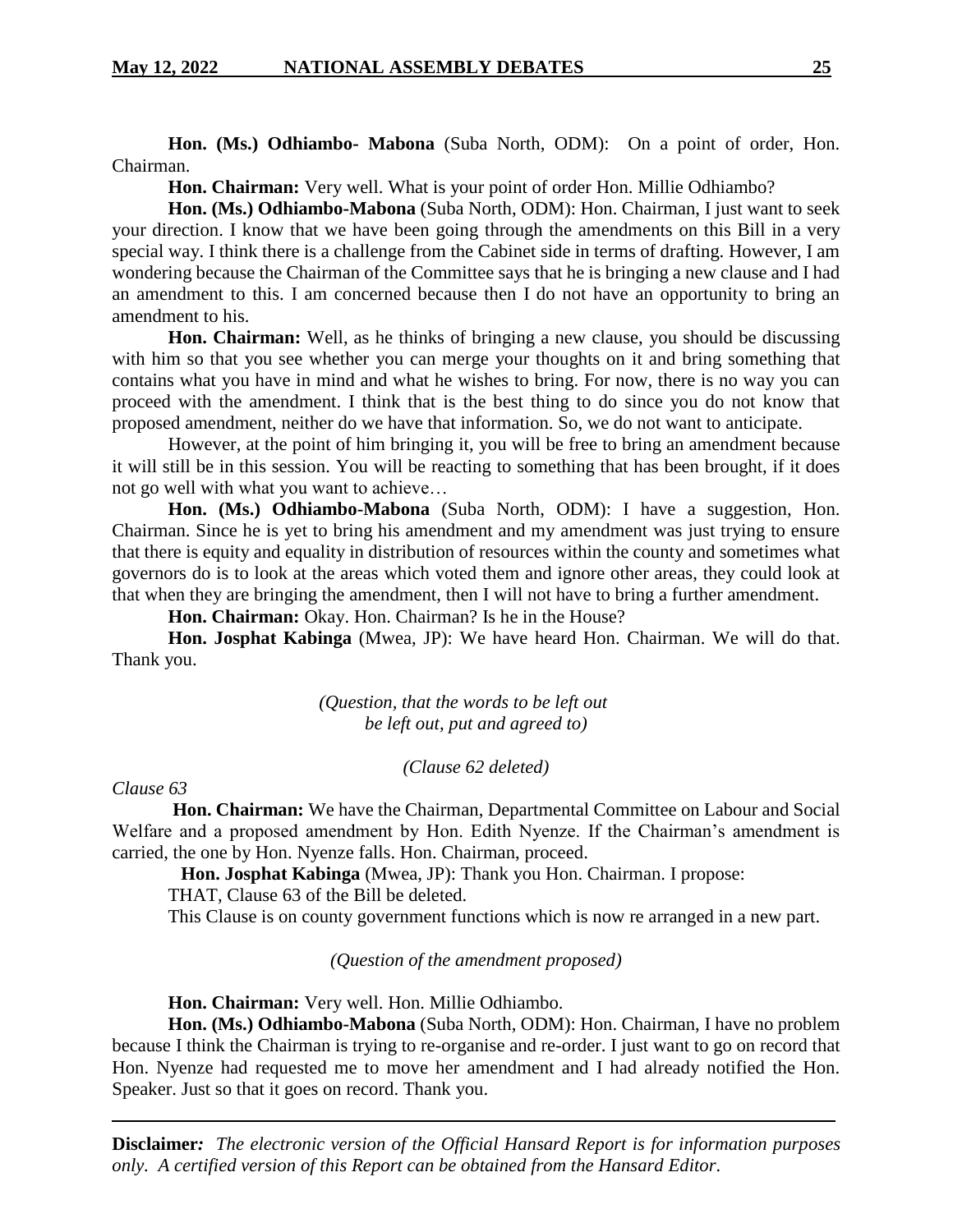**Hon. Chairman:** Okay, so then the fate will be as earlier pronounced but now done by a different person.

> *(Question, that the words to be left out be left out, put and agreed to)*

> > *(Clause 63 deleted)*

*Clause 64*

 **Hon. Chairman:** The Chairperson will move an amendment and Hon. Millie Odhiambo will move a further amendment.

 **Hon. Josphat Kabinga** (Mwea, JP): Thank you, Hon. Chairman. This again is a very important clause. I beg to move:

THAT Clause 64 of the Bill be amended—

- (a)in sub clause (1) by deleting the words "foster care, adoption" and inserting the words "placement in alternative care";
- (b) in sub clause (2) by deleting the words "one year" and substituting therefor the words "six months";
- (c)by deleting sub clause (3);
- (d) by deleting sub clause (4);
- (e)by deleting sub clause (5) and substituting therefor the following—

"(5) The Cabinet Secretary may collaborate with a county government for purposes of establishing a children rescue centre under subsection (1)."

(f) by inserting the following new sub clause immediately after sub clause  $(5)$  —

(6) The placement of a child in a children rescue centre shall only be done in cases where no alternative care placement is for the time being available to the child.

(7) A children rescue centre may admit a child to its care—

(a) in an emergency situation and the child is referred to the centre by way of an interim care order or a care order; or

(b) if the child is taken to the institution by an authorised officer or any person who has reasonable cause to believe that the child is in need of care and protection.

 There are several reasons for this amendment, Hon. Chairman. First and foremost, it is meant to enhance clarity in sub clause (1) and in sub clause (2). We are amending to ensure that rescue centres take a shorter time dealing with children once the children are taken there. That is very important. I want Members to take note that some of the facilities handling children have been taking time to plan evil on the children. We are proposing to make the time shorter so that once children are put in some of these centres, they should be taken to the right place in good time. That is one of the very important things that we are bringing in. So there are those several amendments but this one mainly focuses on the period that our children will be kept in some these facilities.

 We are also amending sub-clause 5 to clarify the role of the Cabinet Secretary in establishing rescue centres and pave way for the collaboration with county governments. This was a missing link.

 We are also deleting sub-clauses 3 and 4 in order to retain establishment of rescue centres as a function of the Cabinet Secretary. This is because if we left it open, it would be interpreted in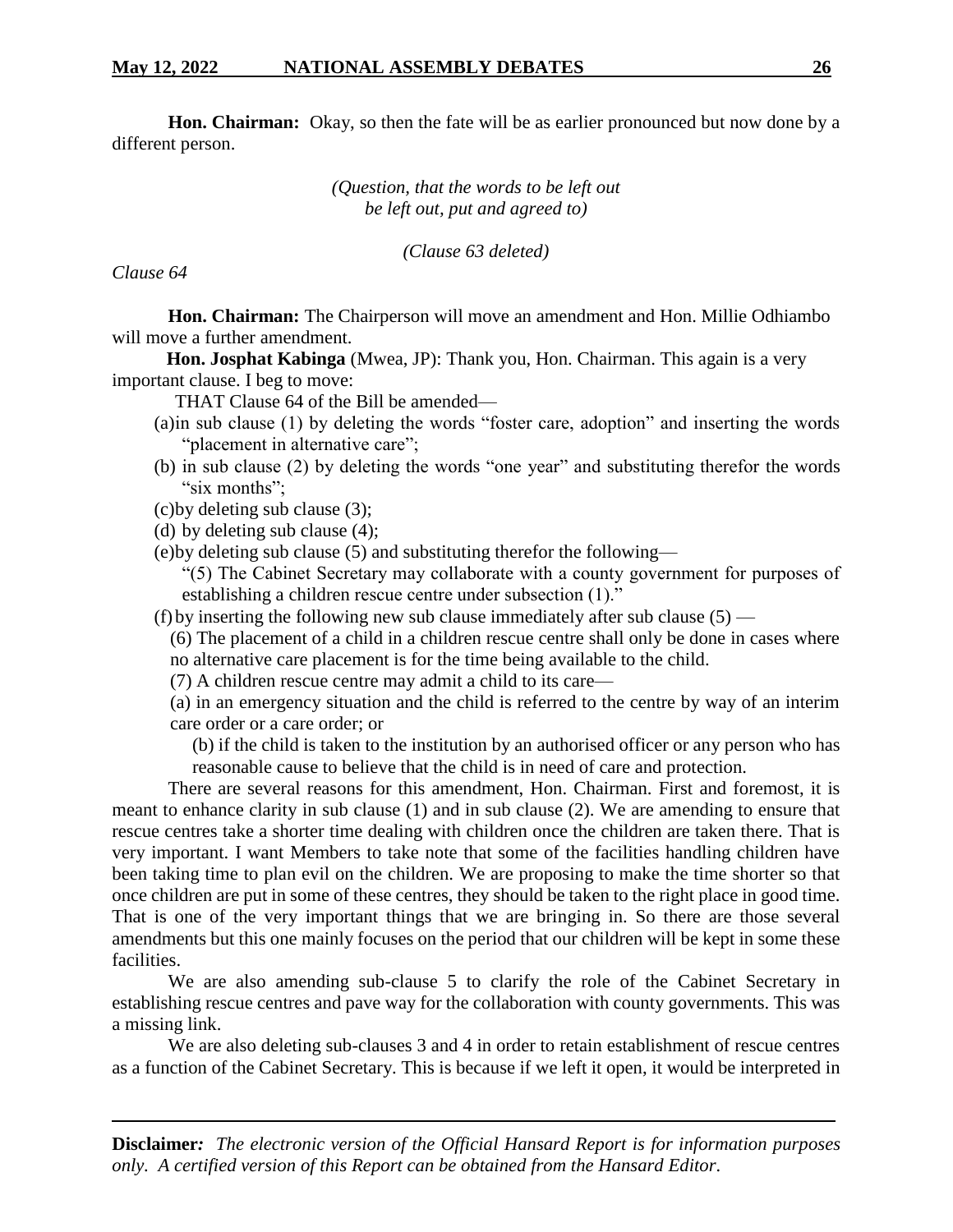many ways including police officers or persons in charge of the centres giving excuses for admission of children. So we want to clean it up but my main focus is on time.

Hon. Chairman, I beg to move.

# *(Question of the amendment proposed)*

**Hon. Chairman:** Hon. Millie, do you want to speak to this amendment before a decision is made? Actually, you do not need to because it is going to be a further amendment, and you will have a say. We can dispose of the Chair's first.

**Hon. (Ms.) Odhiambo-Mabona** (Suba North, ODM): Okay, Thank you.

*(Question, that the words to be left out be left out, put and agreed to)*

*(Question, that the words to be inserted in place thereof be inserted, put and agreed to)*

**Hon. Chairman:** Let us move to Hon. Millie Odhiambo's further amendment.

**Hon. (Ms.) Odhiambo-Mabona** (Suba North, ODM): Thank you, Hon. Chairman. I beg to move:

THAT, Clause 64 of the Bill be amended in subsection (1) by inserting the following words "in every county" immediately after the words "child rescue centres".

I am seeking to ensure that the Cabinet Secretary in consultation with the Counsellor, and by Notice in the *Gazette,* establish child rescue centres in every county. Our counties have sufficient money to establish these centres. There is therefore, no reason for example to say that a child to being rescued in Homa Bay be taken to Migori, Kisumu or Kisii when we have county rescue centres. This will make our counties more responsible.

I want to thank the Chair for some of the proposed amendments in the same clause which resonate well with reality. He proposes insertion of a new sub clause (7) which states:

"A children rescue centre may admit a child to its care—

(a) in an emergency situation and the child is referred to the centre by way of an interim care order or a care order; or

(b) if the child is taken to the institution by an authorised officer or any person who has reasonable cause to believe that the child is in need of care and protection."

I support the proposals by the Committee that seek to ensure that each county has its own rescue centre.

Thank you. **Hon. Chairman:** Very well.

*(Question of the further amendment proposed)*

*(Question, that the words to be inserted be inserted, put and agreed to)*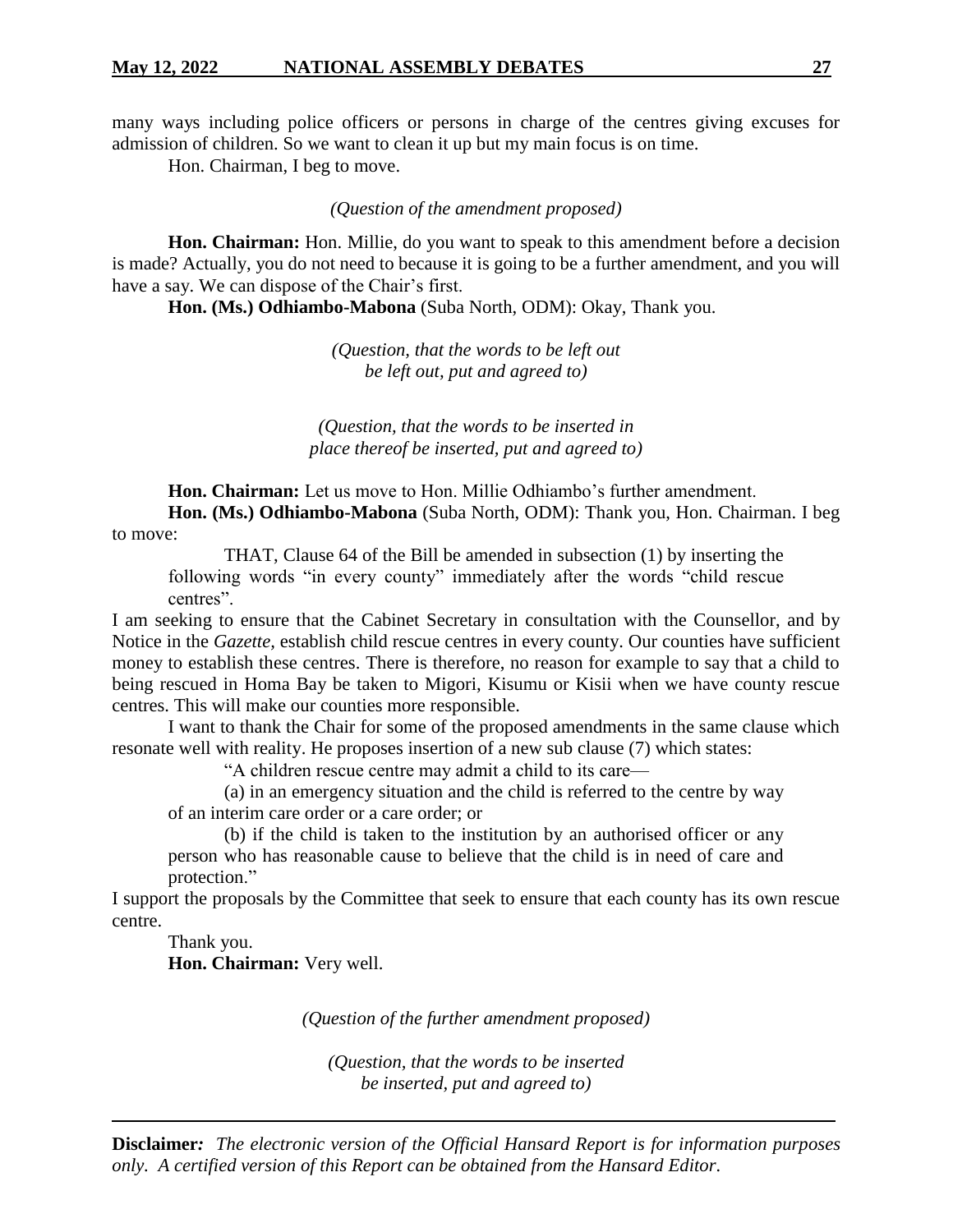*(Clause 64 as amended agreed to)*

*Clause 65*

**Hon. Chairman:** Hon. Millie Odhiambo, you have a proposal.

**Hon. (Ms.) Odhiambo-Mabona** (Suba North, ODM): Thank you, Hon. Chairman. I beg to move:

THAT, Clause 65 of the Bill be amended by inserting the following new subsection immediately after subsection (2)- (3) "The child protection units established under subsection (1) shall be desegregated by gender with clear sections for boys, girls and intersex children."

The amendment seeks to ensure that the child protection units that are established are disaggregated by gender with clear sections for boys, girls and intersex children. So long as we provide for this in law, different agencies can ensure that this happens. Right now, they are exploring the possibility of setting up one in Suba North with the police. Women Representatives can also establish them using the National Government Affirmative Action Fund (NGAAF). The national Government can also do it so long as it is in law. We need to ensure that there is disaggregation by gender for intersex children, girls and boys.

Thank you.

# *(Question of the amendment proposed) (Question, that the words to be inserted be inserted, put and agreed to)*

*(Clause 65 as amended agreed to)*

# *Clause 66*

**Hon. Chairman:** Can we have the Chair? If the amendments by the Chair succeed, Hon. Millie Odhiambo's falls.

**Hon. Josphat Kabinga** (Mwea, JP): Thank you, Hon. Chairman. This is another drastic proposal by the Committee. I beg to move:

THAT the Bill be amended by deleting Clause 66 and substituting therefor the following new clause—

Charitable Children's Institutions.  **66**. (1) No person shall register or operate a Charitable Children's Institution except as provided in law.

- (2) The Council shall
	- (a) keep and maintain a register of all Charitable Children's Institutions registered or approved by the Council prior to the commencement of this Act;
	- (b) prescribe the minimum standards and conditions for operation of existing Charitable Children's Institutions
	- (3) An existing Charitable Children's Institution shall ensure that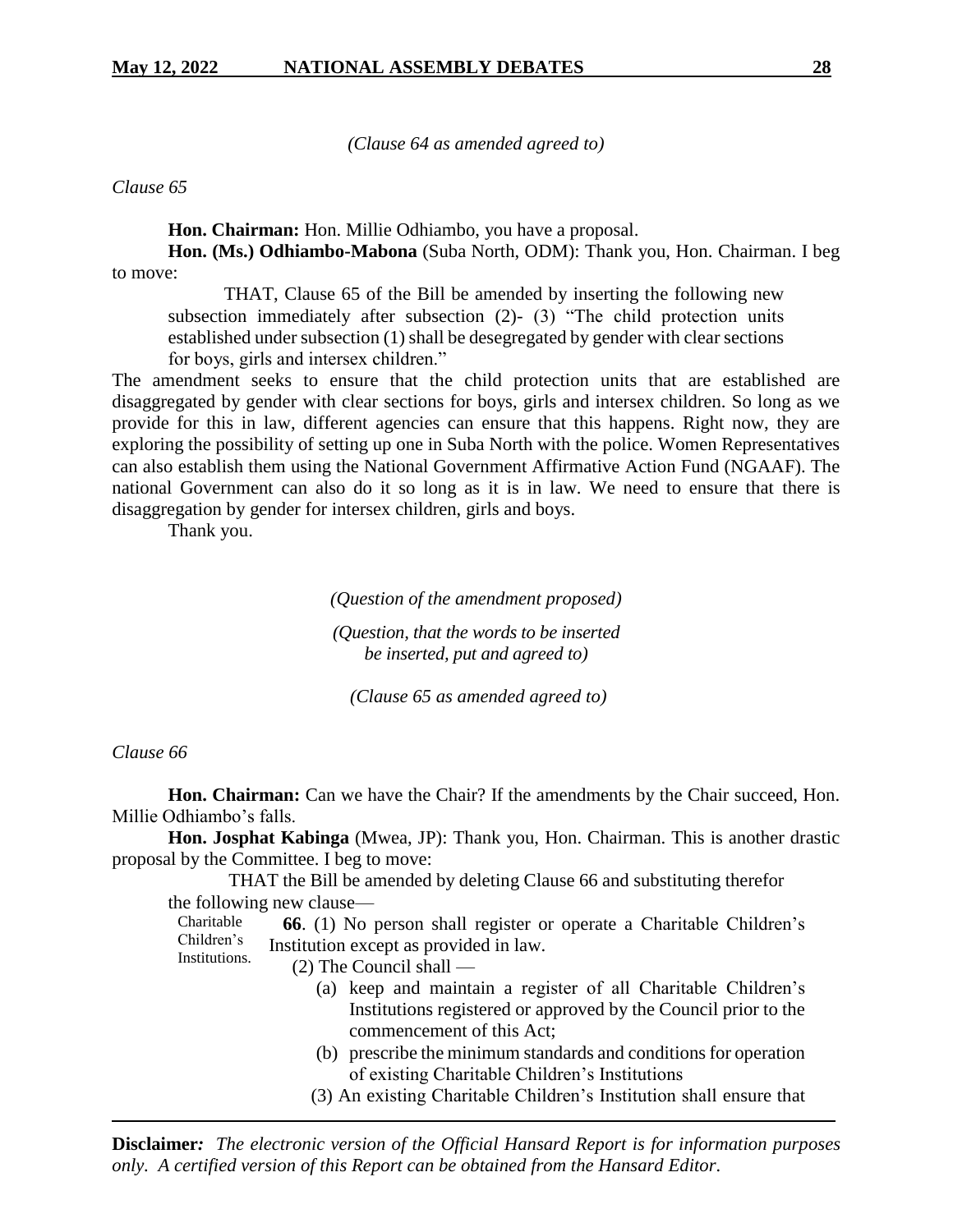# **May 12, 2022 NATIONAL ASSEMBLY DEBATES 29**

every employee of the institution holds a valid certificate ascertaining that they have no pending criminal investigations;

 (4) Without prejudice to the generality of subsection (4), the Council—

> (a)shall inspect and assess whether the facilities and operations of existing Charitable Children's Institution conform to the minimum standards and conditions set out in this Act and the regulations;

> (b)may deregister a non-compliant existing Charitable Children's Institution.

(2) Any person who—

 (a) operates an existing Charitable Children's Institution contrary to the provisions of this Act;

 (b) admits a child to the care of an existing Charitable Children's Institution which is not approved by the Council; or

 (c) implements or attempts to implement a children's welfare programme, or to operate a Charitable Children's Institution in the name of a Public Benefits Organisation, religious organisation or other association, whether incorporated or unincorporated, or otherwise in contravention of this subsection;

Commits an offence and shall, on conviction, be liable to imprisonment for a term not exceeding five years or to a fine not exceeding five million shillings, or to both.

I am calling it a drastic proposal because having conducted public participation with many stakeholders, the Committee came to a conclusion that this country needs to close down children care institutes referred to as Charitable Children Institutions (CCIs) over a period of 10 years, and encourage the country to take the direction that other countries have taken of family care instead of putting children into homes. This has been successfully done in places like Rwanda. We believe that, that direction will ensure that we bring up our children who are in need of care in a family set-up, and are not in a home that looks like a cage that might bring up children who are not well guided in the family life. Therefore, we propose to delete this Clause, and replace it with a new one.

# *(Question of the amendment proposed)*

**Hon. Chairman:** Let us have Hon. Millie Odhiambo since this will have a direct impact on what she wants to propose.

**Hon. (Ms.) Odhiambo-Mabona** (Suba North, ODM): Thank you, Hon. Chairman. Whereas I have no problem with proposed amendment to Clause 66, I just wish to draw the attention of the Chair that by this provision, we are not stopping people from institutionalising children. I know it is a Government policy not to institutionalise children as a means of last resort, provided these stringent standards are laudable and good. I do not have a problem with the penalties on these ones because on the other one, we were penalising people for running programmes. This one is for running a home which is totally, a different thing. You get many cases of abuse in many homes and I know that from experience.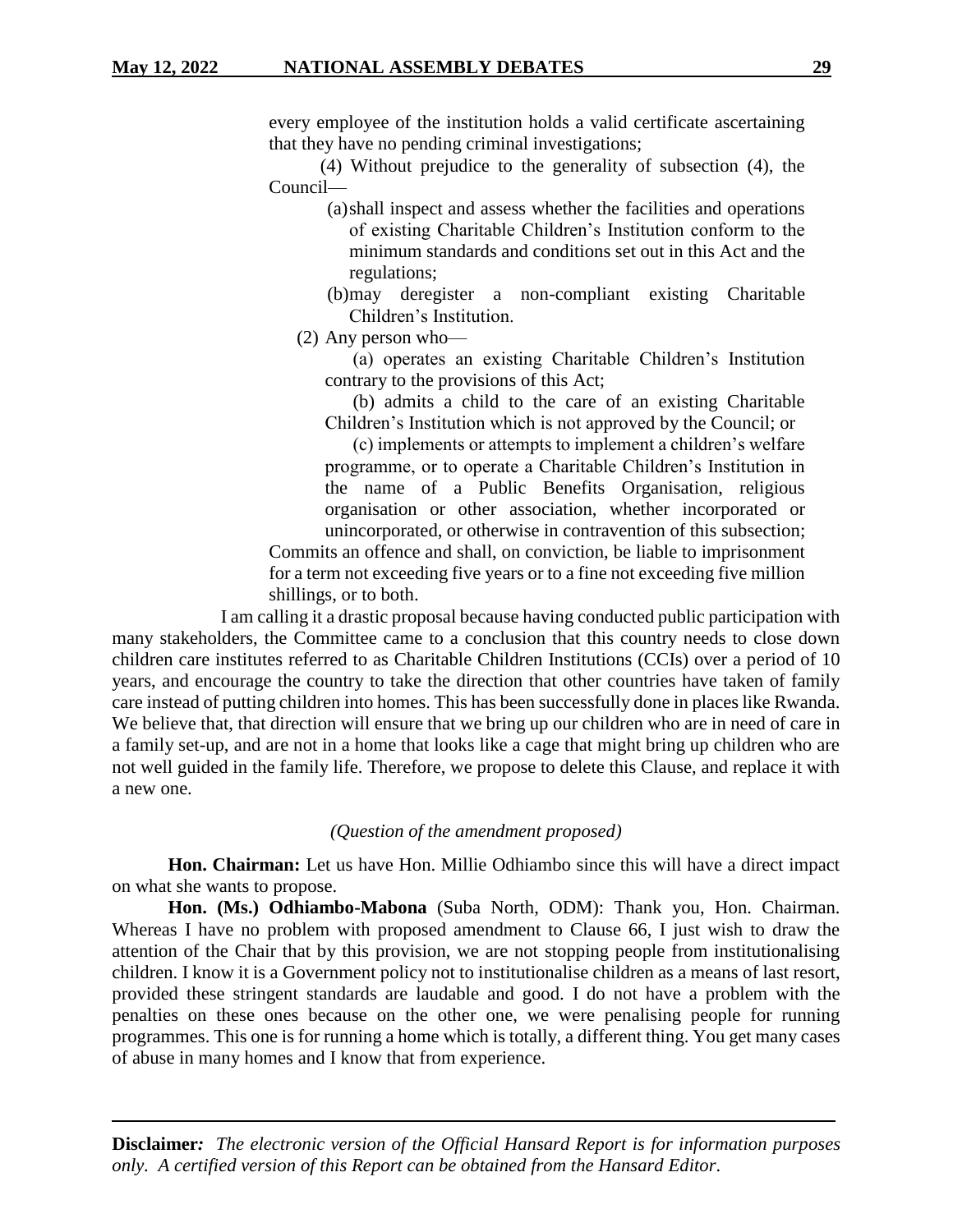The only challenge that I am facing is that he is proposing a deletion and a new clause. The way we are moving is bringing complex ways. I do not know whether I would request the Chair of the Committee to adopt one of my proposed amendments so that he can bring it as a further, amendment. The further amendment will be at (b). It states:

"Specify whether the institution is intended for the accommodation of male, female or intersex children, or for all."

That is just for clarity in terms of the children who will be in the centre**.** This is because my other amendments are affected by the proposed deletion and insertion of a New Clause 66. That is my only proposal that I think might still hold. In light of the fact that we are moving a deletion, with your guidance, Chair, you could advise**.** The Chair has moved a deletion that does not quite affect my (b) yet, in a way it affects it because there is nothing further, to amend. That is why I am requesting the Chair to look at my proposed amendment on Page 995 which is appearing as Clause 66(b).

**Hon. Chairman:** What is the gist of your amendment?

**Hon. (Ms.) Odhiambo-Mabona** (Suba North, ODM): The gist of my amendment is to show or clarify whether these homes are accepting male, female, intersex children or all genders. It needs to clarify when you set up such institutions. That is all. The rest will definitely fall off.

Thank you.

**Hon. Chairman:** Hon. Chair, what is your proposal on the substitution?

**Hon. Josphat Kabinga** (Mwea, JP): Hon. Chairman, is it my chance?

**Hon. Chairman:** Yes.

**Hon. Josphat Kabinga** (Mwea, JP): Thank you, Hon. Chairman.

We like the way she has put it, but I would like to advise that there would be many standards to be set up by the Council, and that, will be one of them. When we will be revising the New Clause 35, as it would come, that is where you need to see whether, what you are proposing…

Sorry, Hon. Chair. I am again addressing her directly. I forgot that you had advised me. That is when the Member will see whether the standards she is bringing in are taken care of or not. I am however assuring her that there will be many standards.

Having observed many gaps in the running of these homes, we are proposing serious measures to be undertaken by the Council so that they can be run in the appropriate way. Thank you, Hon. Chair.

**Hon. Chairman:** Hon. Gichimu.

**Hon. Gichimu Githinji** (Gichugu, JP): Hon. Chair, I was rising in support of the Chair, and also, Hon. Millie Odhiambo in these amendments.

**Hon. Chairman:** Which one are you supporting because they are two? Maybe you should speak to the amendments which are on the Floor because we are trying to see if there is any procedure that has been done on Hon. Millie's amendment. It looks like it is only going to work if there is a re-committal. At that point then, you will have seen what is before the House. As for now, let us just deal with more of the Chair's proposal.

**Hon. Gichimu Githinji** (Gichugu, JP): I agree with the Chair's proposal but at the same time, I support what Hon. Millie Odhiambo has said that we should at least, have specification of the gender somewhere to avoid a situation whereby these children are mixed up, which may lead to the abuse that we are avoiding. I am however happy that the Chair has agreed to accommodate the amendment at some point before the Bill is concluded.

**Hon. Chairman:** Hon. Millie, and probably, Hon. Gichimu, we have two things here: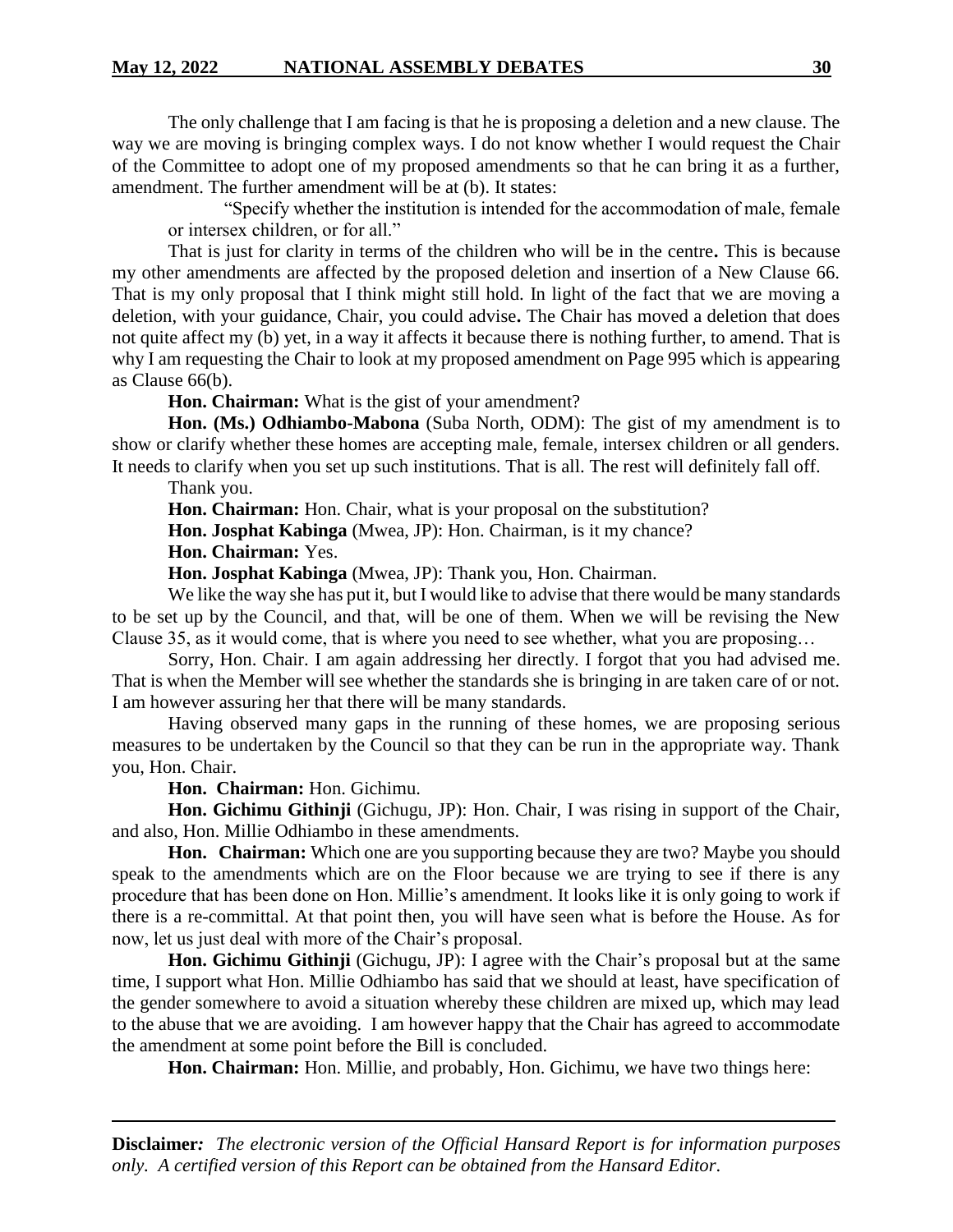# **May 12, 2022 NATIONAL ASSEMBLY DEBATES 31**

One, is that a re-committal can resolve that issue, but most importantly, if you see what I see here, it says that the standards and conditions that are going to be set out in this Act could also be done under the regulations. So, those are two areas that you can look at. In the meantime, we will specifically deal with what is before us.

*(Question of the amendment proposed)*

*(Question, that the words to be left out be left out, put and agreed to)*

*(Question, that the words to be inserted in place thereof be inserted, put and agreed to)*

*(Clause 66 as amended agreed to)*

*Clause 67*

**Hon. Chairman:** We have a similar situation as the previous one. We will therefore, start with the Chair who is proposing a deletion.

**Hon. Josphat Kabinga** (Mwea, JP): Thank you, Hon. Chairman. I beg to move:

THAT, the Bill be amended by deleting Clause 67.

In the same way, we are proposing to delete Clause 67 since the provision deletes the registration of charitable children institutes or institutions for specified categories. The Committee is proposing that no registration of new homes be carried out as earlier indicated.

I beg to move, and request the Committee to support.

**Hon. Chairman:** All right. Maybe I should give Hon. Odhiambo a chance to contribute to this before we proceed.

**Hon. (Ms.) Odhiambo-Mabona** (Suba North, ODM): Thank you, Hon. Chairman.

I do not have a problem with the deletion because mine was basically seeking to enhance the said Clause. The deletion might serve my purposes, and even better.

I support.

**Hon. Chairman:** All right. It looks like it is getting easier.

*(Question of the amendment proposed)*

*(Question, that the words to be left out be left out, put and agreed to)*

*(Clause 67 deleted)*

*Clause 68* 

**Hon. Chairman:** Chair.

**Hon. Josphat Kabinga** (Mwea, JP): Hon. Chairman, I beg to move:

THAT, Clause 68 of the Bill be amended in sub clause (2) by deleting paragraph (b) and substituting therefor the following new paragraph—

(a)a valid certificate issued by the relevant body certifying that there are no pending criminal investigations against the person or convictions for the offences under the Fourth Schedule;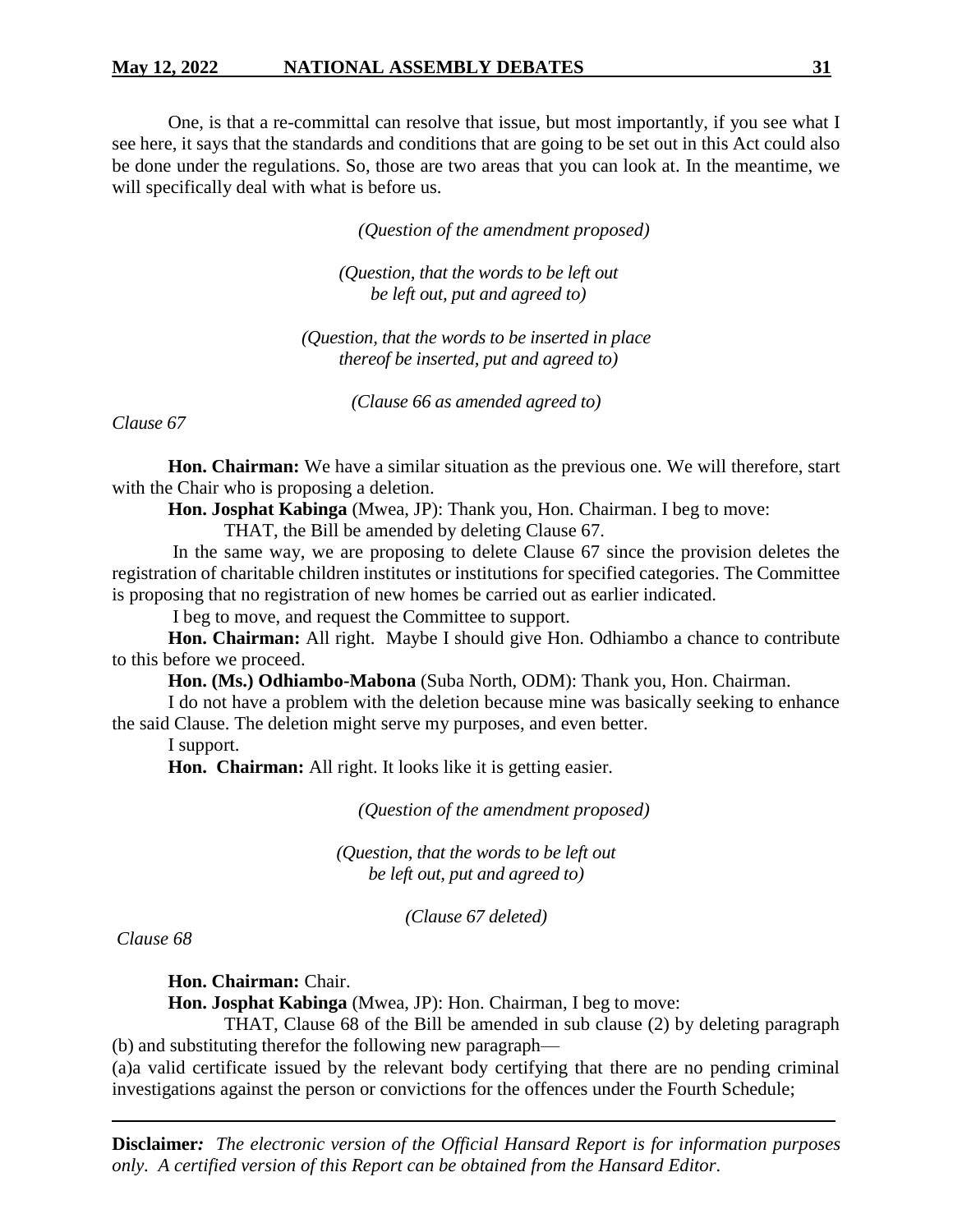This seeks to enhance clarity on the Clause which aims to safeguard the welfare of children by ensuring that existing children institutions are not managed by criminals.

**Hon. Chairman:** Very well. Hon. Maanzo

**Hon. Daniel Maanzo** (Makueni, WDM-K): Thank you, Hon. Chairman.

The clarity put in Clause 68 is very important because many a times, we rely on conviction rather than with somebody with proceedings before a court of law, and this one relates even, to an investigation of proceedings and not just conviction. This makes it much better owing to the fact that the welfare of children is the main thrust in this new law, and the way the courts have settled it in judgements so far.

I thank you.

*(Question of the amendment proposed)*

*(Question, that the words to be left out be left out, put and agreed to)*

*(Question, that the words to be inserted in place thereof be inserted, put and agreed to)*

*(Clause 68 as amended agreed to)*

*Clause 69*

**Hon. Chairman:** Hon. Millie Odhiambo, you have an amendment on this one.

**Hon. (Ms.) Odhiambo-Mabona** (Suba North, ODM): Thank you, Hon. Chair. I beg to move that:

THAT, Clause 69 of the Bill be amended in subsection (2) by inserting the following new paragraph immediately after paragraph (a)-

"(aa) the usual place of abode or home is not conducive to the well-being of the child;"

What Clause 69 does is that it provides for the overriding objectives of charitable children institutions and in sub clause 2, it says that: "The placement of a child in a charitable children institution shall be done as a last resort in cases where…"; and it goes ahead to give two cases. I am trying to indicate one where people do not usually think of, which is at the usual place of abode or home that is not conducive to the well-being of the child. This is because many children are abused at home. If the home is not conducive to the child, that should also be another reason. We have seen parents who harm their children online. So, even where it is a parent who is harming the child, that should be a reason for placement even as a last resort. So, it should not only be in the two cases which are said here.

Thank you, Chair. I move.

*(Question of the amendment proposed)*

*(Question, that the words to be inserted in place thereof be inserted, put and agreed to)*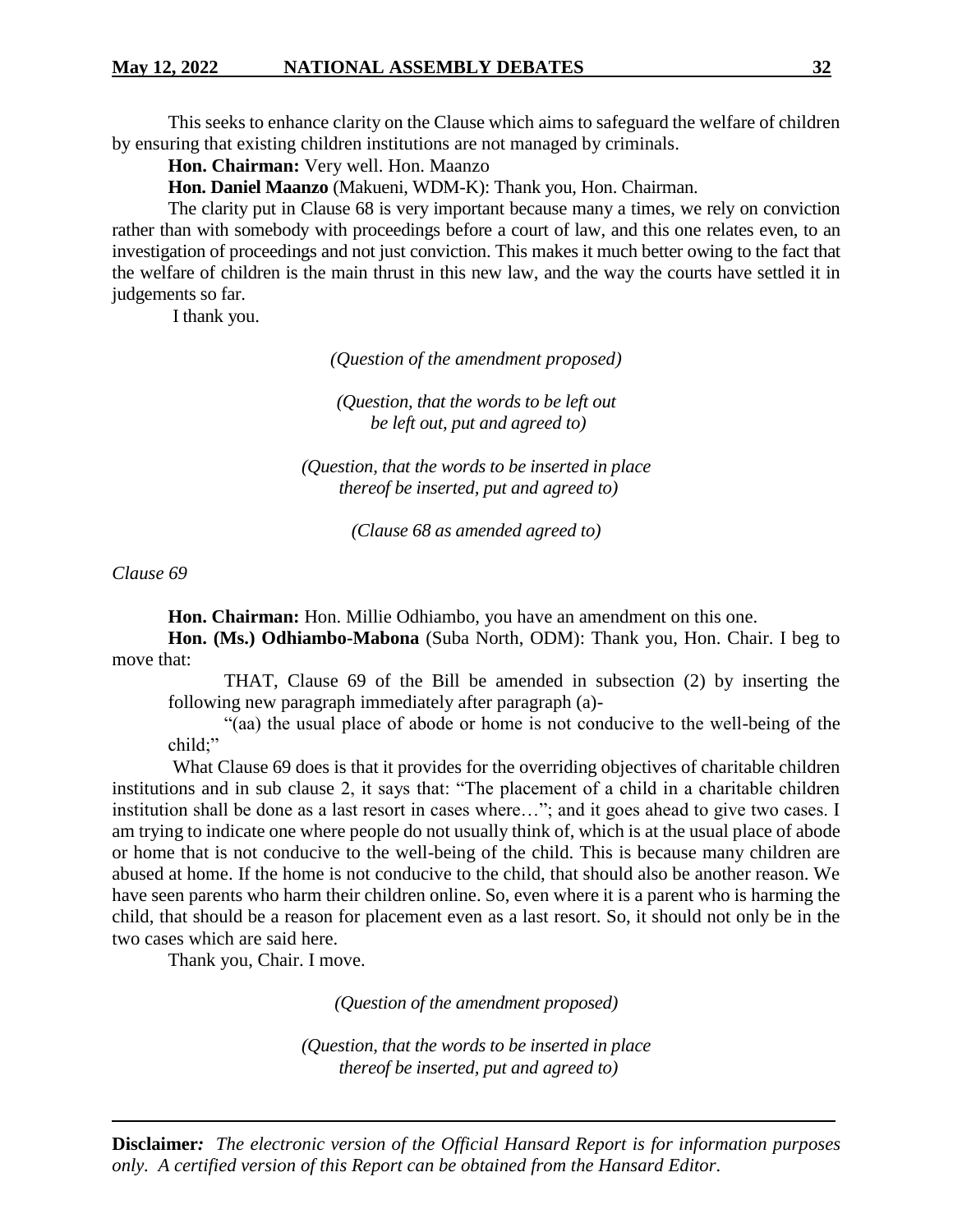*(Clause 69 as amended agreed to)*

*Clause 70*

**Hon. Chairman:** We have the Chair's proposal and that of Hon. Millie Odhiambo, which are going to be a further amendment. Let us start with the Chair.

**Hon. Josphat Kabinga** (Mwea, JP): Thank you, Hon. Chair. I beg to move:

THAT Clause 70 of the Bill be amended in sub clause (1) by inserting the following words immediately after paragraph — "(aa) a children's rescue centre established by the Cabinet Secretary under Clause 64;"

This is to clarify that children rescue centres are not to be run by non-state actors, but rather by the Government. The term here is "rescue centres" which is different from "homecare centres."

**Hon. Chairman:** Very well

*(Question of the amendment proposed)*

*(Question, that the words to be inserted in place thereof be inserted, put and agreed to)*

*(Clause 70 as amended agreed to)*

 **Hon. Chairman:** Let us go to Hon. Millie Odhiambo's amendment. Just a minute, please.

*(The Hon. Chairman consulted with the Clerk-at-the-Table)*

Hon. Odhiambo, just go ahead and move it, but with a small typo which you need to correct on record. I do not know if you picked it?

**Hon. (Ms.) Odhiambo-Mabona** (Suba North, ODM): I have noticed.

**Hon. Chairman:** Once it goes on record, it is automatically, resolved.

**Hon. (Ms.) Odhiambo-Mabona** (Suba North, ODM): Hon. Chairman, I beg to move:

THAT, Clause 70 of the Bill be amended in sub section (2) by deleting the word "may" and substituting therefor the word "shall".

Hon. Chairman, the reason why we should not have children institutions is if they are not able to provide children with medical care, education or training. It should not be optional. Once you have institutionalised children there, you should ensure that if they are sick, they should get medical care, as well as education and any form of training. So, I am just proposing that we move it from "may" to "shall."

*(Question of the further amendment proposed)*

*(Question, that the word to be left out be left out, put and agreed to)*

*(Question, that the word to be inserted in place thereof be inserted, put and agreed to)*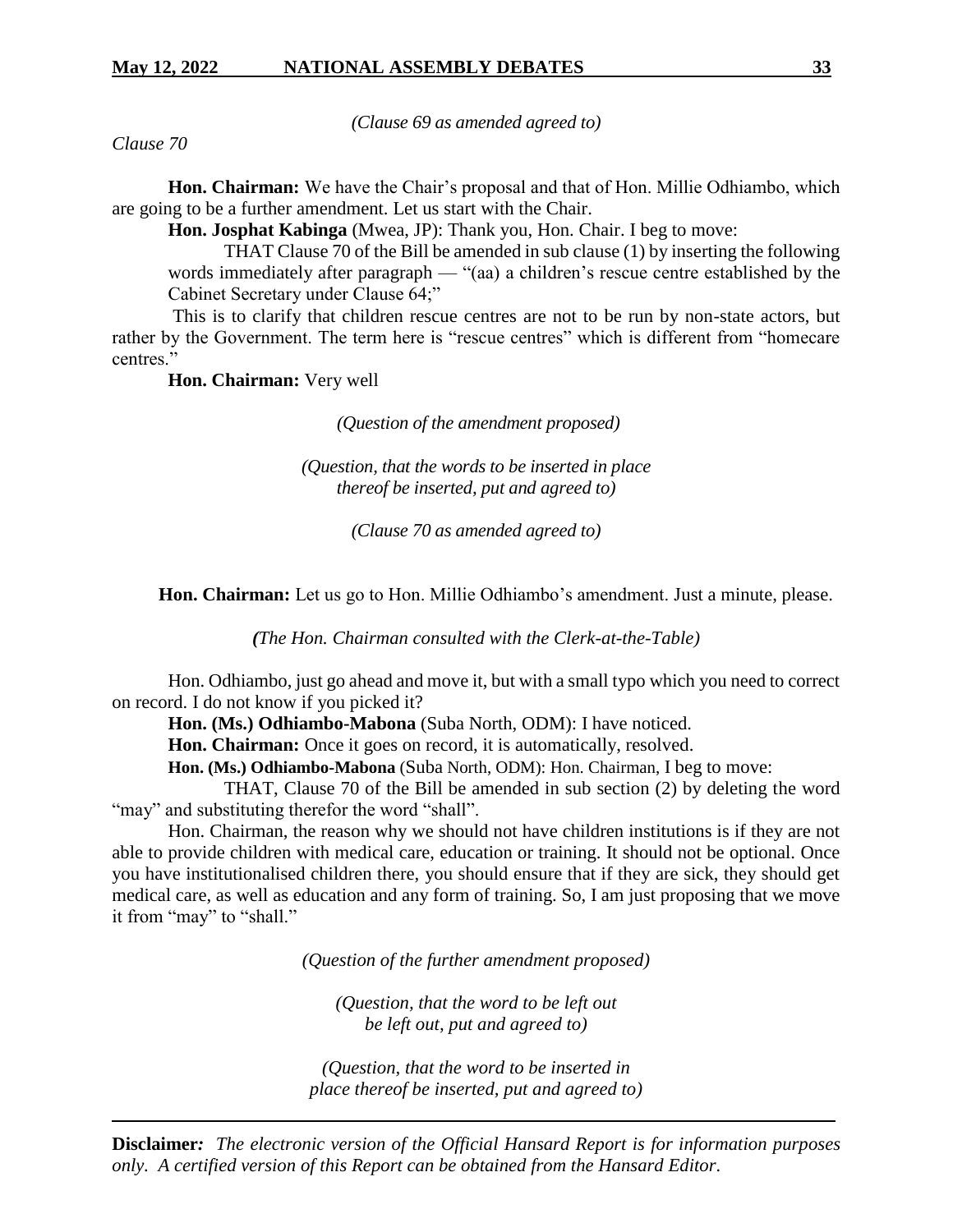*(Clause 70 as further amended agreed to)*

*Clause 71*

**Hon. Josphat Kabinga** (Mwea, JP): Thank you Hon. Chairman, I beg to move:

THAT, Clause 71 of the Bill be amended by deleting the words "Chief Executive Officer" wherever they appear and substituting therefor the word "Council"

We are just replacing the Chief Executive Officer with the Council on an understanding that the council is the governing body of the National Council for Children Services and therefore all applications should be made to the council.

*(Question of the amendment proposed)*

*(Question, that the words to be left out be left out, put and agreed to)*

*(Question, that the word to be inserted in place thereof be inserted, put and agreed to)*

*Clause 71 as amended agreed to)*

*(Clause 72 agreed to)*

*Clause 73* 

**Hon. Josphat Kabinga** (Mwea, JP): Thank you Hon. Chairman, I beg to move:

THAT, Clause 73 of the Bill be amended by deleting sub clause (2) and substituting therefor the following new sub clause (2)—

"(2) Where a child is admitted to a Charitable Children's Institution in accordance with subsection (1), the Charitable Children's Institution shall—

> (a) within twenty-four hours, inform the Secretary that it has admitted a child; and

(b) institute care proceedings under Section 152 of this Act within seven days of the admission. "

This is to provide for steps to be taken by the Charitable Children Institute upon receipt of a child. More so, as I indicated earlier on, to ensure that there are no delays in that particular facility, the child should be processed and taken to the right place as quickly as possible.

*(Question of the amendment proposed)*

*(Question, that the words to be left out be left out, put and agreed to)*

*(Question, that the words to be inserted in place thereof be inserted, put and agreed to)*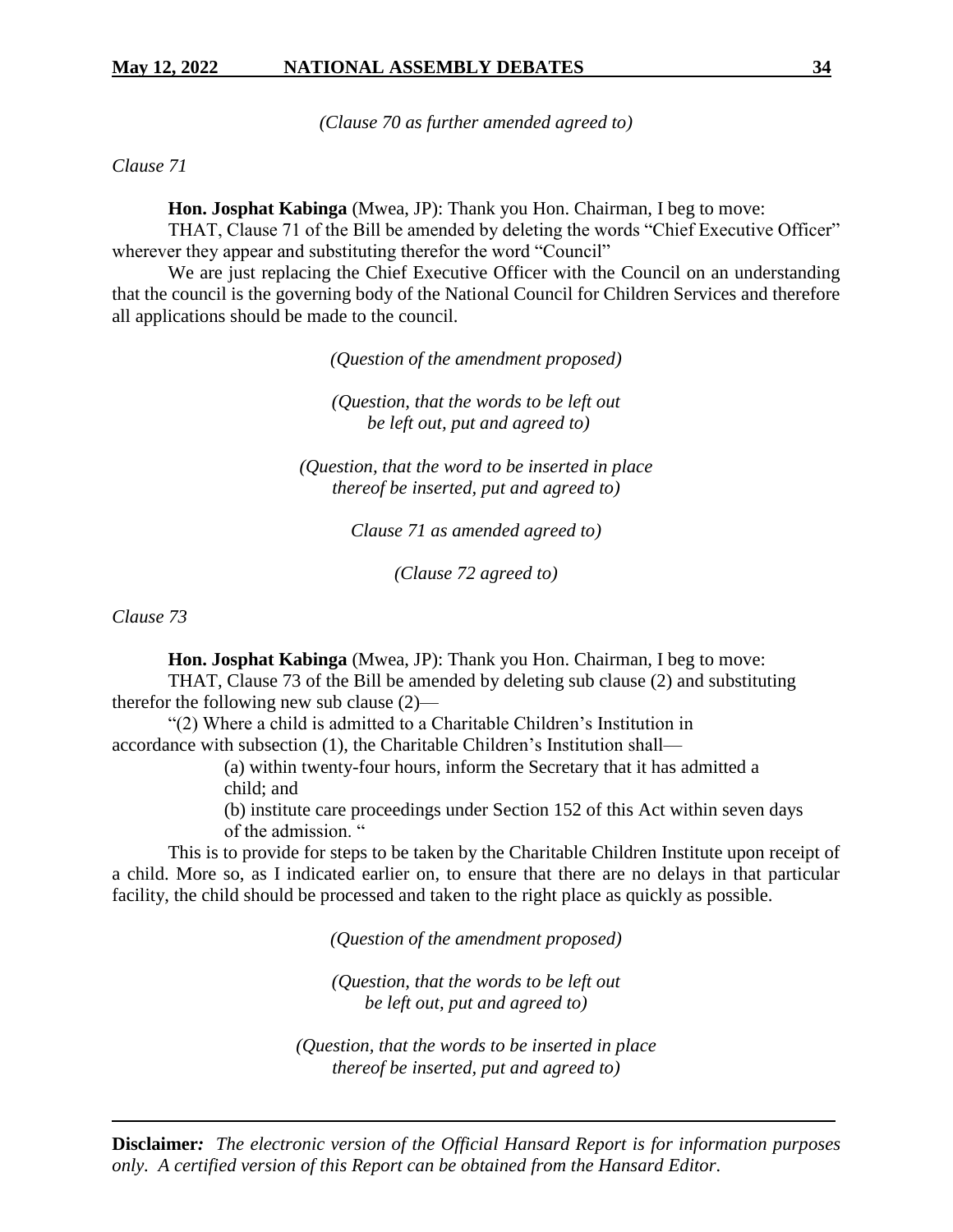*(Clause 73 as amended agreed to)*

*(Clause 74 agreed to)*

*Clause 75*

**Hon. Chairman:** We will have two amendments here, the first one by the Chair of the Committee. If it is carried, Hon. Millie Odhiambo's will follow.

**Hon. Josphat Kabinga** (Mwea, JP): Thank you Hon. Chairman, I beg to move:

THAT, the Bill be amended by deleting Clause 75.

The proposal is to remove approved officers from the Bill to avoid conflict of powers with the authorised officers who have the same function as prescribed in this Bill. So, we are trying to avoid conflict in the implementation of the Bill.

I thank you.

**Hon. Chairman:** Very well.

*(Question of the amendment proposed)*

*(Question, that the words to be left out be left out, put and agreed to)*

*(Clause 75 deleted)*

*Clause 76*

**Hon. Chairman:** On this one, the Hon. Chairman will move the amendment by the Committee and Hon. Millie Odhiambo will move a further amendment

**Hon. Josphat Kabinga** (Mwea, JP): Thank you Hon. Chairman. I beg to move:

THAT, Clause 76 of the Bill be amended by deleting the word "Director" and substituting therefor the word "Secretary"

This is about nomenclature. The Directorate of Children Services is no longer headed by a Director, but by a Secretary in terms of title.

I thank you Hon. Chairman.

*(Question of the amendment proposed)*

*(Question, that the word to be left out be left out, put and agreed to)*

*(Question, that the word to be inserted in place thereof be inserted, put and agreed to)*

*(Clause 76 as amended agreed to)*

**Hon. Chairman:** Let us have Hon. Millie Odhiambo move a further amendment. **Hon. (Ms.) Odhiambo-Mabona** (Suba North, ODM): Thank you Hon. Chairman, I beg to move a further amendment to sub-clause 76 (6).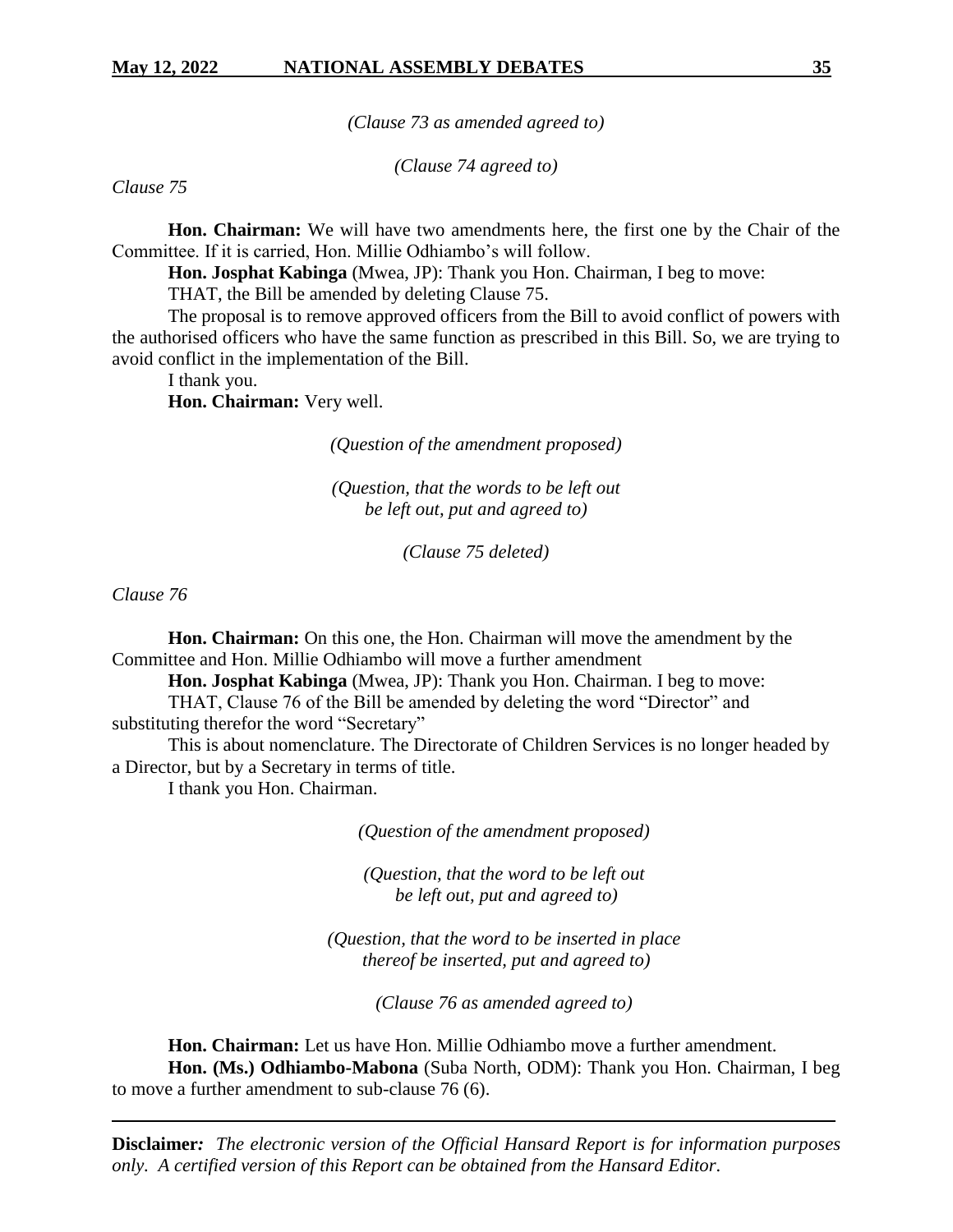THAT, Clause 76 of the Bill be amended in subsection (6) by deleting the words "five hundred thousand" and substituting therefor the words "one million";

I seek to ensure that any person who disrupts an authorised officer from undertaking the work that the penalty is enhanced. The penalty provides for imprisonment for a term not exceeding three years or to a fine not exceeding Ksh500,000. When you just say; "not exceeding Ksh500,000, it means the highest the magistrate can go for is Ksh500,000. However, when you put Ksh1Million, if there is a lot of impunity then the magistrate has a leeway of up to Kshs1Million. So, this is to give a little bit more discretion to the magistrate where the case of abuse is higher.

I thank you Hon. Chairman.

*(Question of further amendment proposed)*

**Hon. Chairman:** Let us have Hon. Maanzo.

**Hon. Daniel Maanzo** (Makueni, WDM-K): Hon. Chairman, I like Hon. Millie's amendment of enhancing. If you see the jail term compared to the amount of money put, then it is easy even for it to be lower. Somebody can pay the fine and get away with it and then the offences be repeated. So, I support that further amendment of up to Ksh1 Million.

> *(Question, that the words to be left out be left out, put and agreed to)*

*(Question, that the words to be inserted in place thereof be inserted, put and agreed to)*

*(Clause 76 as further amended agreed to)*

*Clause 77*

**Hon. Chairman:** The Hon. Chairman will move the amendment by the Committee and Hon. Millie Odhiambo will move a further amendment.

Something that is noteworthy here is that there seems to be a small issue with the Committee's amendment. There is some defect which needs to be cured. As you amend, you can see you are removing the CEO and putting the Council which in the text, it would say the council shall prepare and submit to the council again. We want to get to know whether you actually…

**Hon. Josphat Kabinga** (Mwea, JP): We are doing that in sub-clause 1 only. We want to amend the statement as it appears there. In sub-clause 1 only. Not wherever it appears.

**Hon. Chairman:** So, how will it read so that we have it on record?

**Hon. Josphat Kabinga** (Mwea, JP): I seek your guidance whether we need to recommit this or we can just correct it. Can I read it?

**Hon. Chairman:** You can move it in an amended form.

**Hon. Josphat Kabinga** (Mwea, JP): Let me read it. Hon. Chairman, I beg to move:

THAT, Clause 77 of the Bill be amended by deleting the words "Chief Executive Officer" in sub-clause 1 and substituting thereof with the word "Council".

**Hon. Chairman:** Now that makes a lot of sense, but for the record, it means, therefore the Child Welfare Programme shall notify the council and the secretary. Is that so? It is the council. That is okay. Therefore, you are moving in an amended form.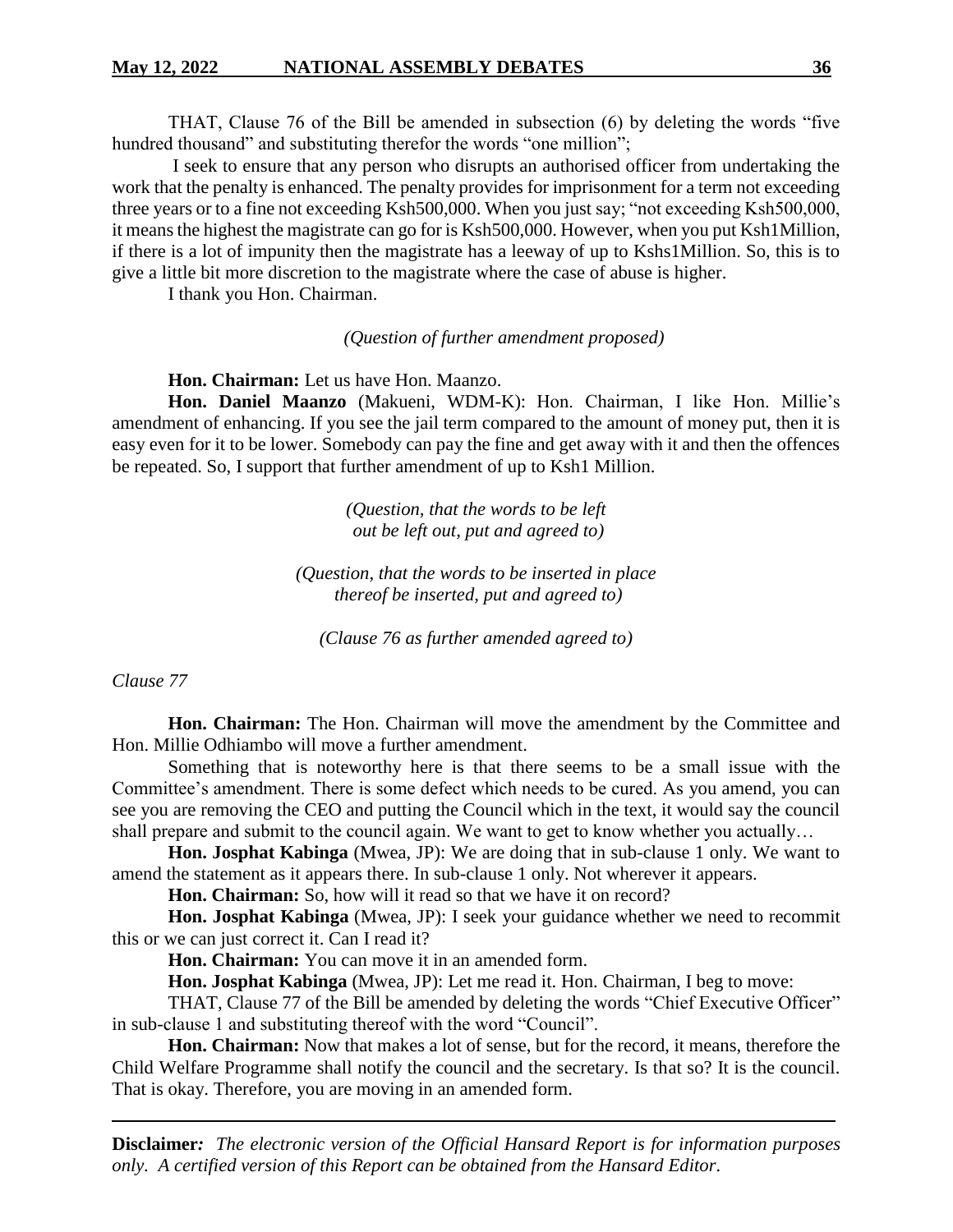*(Question of the amendment proposed)*

*(Question, that the words to be left out be left out, put and agreed to)*

*(Question, that the word to be inserted in place thereof be inserted, put and agreed to)*

Now let us go to Hon. Millie Odhiambo's proposal.

**Hon. (Ms.) Odhiambo-Mabona** (Suba North, ODM): Hon. Chairman, I beg to move:

THAT, Clause 77 of the Bill be amended-

(a) in subsection (2) by deleting the words "and the Council may approve or withhold its approval of such programme or part of it as the Council may determine, taking into account the best interests of children.";

(b) by deleting subsection (3) and substituting therefor the following new subsection-

(3) No person shall run a child welfare programme that is not in the best interest of the child.

(c) by deleting subsection (4) and substituting therefor the following new subsection-

(4) The council shall develop regulations on permissible programs to be run by child welfare institutions.

(d) by inserting the following new subsections immediately after subsection (4)-

(5) Any person or institution who runs a program except as provided under subsection (4) may in the first instance be warn and for subsequent violations, the institution may be deregistered.

(6) No action shall be taken against an individual or institution under subsection (5) unless they have been given an opportunity to respond to the allegations against them.

(7) Any person aggrieved by the action taken by the Council to deregister an organisation under subsection (5), may appeal to the High Court within a period of thirty days from the date of the deregistration.

Hon. Chairman, this goes to some earlier amendment where I was concerned about taking punitive measures for non-compliance with programmes. Hon. Chairman, what I am seeking to do is that the Council should ensure that people undertake programmes that promote the best interest of the child. Where the person does not run a programme that promotes the best interest of the child, the person shall first be warned. If there are subsequent violations, then the institution may be deregistered and no action shall be undertaken unless the individual or institution has been given an opportunity to respond to the allegations. Any aggrieved person after de-registration may also apply to court for action so that instead of making it a criminal offence where you jail somebody…

Again, I am giving that background where people out of good faith are actually just running programmes and also so that what we do not also see, perhaps which the Committee did not consider, is sometimes when you give too much power and authority to specific institutions which tend to abuse.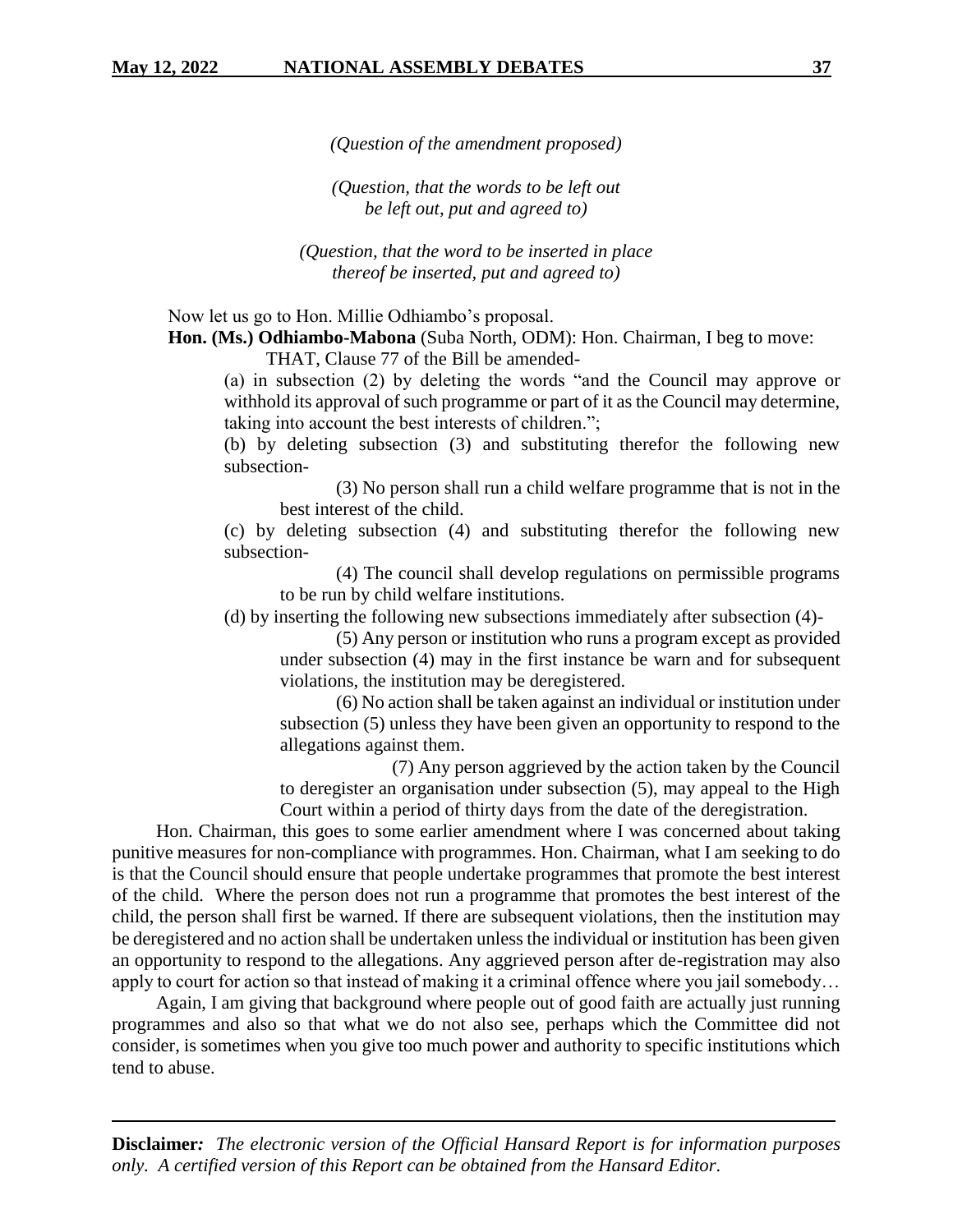#### **May 12, 2022 NATIONAL ASSEMBLY DEBATES 38**

For example, I may want to run a programme in Tharaka Nithi as we did at some point and somebody does not like my faith and so they tell me: "No, here in Tharaka Nithi we do not want programmes on girls. We want programmes on boys." So, if you refuse then I need to have a chance to explain why I must run that programme and if you are being dictatorial, then I need to have an appeal process, but not criminalising this. So, it is basically in consonance with the other proposed amendment which we had already even deleted.

Thank you.

#### *(Question of the amendment proposed)*

#### **Hon. Chairman:** Yes, Chair.

**Hon. Josphat Wachira** (Mwea, JP): Thank you, Hon. Chairman. Let me be on record again by saying that I am at pain on this particular amendment. As I indicated earlier on, notification of programmes that are being implemented in this country is not about the council having a lot of powers. It is about there being order in the way we implement activities especially activities that relate to our children. Just as the honourable Member alluded to, here could be several people implementing activities relating to the girl child in a given county. If the council is not aware, the boy child will be left out and vice versa. So, in this section, we are talking about notification. I ask the honourable Member to reconsider this notion that we are giving powers to the council. We are giving the council functions that will enable it have order in the way we implement activities relating to our children in this country. On this one, I wish to reject.

**Hon. Chairman:** Let us have Hon. Maanzo.

**Hon. Daniel Maanzo** (Makueni, WDM-K): Hon. Chairman, you know for every authority, there has to be a way of sanctioning that authority, if it acts beyond its powers or is unreasonable. That is a principle in the Constitution. That is why people go for judicial review. I think what Hon. Millie Odhiambo is asking for is very much justified so that there is somebody else who can deal with the authority or that particular council, in case it misuses it.

I thank you, Hon. Chairman.

**Hon. Chairman:** So are you opposing or supporting?

**Hon. Daniel Maanzo** (Makueni, WDM-K): I am supporting Hon. Millie Odhiambo.

**Hon. Chairman:** Hon. Millie Odhiambo, just see if you can convince the Chair quickly.

**Hon. (Ms.) Odhiambo-Mabona** (Suba North, ODM): Hon. Chairman, I actually just wanted to clarify to the Chair. If you actually look at my amendment, it is not taking the power from the council, but it says: "No person shall run a child welfare programme that is not in the best interest of the child." Then in that case, it means that the council can then decide that these and these programmes are not in the best interest of the child, but when you decide and tell the council that they are the ones who will tell you "Run a programme on Female Genital Mutilation" or "Run a programme on early marriage"…

We know a lot of NGOs are supported by donors and your donor may not support that. So, how will you run a programme that you do not have money for or you have been funded to run specific programmes and the council is telling you do another? Doing it does not take away the power of the council, but we are wording it in a manner that gives room that the council can then provide for programmes that are not in the best interest of the child.

However, it also says that where that is not done, you can deregister once you have given these people an opportunity to be heard, instead of just saying the council has said "Do not run this programme and if you run it we jail you."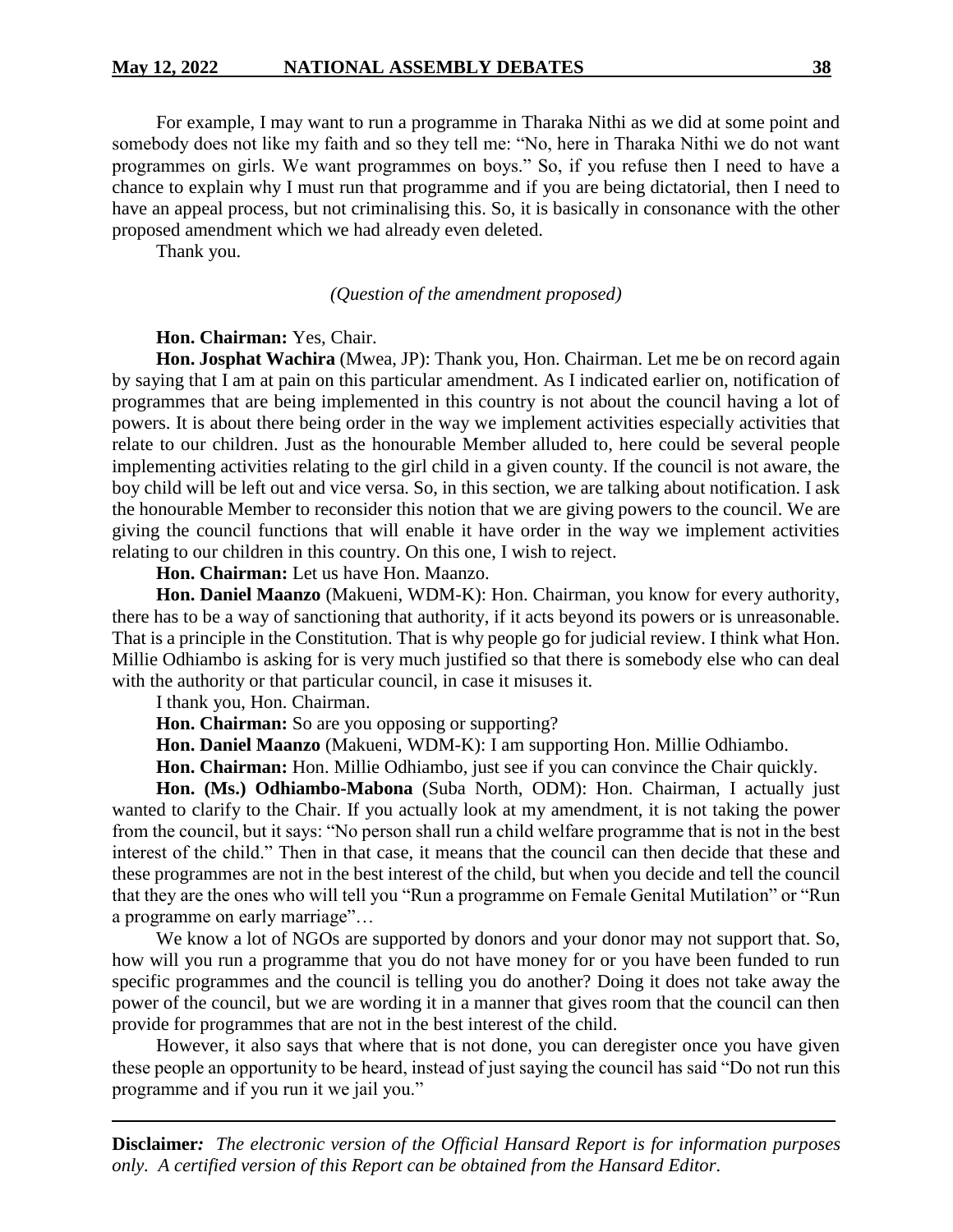Hon. Chairman, this reminds me of 1972. I think I was probably in Class one or something. This is really draconian.

**Hon. Chairman:** Hon. Millie, you do not have to be very specific about years.

**Hon. (Ms.) Odhiambo-Mabona** (Suba North, ODM): Hon. Chairman, I do not remember where I was in 1972.

**Hon. Chairman:** Some of these Members are very good with calculating age on the basis of what you said.

**Hon. (Ms.) Odhiambo-Mabona** (Suba North, ODM): Hon. Chairman, am I worried about my age? I am 55 and very proud of it. I do not hide because for my age, I am very beautiful.

**Hon. Chairman:** I can see Hon. Kabinga is nodding and saying, "So she is that young?" Let us hear what Hon. Kabinga has to say because he seems to have a problem as the Chair.

**Hon. Josphat Kabinga** (Mwea, JP): Hon. Chairman, I am trying to read what is included in the Bill itself. I would want the proposer to also read Clause 77(2) of the Bill because in my opinion, it is not in line with what she is explaining. Please read Clause 77(2) of the Bill so that we can be on the same page. This is about information relating to the proposed Child Welfare Programme referred to in sub-clause (1). All we are saying is that the council, having been notified, can approve or disapprove. This is what we are saying is very necessary. We cannot allow people to just implement activities without somebody following them up.

**Hon. Chairman:** Hon. Members, I think I have given you sufficient time to amicably resolve this matter. Please resolve it loudly enough for anybody to have a decision that is clear one way or the other. Having given you that opportunity to prepare yourself to be clear, I will put the Question.

> *(Question, that the words to be left out be left out, put and negatived)*

*(Question, that the words to be inserted in place thereof be inserted, put and negatived)*

*(Question, that the words to be inserted be inserted, put and negatived)*

*(Clause 77 agreed to)*

*Clause 78*

**Hon. Chairman**: Hon. Chairperson.

**Hon. Josphat Kabinga** (Mwea, JP): Hon. Chairman, I beg to move:

THAT, Clause 78 of the Bill be amended —

(a) by deleting the words "Chief Executive Officer" wherever they appear and substituting therefor the word "Council";

(b) in sub-clause (5) by deleting the word "Director" and substituting therefor the word "Secretary".

We are replacing the title "chief executive officer" with the word "council". In sub-clause 5, we are also deleting the word "director" and substituting with the word "secretary" as explained earlier.

Thank you.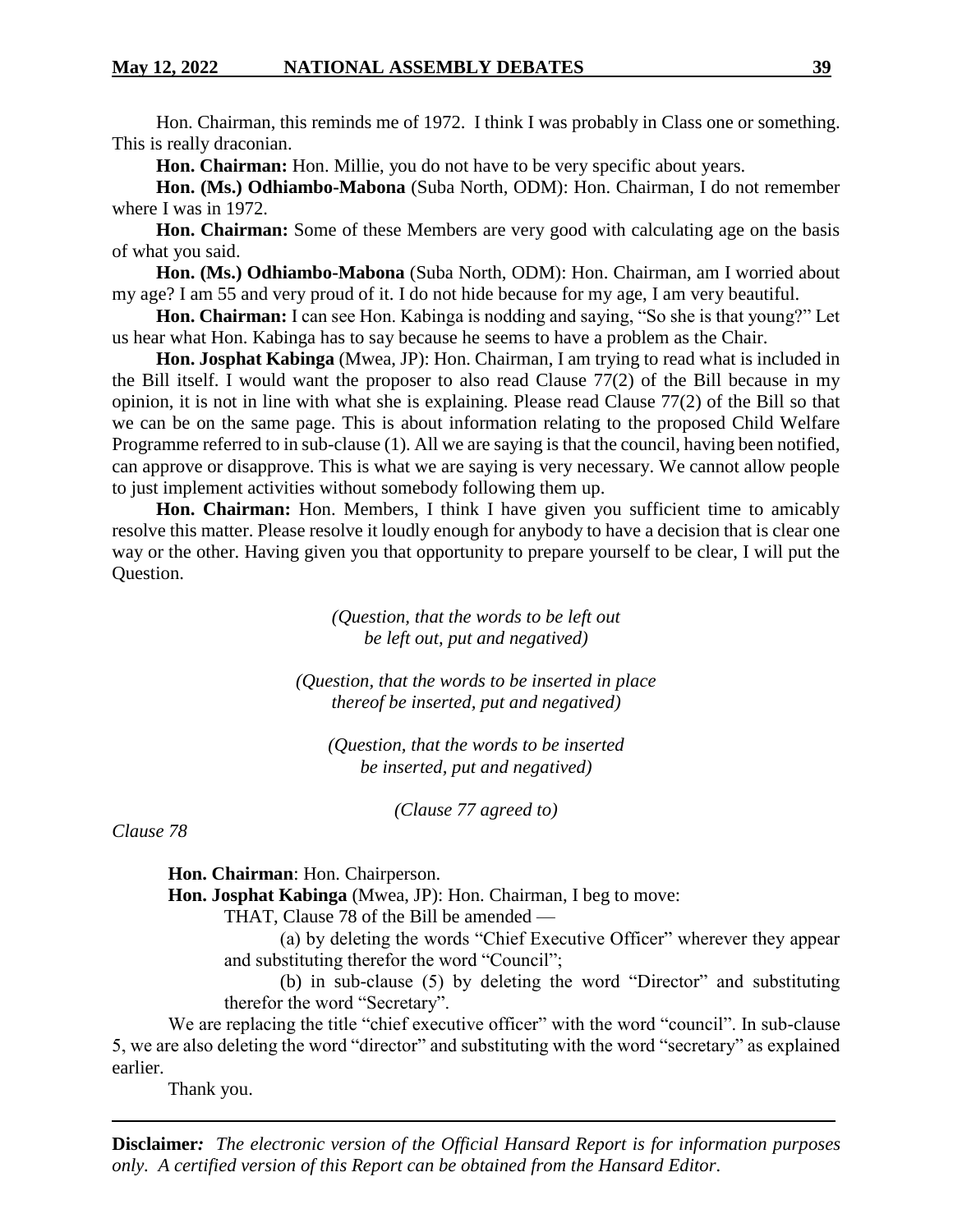*(Question of the amendment proposed)*

*(Question, that the words to be left out be left out, put and agreed to)*

*(Question, that the words to be inserted in place thereof be inserted, put and agreed to)*

*(Clause 78 as amended agreed to)*

*(Clause 79 agreed to)*

*Clause 80*

**Hon. Chairman**: Hon. Chairperson.

**Hon. Josphat Kabinga** (Mwea, JP): Hon. Chairman, I beg to move:

THAT, Clause 80 of the Bill be amended by inserting the following new sub clause after sub clause (1)-

"(1A) The purpose of remand homes is to hold children in conflict with the law as a matter of last resort for their care and protection during trial before a verdict or placement".

This proposed amendment includes the purpose of remand homes to address the current practice where children who need care and protection, but are not in conflict with the law, are placed in remand homes, which should not be the case. They should be placed in family-based alternatives such as kinship and other willing families.

*(Question of the amendment proposed)*

*(Question, that the words to be inserted be inserted, put and agreed to)*

*(Clause 80 as amended agreed to)*

**Hon. Chairman**: Hon. Kabinga, when you are voting, make sure your microphone is off. Otherwise, you will have undue advantage over the rest of the Members. Any other Member should also do so.

**Hon. Josphat Kabinga** (Mwea, JP): Hon. Chairman, I do not wish to have any advantage. I take note of that.

Thank you.

*Clause 81*

**Hon. Chairman**: Clause 81 **Hon. Josphat Kabinga** (Mwea, JP): Hon. Chairman, I beg to move: THAT, Clause 81 of the Bill be amended—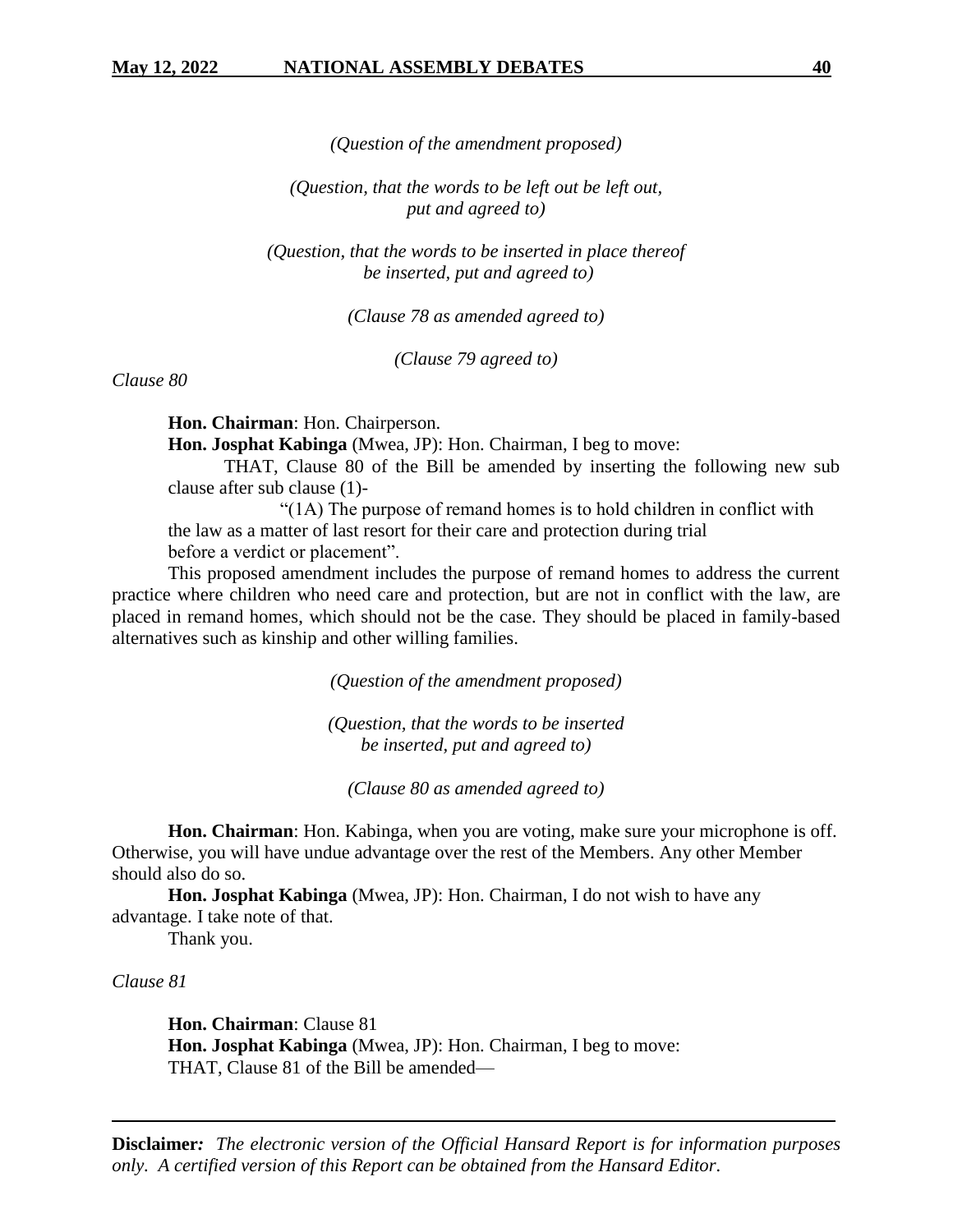(a) by deleting the word "Director" wherever it appears and substituting therefor the word "Secretary";

(b) in subclause (1) by inserting the word "rehabilitation," immediately after the words "to provide".

In the first amendment, we are deleting the word "director" and replacing it with the word "secretary". This is because of the nomenclature, as explained before. In the second amendment, we are inserting the word "rehabilitation". This is to clarify the role of the rehabilitation homes. They offer rehabilitation services to the children.

*(Question of the amendment proposed)*

*(Question, that the word to be left out be left out, put and agreed to)*

*(Question, that the word to be inserted in place thereof be inserted, put and agreed to)*

*(Question, that the word to be inserted be inserted, put and agreed to)*

**Hon. Chairman**: I, therefore, proceed to give Hon. Millie Odhiambo an opportunity to move her further amendment.

**Hon. (Ms.) Odhiambo-Mabona** (Suba North, ODM): Hon. Chairman, I beg to move:

THAT, Clause 81 of the Bill be amended by inserting the following new subsection immediately after subsection (7)-

(7A) Any person aggrieved by the decision to deregister a rehabilitation school under subsection (6) and (7) may appeal to the High Court within thirty days.

That is a good governance and human rights standard, that whenever a person is aggrieved, he should appeal.

Thank you.

*(Question of the amendment proposed)*

*(Question, that the words to be inserted be inserted, put and agreed to)*

*(Clause 81 as amended agreed to)*

*Clause 82*

**Hon. Chairman**: Hon. Chairperson.

**Hon. Josphat Kabinga** (Mwea, JP): Hon. Chairman, I beg to move:

THAT, Clause 82 of the Bill be amended in sub clause (2) by deleting sub clause (d) and substituting therefor the following new paragraphs —

"(d) separate sections for various risk categories;

(e) a counsellor or psychologist."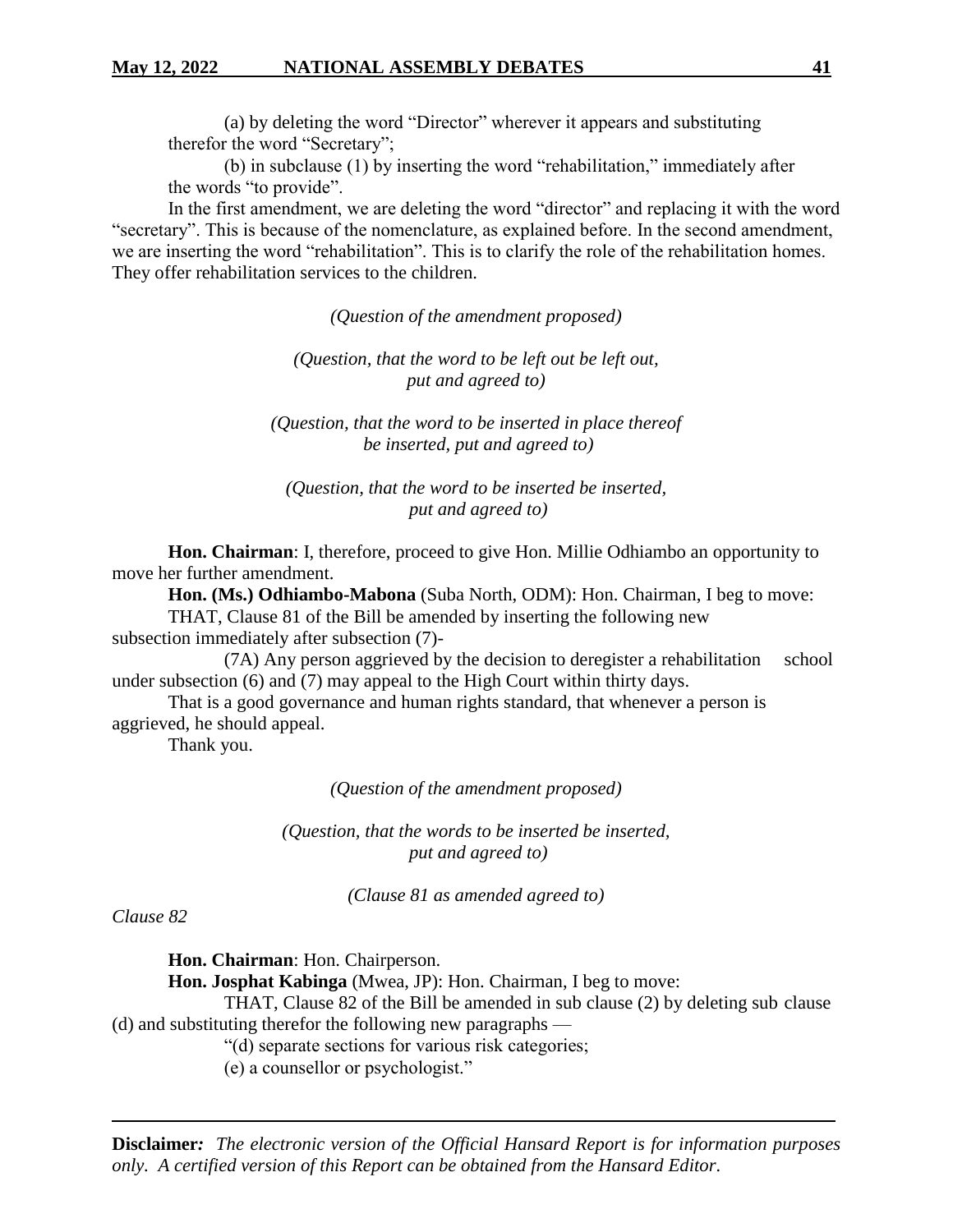This amendment seeks to accommodate other risk categories and also the nomenclature of the Directorate of Children Services being headed by the secretary, but not the director.

*(Question of the amendment proposed)*

*(Question, that the words to be left out be left out, put and agreed to)*

*(Question, that the words to be inserted in place thereof be inserted, put and agreed to)*

*(Clause 82 as amended agreed to)*

*Clause 83*

**Hon. Chairman**: Hon. Chairperson.

**Hon. Josphat Kabinga** (Mwea, JP): Hon. Chairman, I beg to move:

THAT, Clause 83 of the Bill be amended by deleting the word "Director" wherever it appears and substituting therefor the word "Secretary".

The amendment seeks to correct the nomenclature by replacing the term "director" with a Secretary of the Children Services.

Thank you, Hon. Chairman.

*(Question of the amendment proposed)*

*(Question, that the word to be left out be left out, put and agreed to)*

*(Question, that the word to be inserted in place thereof be inserted, put and agreed to)*

*(Clause 83 as amended agreed to)*

*Clause 84*

**Hon. Chairman**: Hon. Kabinga.

**Hon. Josphat Kabinga** (Mwea, JP): Hon. Chairman, I beg to move:

THAT, Clause 84 of the Bill be amended by deleting the word "Director" and substituting therefor the word "Secretary".

The amendment seeks to correct the nomenclature. We are replacing the word "Director" with the word "Secretary".

*(Question of the amendment proposed)*

*(Question, that the word to be left out be left out, put and agreed to)*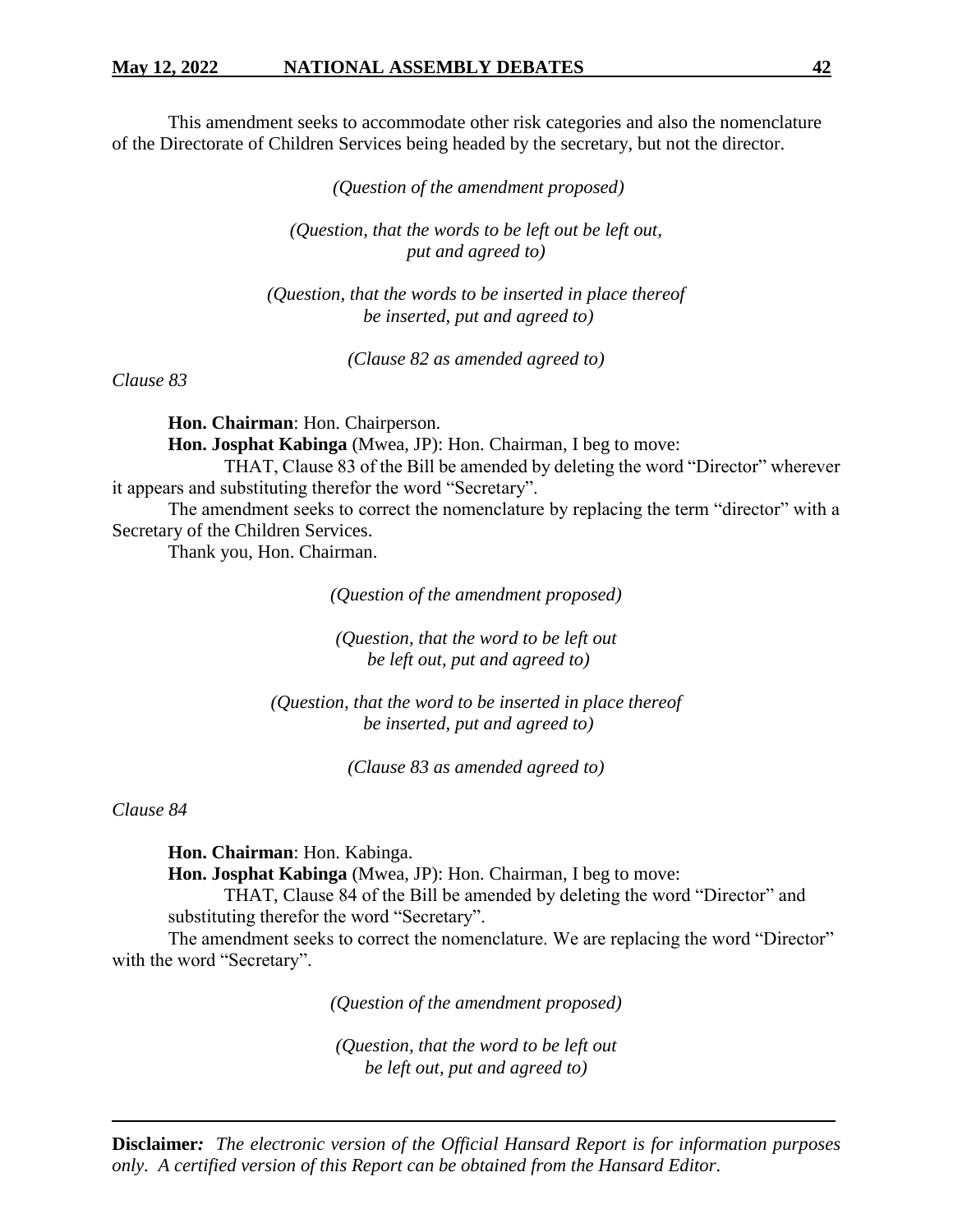*(Question, that the word to be inserted in place thereof be inserted, put and agreed to)*

*(Clause 84 as amended agreed to)*

*Clause 85*

**Hon. Josphat Kabinga** (Mwea, JP): Hon. Chairman, I beg to move: THAT, Clause 85 of the Bill be amended by deleting the word "Director" wherever it appears and substituting therefor the word "Secretary". This is the same case as in Clause 84. The amendment seeks to correct the nomenclature. We are replacing the word "director" with the word "secretary".

*(Question of the amendment proposed)*

*(Question, that the word to be left out be left out, put and agreed to)*

*(Question, that the word to be inserted in place thereof be inserted, put and agreed to)*

*(Clause 85 as amended agreed to)*

*Clause 86*

**Hon. Josphat Kabinga** (Mwea, JP): Hon. Chairman, I beg to move:

THAT, Clause 86 of the Bill be amended in subclause (1) by deleting the word "Director" and substituting therefor the word "Secretary".

This is the same case. We are replacing the word "director" with the word "secretary". It is about the nomenclature.

*(Question of the amendment proposed)*

*(Question, that the word to be left out be left out, put and agreed to)*

*(Question, that the word to be inserted in place thereof be inserted, put and agreed to)*

*(Clause 86 as amended agreed to)*

*Clause 87*

**Hon. Josphat Kabinga** (Mwea, JP): Hon. Chairman, I beg to move: THAT, Clause 87 of the Bill be amended in subclause (1) by deleting the word "Director" wherever it appears and substituting therefor the word "Secretary".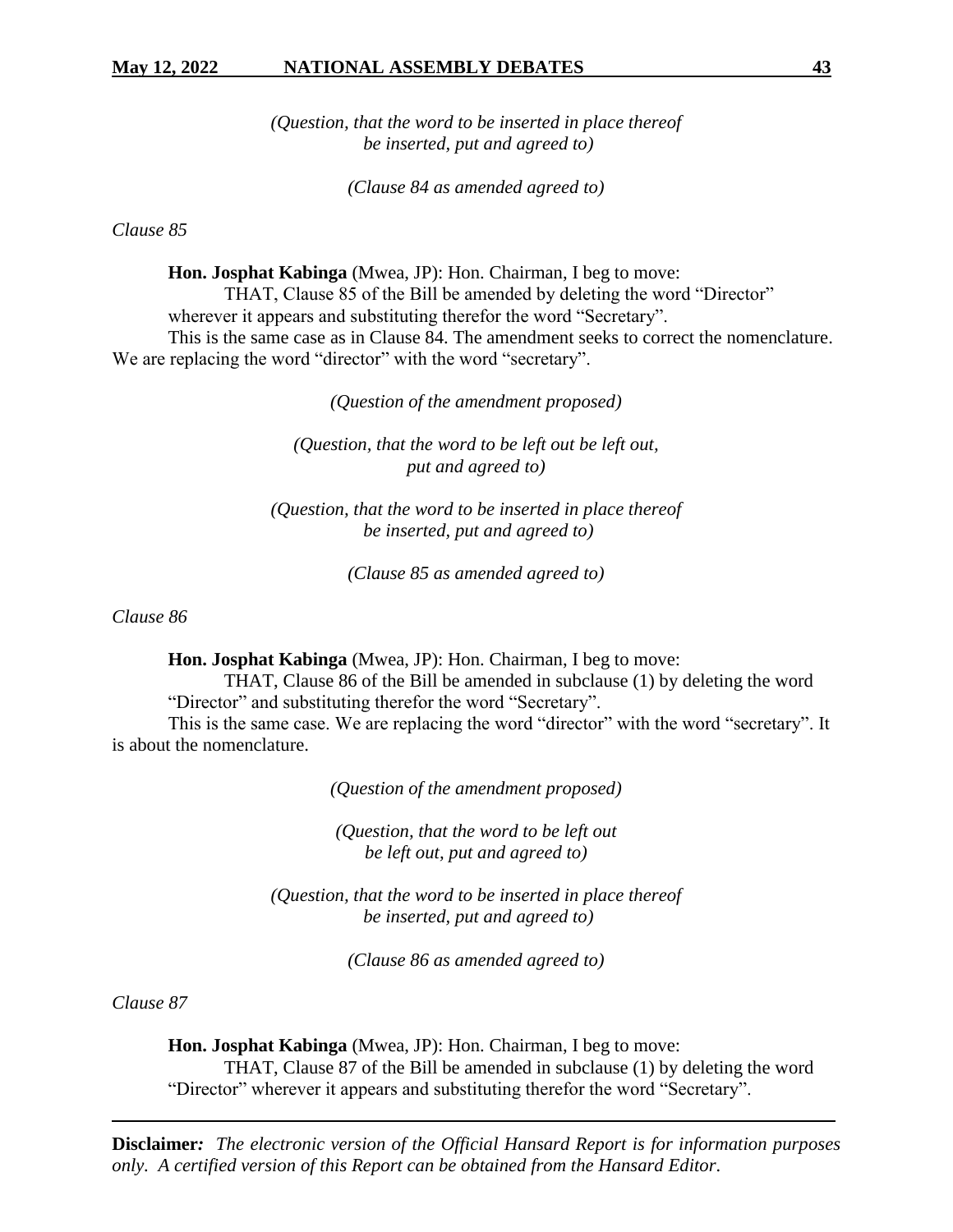This is the same case. We are replacing the word "director" with the word "secretary".

*(Question of the amendment proposed)*

*(Question, that the word to be left out be left out, put and agreed to)*

*(Question, that the word to be inserted in place thereof be inserted, put and agreed)*

*(Clause 87 as amended agreed to)*

*Clause 88*

**Hon. Chairman:** Hon. Kabinga.

**Hon. Josphat Kabinga** (Mwea, JP): Hon. Chairman, I beg to move:

THAT, Clause 88 of the Bill be amended —

(a) by deleting the word "Director" wherever it appears and substituting therefor the word "Secretary";

(b) in sub clause (1) by inserting the word "psychologist" immediately after the words "advice of a".

In Clause 88, we have two amendments. One is on nomenclature, replacing the word "director" with "secretary". The second one is to insert the word "psychologist" immediately after the words "advice of a". We are including a psychologist as one of the professionals who can recommend that a child in a rehabilitation school should be removed to a health facility.

Thank you, Hon. Chairman.

*(Question of the amendment proposed)*

*(Question, that the word to be left out be left out, put and agreed to)*

*(Question, that the word to be inserted in place thereof be inserted, put and agreed to)*

> *(Question, that the word to be inserted be inserted, put and agreed to)*

*(Clause 88 as amended agreed to)*

*Clause 89*

**Hon. Josphat Kabinga** (Mwea, JP): Hon. Chairman, I beg to move:

THAT, Clause 89 of the Bill be amended in sub clause (1) by deleting the word "tenor" and substituting therefor the word "tenure".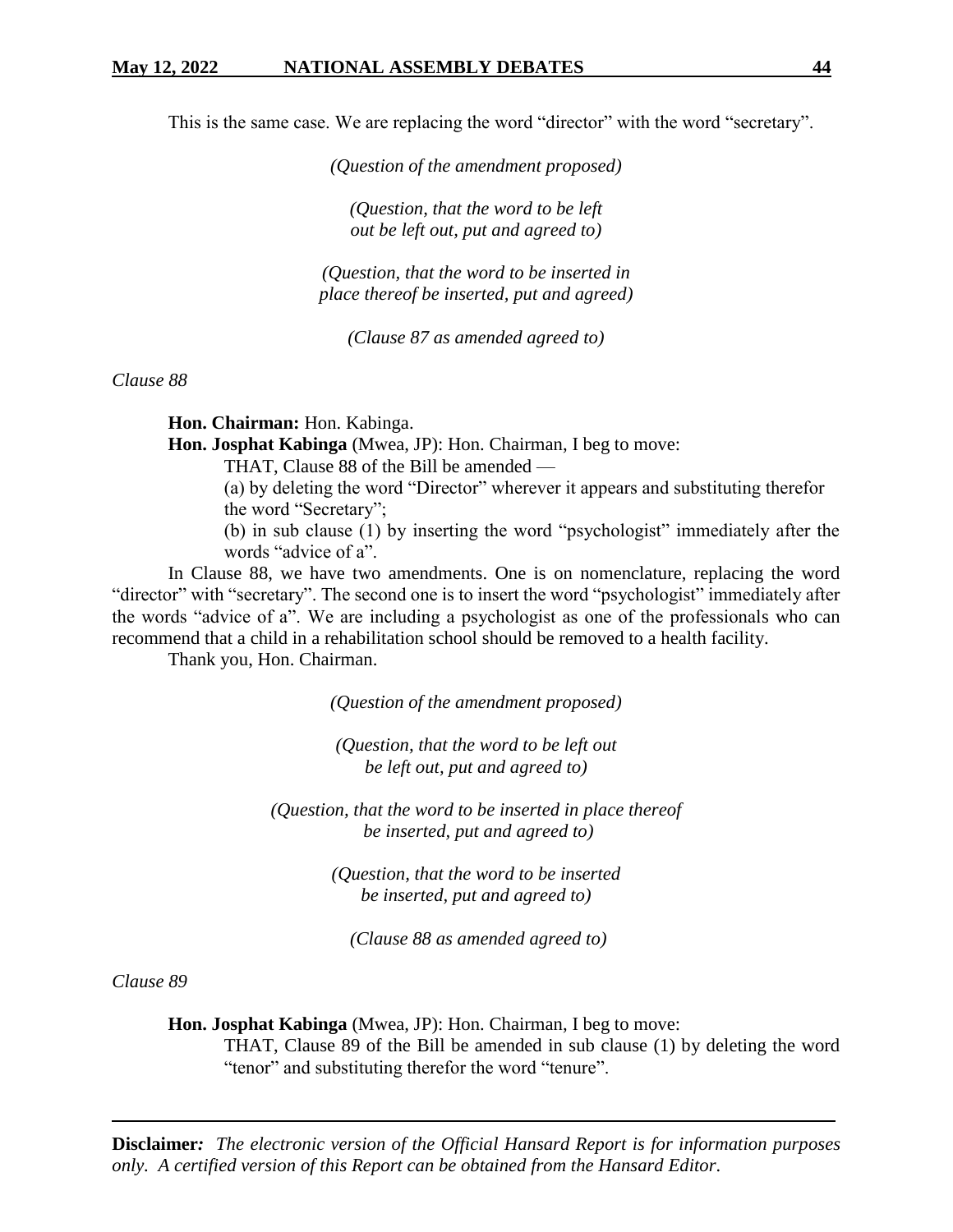Here, we are only correcting a grammatical error where we have the word "tenor' changed to "tenure."

*(Question of the amendment proposed)*

*(Question, that the word to be left out be left out, put and agreed to)*

*(Question, that the word to be inserted in place thereof be inserted, put and agreed to)*

*(Clause 89 as amended agreed to)*

*Clause 90*

**Hon. Josphat Kabinga** (Mwea, JP): Hon. Chairman, I beg to move:

THAT, Clause 90 of the Bill be amended —

(a) by deleting the word "Director" wherever it appears and substituting therefor the word "Secretary";

(b) in sub clause (4) by deleting the words "foster care or adoption" and substituting therefor the words "appropriate alternative family care."

Here, we have two amendments. In the first one, it is nomenclature again, replacing the word "director" with, "secretary". In the second one, we are deleting the words "foster care or adoption" and substituting thereof with the words, "appropriate family care" This is to accommodate all categories of alternative family care services to our children.

*(Question of the amendment proposed)*

*(Question, that the words to be left out be left out, put and agreed to)*

*(Question, that the words to be inserted in place thereof be inserted, put and agreed to)*

*(Clause 90 as amended agreed to)*

*Clause 91*

**Hon. Chairman:** Chairperson.

**Hon. Josphat Kabinga** (Mwea, JP): Hon. Chairman, for clarity, my names are Kabinga Wachira Wathayu Wamwea, Member for Mwea. You can also call me Wamuchele. That is also my name.

Hon. Chairman: That is good. I almost thought you said Wamuchene.

**Hon. Josphat Kabinga** (Mwea, JP): *(Laughter)* No, Hon. Chairman, I said Wamuchele. Hon. Chairman, I beg to move:

THAT, Clause 91 of the Bill be amended —

(a) in sub-clause (1) by inserting the words "borstal institution" immediately after the word "school";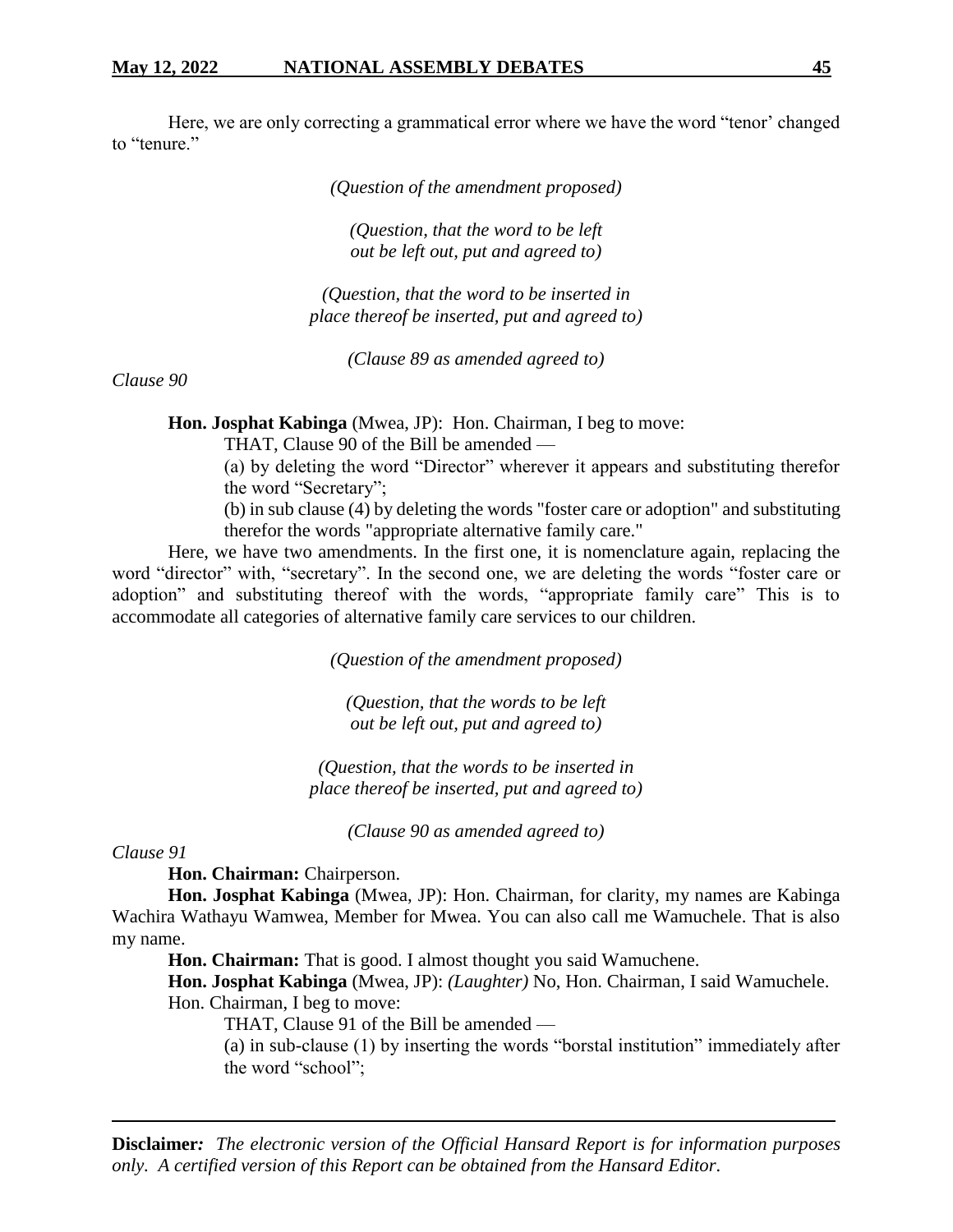(b) in sub-clause (4) by deleting the word "Director" wherever it appears and substituting therefor the word "Secretary";

(c) by inserting the following new sub clause immediately after sub clause (5):

"6. The Cabinet Secretary shall prescribe regulations for composition and conduct of an inspection committee."

There are three justifications to this. First is to ensure that all borstal institutions are among the statutory institutions that should be inspected by the inspection committee. The other one is replacing the word "director" with the word "secretary" as earlier explained. The third one is a new sub-clause that seeks to delegate legislative powers to the cabinet secretary to make regulations on the composition and conduct of the inspection committee.

*(Question of the amendment proposed)*

*(Question, that the words to be inserted be inserted, put and agreed to)*

*(Question, that the words to be left out be left out, put and agreed to)*

*(Question, that the words to be inserted in place thereof be inserted, put and agreed to)*

*(Clause 91 as amended agreed to)*

*Clause 92*

**Hon. Chairman:** Hon. Millie Mabona Akoth Odhiambo.

**Hon. (Ms.) Odhiambo-Mabona** (Suba North, ODM): And Grace.

Hon. Chairman, I beg to move:

THAT, Clause 92 of the Bill be amended by inserting the following paragraph immediately after paragraph (d)—

(da) academic qualifications for persons to be employed in children's institutions; This amendment seeks to include, as part of the regulations that should put, academic qualifications for persons to be employed in children's institutions.

*(Question of the amendment proposed)*

**Hon. Josphat Kabinga** (Mwea, JP): Hon. Chairman, as a clarification, in the Bill, paragraph (e) provides that there will be regulations for the training and remuneration of persons employed in children remand homes, rehabilitation schools, child rescue centres and child protection centres. I am wondering whether the proposal by Hon. Millie is not covered in that particular paragraph (e).

**Hon. Chairman:** Hon. Millie Odhiambo?

**Hon. (Ms.) Odhiambo-Mabona** (Suba North, ODM): No, it is not covered. I am a lawyer by training, and so, my qualification is LLM, but I can receive further training. There is nothing stopping me from receiving further training. So, when it says under (e) the training and remuneration of persons, it could mean that before you get in, you are trained specifically on that,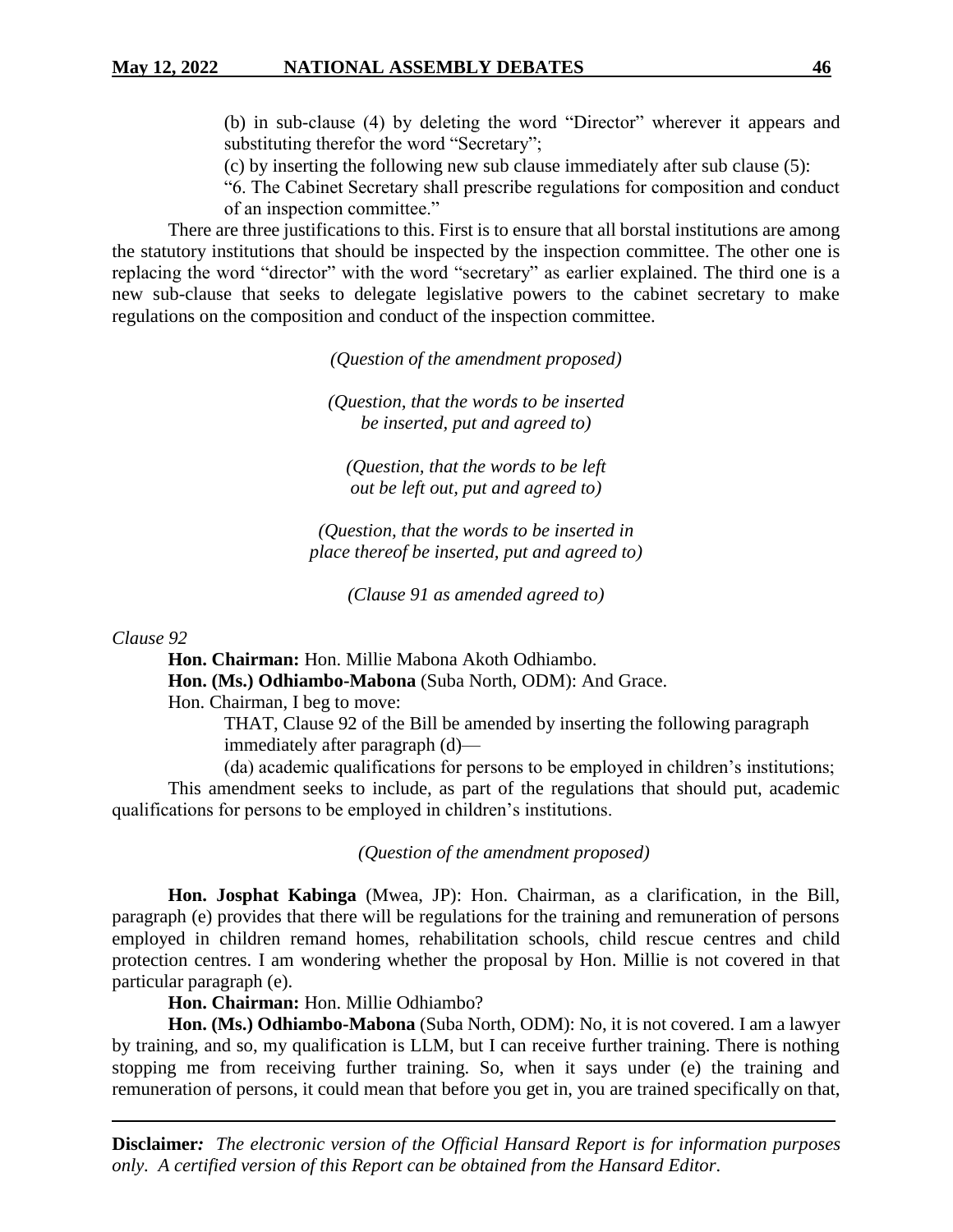but what is your qualification before you are trained on children's issues? What is happening is that we have a lot of quacks that work in this sector. There should be some minimum qualifications for people working so that we do not get people who are not qualified working in this sector. We should say, for instance, that, if you want to work as a counsellor, what your qualifications are. We know a lot of people who claim they are counsellors, but they just know how to talk to their neighbours, but that does not make them counsellors. In my view, it does not cover. Qualification is very different from training or remuneration.

**Hon. Chairman:** I believe Hon. Kabinga should have a say on it. What is the specific concern you have?

**Hon. Josphat Kabinga** (Mwea, JP): Thank you, Hon. Chairman. I am a student of law to add to the many professions that I currently possess. Even here, I am still learning. On this one, it was an error on our part to reject Hon. Millie's position. We accept it.

> *(Question, that the words to be inserted be inserted, put and agreed to)*

> > *(Clause 92 as amended agreed to)*

*(Clause 93 agreed to)*

*Clause 94*

**Hon. Chairman:** Chairperson.

**Hon. Josphat Kabinga** (Mwea, JP): Thank you, Hon. Chairman. I beg to move:

That, Clause 94 of the Bill be amended in sub-clause (7) by deleting the words "and substitute for the sentence an order under Section 148 (2)".

The phrase that we are deleting is not related to this sub-section. It is misplaced.

*(Question of the amendment proposed)*

*(Question, that the words to be left out be left out, put and agreed to)*

*(Clause 94 as amended agreed to)*

*(Clause 95 agreed to)*

*Clause 96*

**Hon. Josphat Kabinga** (Mwea, JP): I beg to move:

That, Clause 96 of the Bill be amended in sub-clause (4)(b) by deleting the word "Director" and substituting therefor the word "Secretary". This is a nomenclature change where "director" is being replaced with "secretary" as it is.

*(Question of the amendment proposed)*

*(Question, that the word to be left out*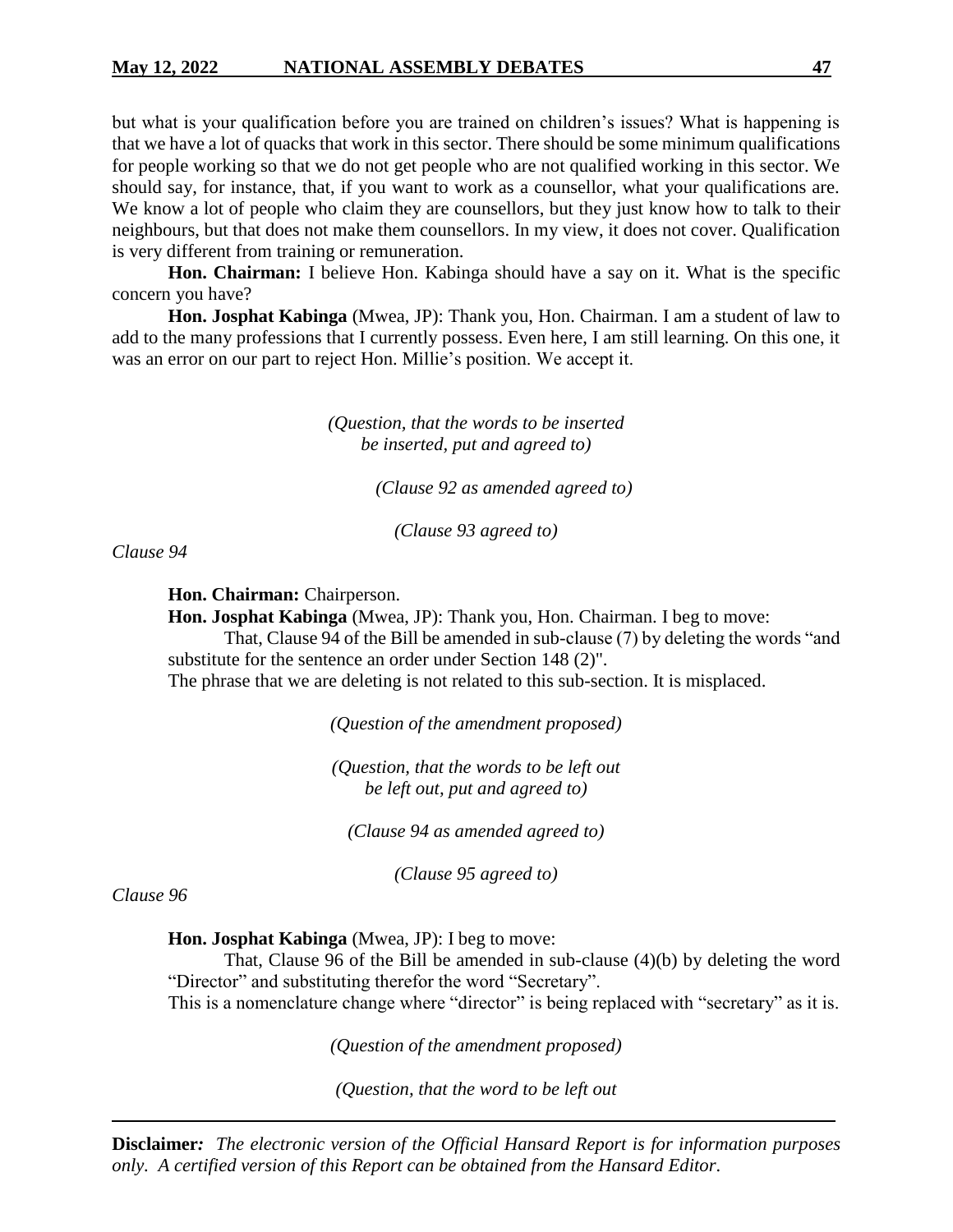*be left out, put and agreed to)*

*(Question, that the word to be inserted in place thereof be inserted, put and agreed to)*

*(Clause 96 as amended agreed to)*

*Clause 97*

**Hon. Chairman:** Hon. Grace Millie Odhiambo *geza-geza* Akoth Mabona.

**Hon. (Ms.) Odhiambo-Mabona** (Suba North, ODM): All those names. Thank you, Hon. Chairman. I beg to move:

That, Clause 97 of the Bill be amended be deleting the words "or any conduct contrary to decency or morality" and substituting therefor the words "of a sexual nature".

The amendment seeks to replace the words "decency or morality" with the words "of a sexual nature" so that it will be that way in any proceedings relating to an offence against or by a child, or any conduct of a sexual nature. If you look at the wording of the Sexual Offences Act, which repealed quite a number of provisions of the Penal Code, we moved away from using words like "decency and morality," because decency is very vague. Somebody can say the way I am dressed is against decency. Because of religious considerations, a person may want me to wear a headscarf or a long skirt.

When you are dealing with issues of a sexual nature, we know they are offences covered under the Sexual Offences Act. When you deal with decency or morality, that is very vague and subjective. What is moral to you is not moral to me, and what is decent to you is not decent to me, but a sexual offence is provided under the law. I am not aware of any offence of morality or decency under the law. They were repealed because they were being used against girls and women.

*(Question of the amendment proposed)*

*(Question, that the words to be left out be left out, put and agreed to)*

*(Question, that the words to be inserted in place thereof be inserted, put and agreed to)*

*(Clause 97 as amended agreed to)*

*Clause 98*

**Hon. Chairman**: Let us start with the amendment by the Chair, and then we go to the further amendment by Hon. Odhiambo.

**Hon. Josphat Kabinga** (Mwea, JP): I beg to move:

That, Clause 98 of the Bill be amended in sub-clause (2) by inserting the words "or chronic illness" after the word "disability" in paragraph (b).

We are including a child's chronic illness as a matter to be considered by the court while making a decision or issuing an order relating to a child.

*(Question of the amendment proposed)*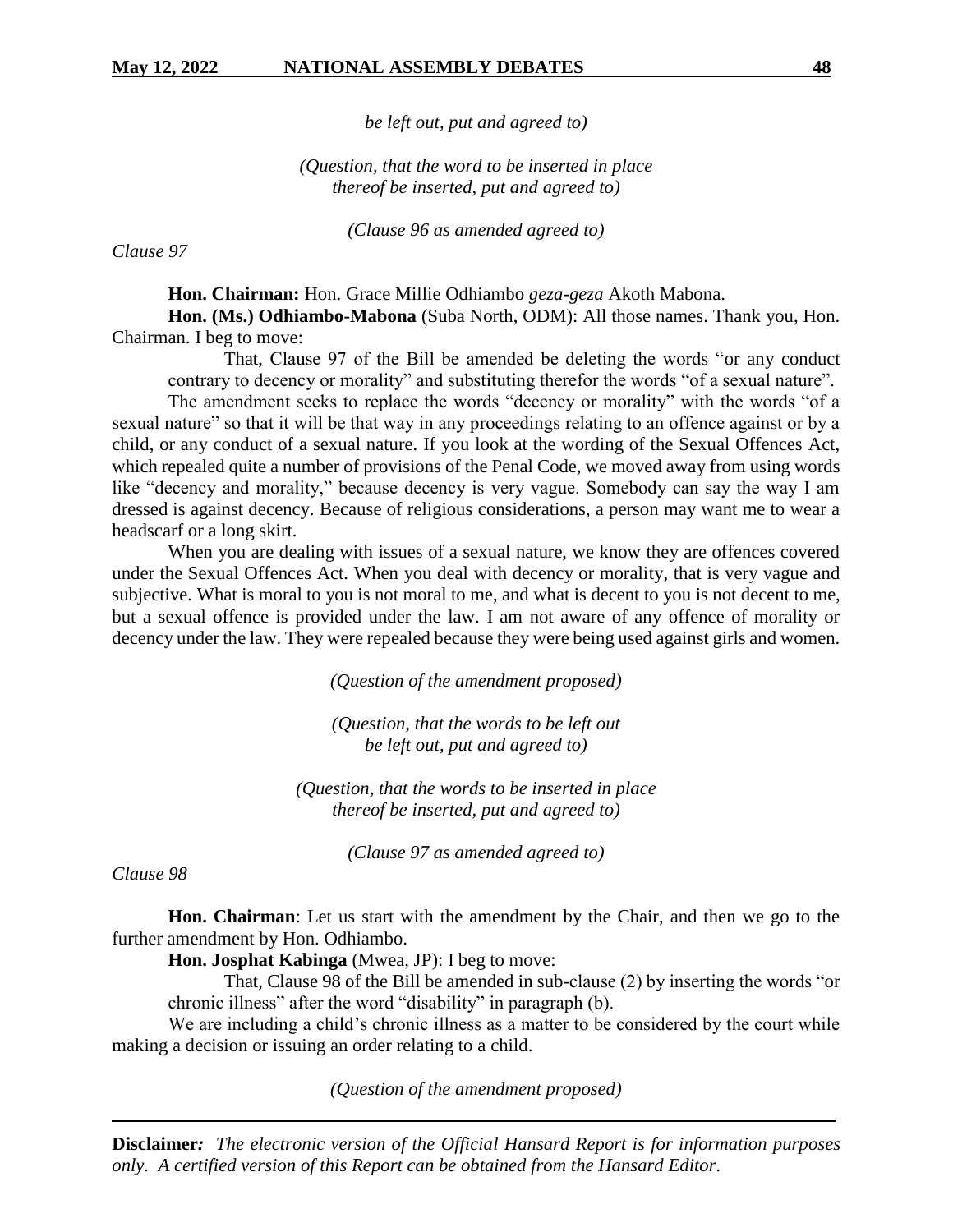*(Question, that the words to be inserted be inserted, put and agreed to)*

**Hon. Chairman**: I proceed to ask Hon. Millie Odhiambo to process her further amendment.

**Hon. (Ms.) Odhiambo-Mabona** (Suba North, ODM): Thank you, Hon. Chairman. I beg to move:

That, Clause 98 of the Bill be amended—

(a) in sub-section (2) by—

(i) inserting the words "or where the child is intersex" immediately after the words "has a disability" appearing in paragraph (b);

(ii) deleting paragraph (g) and substituting therefor the following new paragraph— (g) the customs and practices of the community to which the child belongs and the need to ensure that the child easily integrates while not subjected to harmful cultural practices;

(b) in sub-section (8) by deleting the word "one" and substituting therefor the word "five".

In sub-section 2, I just wanted to add something after the words "has a disability". One of the things the court should consider is where the child is an intersex. The orders the courts make should be informed by whether the child is an intersex.

In paragraph  $(g)$ , by deleting  $(g)$ , which says "the customs and practices of a community to which the child belongs", and replacing it with paragraph (g) on the Order Paper. It talks about "the customs and practices of the community to which the child belongs" but also seeking to ensure that the child integrates with customs that are not harmful.

In sub-section 8, it is just enhancing the sentence to a person who contravenes the provisions of sub-sections 5 and 6, which talks about concealing the face or identity of a child in court. We have seen people violating that a lot. I gave an example the other day where you find even the police circulating a child who has been sexually abused in court. I thought we need to enhance the sentence from "not exceeding Kshs100,000" to "not exceeding Kshs500,000". Providing "not exceeding" gives leeway to the court. It is an upper cap. The court can still give a lesser sentence. Where we see there is impunity, the court has a larger discretion.

*(Question of the amendment proposed)*

*(Question, that the words to be inserted be inserted, put and agreed to)*

*(Question, that the words to be left out be left out, put and agreed to)*

*(Question, that the words to be inserted in place thereof be inserted, put and agreed to)*

*(Clause 98 as amended agreed to)*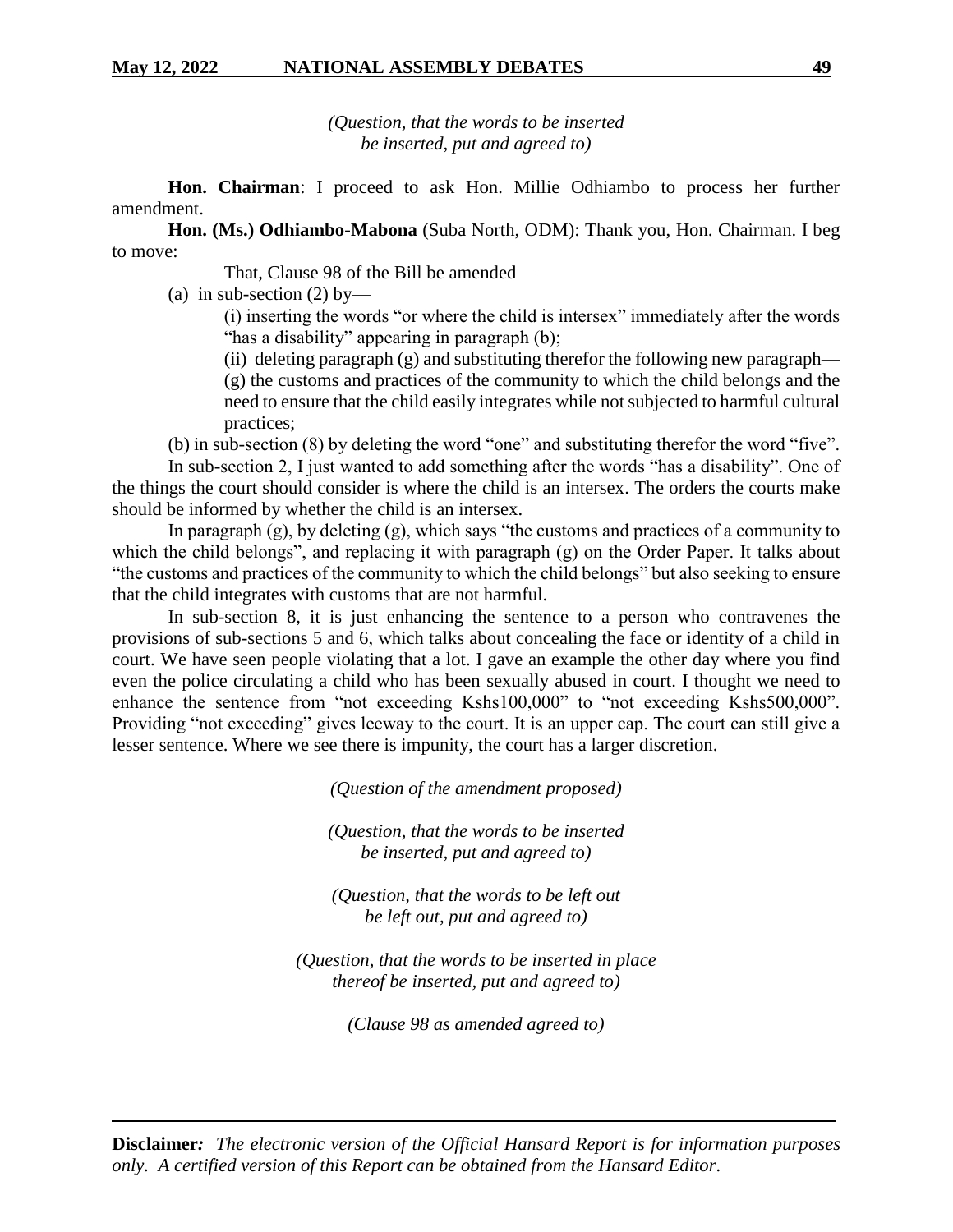*Clause 99*

**Hon. Chairman**: Let us start with the Chair, and Hon. Odhiambo will move the further amendment.

**Hon. Josphat Kabinga** (Mwea, JP): Thank you, Hon. Chairman. I beg to move:

That, Clause 99 of the Bill be amended in sub-clause (4) by deleting the words "in any case where the child is charged with any of the offences under the Seventh Schedule". We are only ensuring that all children in conflict with the law receive legal representation,

not selectively as it is.

**Hon. (Ms.) Odhiambo-Mabona** (Suba North, ODM): On a point of order, Hon. Chairman. **Hon. Chairman**: What is your point of order, Hon. Millie Odhiambo?

**Hon. (Ms.) Odhiambo-Mabona** (Suba North, ODM): I am not too sure whether I did not get the amendment correctly. It does not appear like that is what the amendment is doing, because the Chair's amendment on Clause 99 states that Clause 99 of the Bill be amended in sub-clause (4) by deleting the words 'in any case where the child is charged with any of the offences under the Seventh Schedule". My amendment is actually seeking to do what the Chair is saying.

**Hon. Chairman**: Well. That serves the purpose. So, what is it that you are having a quarrel with?

**Hon. (Ms.) Odhiambo-Mabona** (Suba North, ODM): I am just informing the Chairman that what he is moving is not what he is stating. They are a bit different. He should be on record about his amendment.

**Hon. Chairman:** Please, confirm the amendment you are processing.

**Hon. Josphat Kabinga** (Mwea, JP): Hon. Chairman, I am moving an amendment to Clause 99, which seeks to delete the words 'in any case where the child is charged with any of the offences under the Seventh Schedule'. We are proposing to delete all that. When we include all that, it is like saying that when the child has been charged under the Seventh Schedule, then that child does not get legal services. It is exactly the way it is.

**Hon. Chairman:** I think Hon. Kabinga is moving the correct amendment. That is his amendment. So, Hon. Millie Odhiambo, stick to your amendment. Let us proceed.

*(Question of the amendment proposed)*

*(Question, that the words to be left out be left out, put and agreed to)*

**Hon. Chairman:** Hon. Millie Odhiambo, now process the further amendment.

**Hon. (Ms.) Odhiambo-Mabona** (Suba North, ODM): Thank you, Hon. Chairman. I beg to move:

THAT, Clause 99 of the Bill be amended by—

- (a) deleting sub-clause (1); and,
- (b) deleting the words "who has not attained the age of 16" appearing in subclause (2).

The reason is more or less what the Chairman is proposing. He was saying that a child who is in conflict with the law should not get legal aid only in certain circumstances. What I am saying is that a child is a child, so long as one is below 18 years. So, it should not be that a child only gets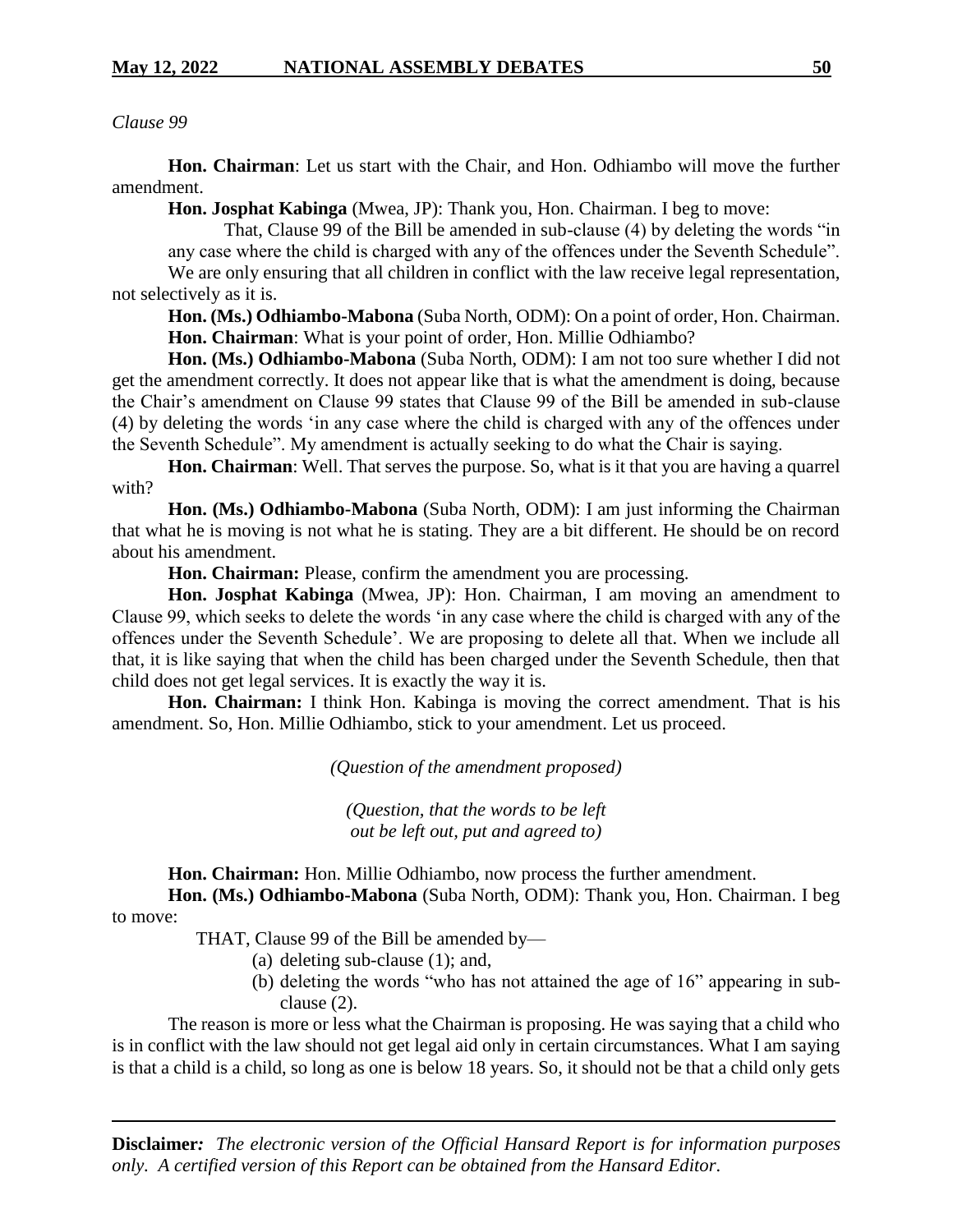legal aid when he or she is below 16 years. Otherwise, why are we calling you a child? So long as you are below 18 years, you are a child. Let us not start creating distinctions about children.

**Hon. Chairman:** Hon. Millie Odhiambo, as you process your amendment, we need to have the text. What you are saying does not seem to be on the Order Paper. We need to capture the text of the amendment.

**Hon. (Ms.) Odhiambo-Mabona** (Suba North, ODM): Hon. Chairman, I will give you the text in relation to the amendment to Clause 99(2).

**Hon. Chairman:** If you are giving us the text now, remember there will be need for an approval process. If you move it, it is something that we do not have an idea of. You either move what you had originally intended to move or have the other amendment undergo the approval process.

**Hon. (Ms.) Odhiambo-Mabona** (Suba North, ODM): Hon. Chairman, it would make sense if I move the two amendments together. So, let me give you the text of the amendment.

**Hon. Chairman:** You will probably not succeed even if you do that, because I am looking at the relevant Standing Order, which is 133(2), which says that:

"No amendment shall be moved to any part of a Bill by any Member, other than the Member in charge of the Bill, unless a written notification of the amendment shall be given to the Clerk 24 hours before commencement of the sitting at which that part of the Bill is to be considered."

We have to be consistent in our way of doing things. If it is something that is agreeable to the Member in charge of the Bill, that is Hon. Kabinga in this case… But even Hon. Kabinga is in charge of the Bill on behalf of the Leader of the Majority Party. What do you propose?

**Hon. (Ms.) Odhiambo-Mabona** (Suba North, ODM): Hon. Chairman, I know we have done what I was about to do in the past. But to save time, I will move my amendment and if it passes, then we will recommit the clause. It does not make sense for us to delete sub-clause (1) and retain sub-clause (2) as it is.

**Hon. Chairman:** Let us be clear about the first one. What is the gist of the amendment to sub-clause (1)?

**Hon. (Ms.) Odhiambo-Mabona** (Suba North, ODM): The gist of my first amendment is to remove 16 years of age and let children be children. Sub-clause (2) retains the 16 years. I had actually forwarded the amendment, but I think it was erratically not captured. What it means is that if we manage to delete sub-clause (1), sub-clause (2) will remain hanging, which does not make sense. It refers to a child who has not attained the age of 16 years, which is the same thing referred to in sub-clause (1). I suggest that I move the amendment to sub-clause (1). If it passes, then we will recommit the clause and amend sub-clause (2) so that it is consistent.

**Hon. Chairman:** That makes perfect sense. What will happen is that at the same time we are processing the amendments, we will be looking at the text of the further amendment. But we will not have sufficient time to apply our minds to it.

**Hon. (Ms.) Odhiambo-Mabona** (Suba North, ODM): Hon. Chairman, although sometimes we have done that, let us stick to your proposal.

**Hon. Chairman:** I think you are getting a little older in the House now. We are just two months from exiting this term.

**Hon. (Ms.) Odhiambo-Mabona** (Suba North, ODM): That is okay, Hon. Chairman. I beg to move:

THAT, Clause 99 of the Bill be amended by deleting sub-clause (1).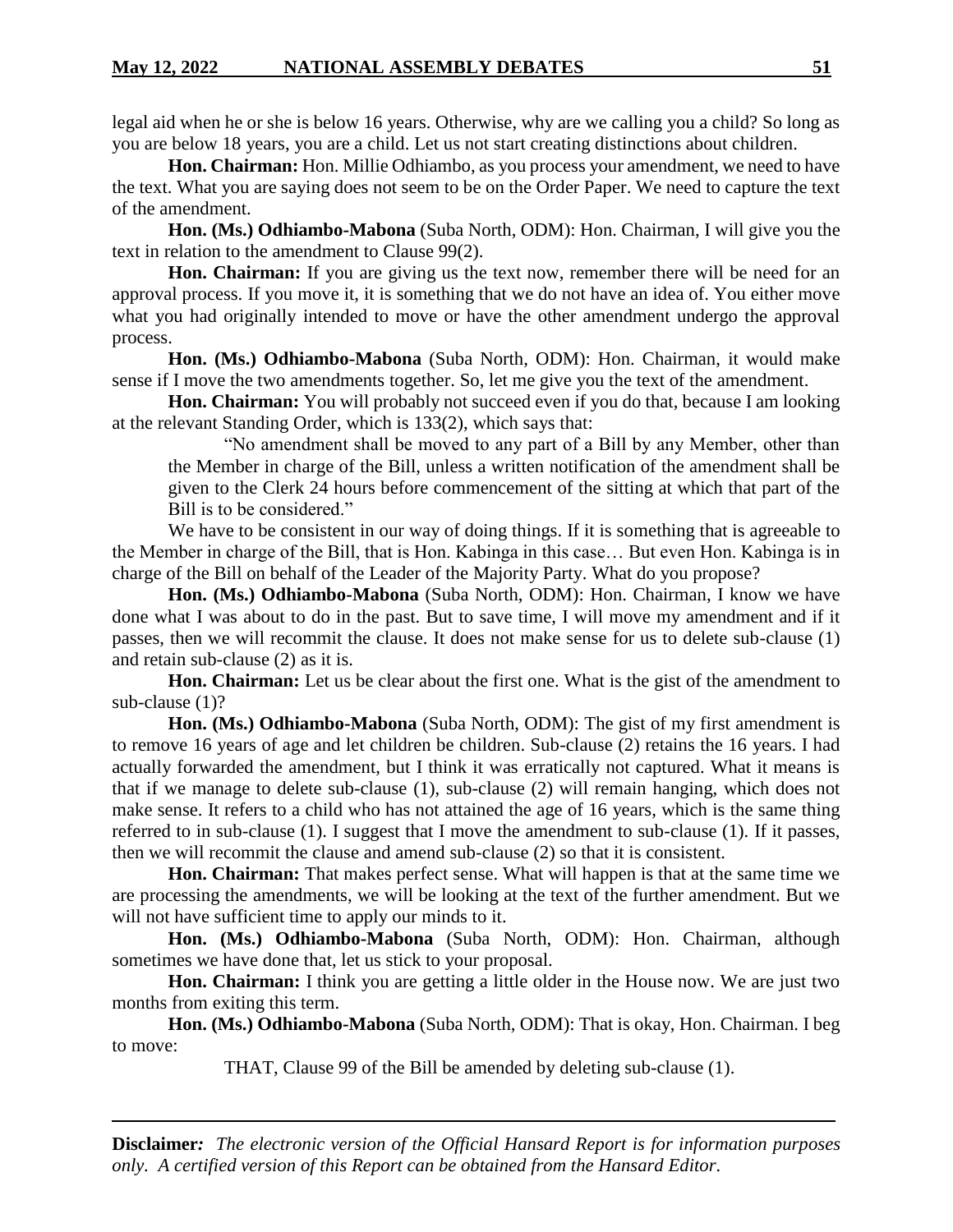The sub-clause provides that children who should access legal aid should be below 16 years. There is no reason to say that because a person who is 17 is also a child. The sub-clause provides a discriminatory standard.

**Hon. Chairman:** Very good. I think that is fair.

*(Question of the amendment proposed)*

*(Question, that the words to be left out be left out, put and agreed to)*

*(Clause 99 as amended agreed to)*

# *Clause 100*

**Hon. Chairman:** We have reached the magic 100 mark of this long Bill. Chairman, please, process your amendment.

**Hon. Josphat Kabinga** (Mwea, JP): Thank you, Hon. Chairman. I beg to move:

THAT, Clause 100 of the Bill be amended by inserting the following new subclause immediately after sub-clause (2) —

(3) Where the court orders or summons an expert pursuant to subsection (1), a party to the proceedings shall be given an opportunity to submit their views before the court makes an order.

This is necessitated by the fact that a court conducting proceedings sometimes calls for an expert report, which at times is not provided to all parties. This goes against the tenets of a fair hearing and trial. The proposed amendment seeks to mandate the courts to avail such reports and receive the views of the parties.

*(Question of the amendment proposed)*

*(Question, that the words to inserted, be inserted, put and agreed to)*

*(Clause 100 as amended agreed to)*

*Clause 101*

**Hon. Chairman:** Let us have the Chairman.

**Hon. Josphat Kabinga** (Mwea, JP): Thank you, Hon. Chairman. I beg to move:

THAT the Bill be amended by deleting clause 101 and substituting therefor the following new clause —

Appointment of guardian ad litem.

> 101. A court before which a child is brought, and especially where that child is not represented by an advocate, may appoint guardian ad litem for the purposes of the proceedings in question and to safeguard the interests of the child.

This is to enhance clarity on the provision. As drafted in the Bill, it is likely to create confusion for the end user. Let all children benefit from this should the court deem it fit to have a guardian appointed as per the age, it will direct so.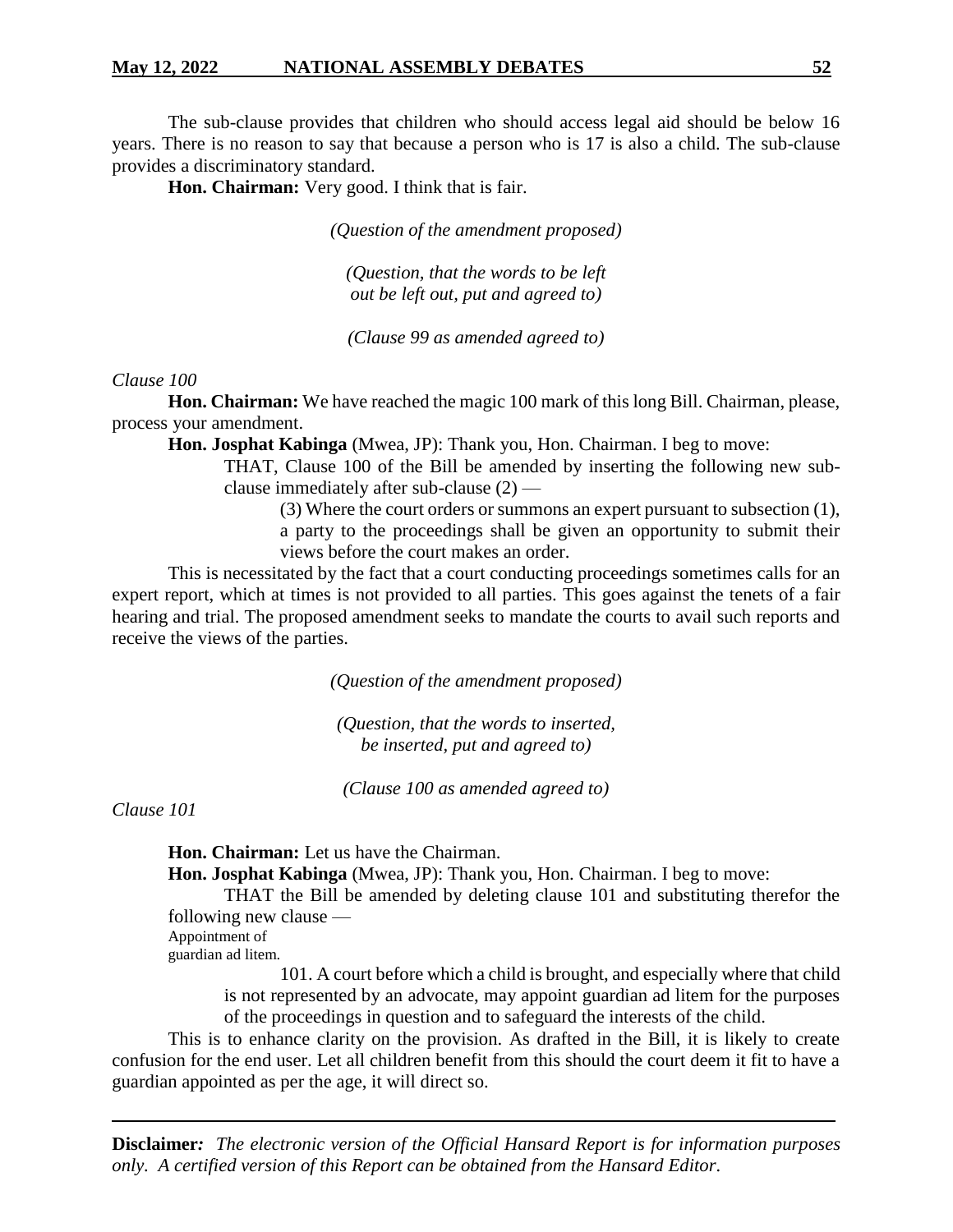*[The Chairman (Hon. Moses Cheboi) left the Chair]*

*[The Deputy Chairman (Hon. Christopher Omulele) resumed the Chair]*

*(Question of the amendment proposed)*

*(Question, that the words to be left out be left out, put and agreed to)*

*(Question, that the words to be inserted in place thereof be inserted, put and agreed to)*

*(Clause 101 as amended agreed to)*

*(Clauses 102, 103 and 104 agreed to)*

#### *Clause 105*

**Hon. Josphat Kabinga** (Mwea, JP): Thank you Hon. Temporary Deputy Chairman. I beg to move:

THAT, Clause 105 of the Bill be amended in sub clause (4) by deleting the word "Director" and substituting therefor the word "Secretary".

Here is a nomenclature change whereby the Directorate of Children Services is now headed by Secretary and not Director.

*(Question of the amendment proposed)*

*(Question, that the word to be left out be left out, put and agreed to)*

*(Question, that the word to be inserted in place thereof be inserted, put and agreed to)*

*(Clause 105 as amended agreed to)*

*Clause 106*

**The Temporary Deputy Chairman** (Hon. Christopher Omulele): Hon. Millie, you have a proposal to amend this clause.

**Hon. (Ms.) Odhiambo-Mabona** (Suba North, ODM): Thank you, Hon. Temporary Deputy Chairman. I beg to move:

THAT, Clause 106 of the Bill be amended—

(a) in sub clause (1) by inserting the words "taking into account the child's evolving capacity" immediately after the word "child" appearing in paragraph (c); (b) by deleting sub clause (2) and substituting therefor the following new subclause—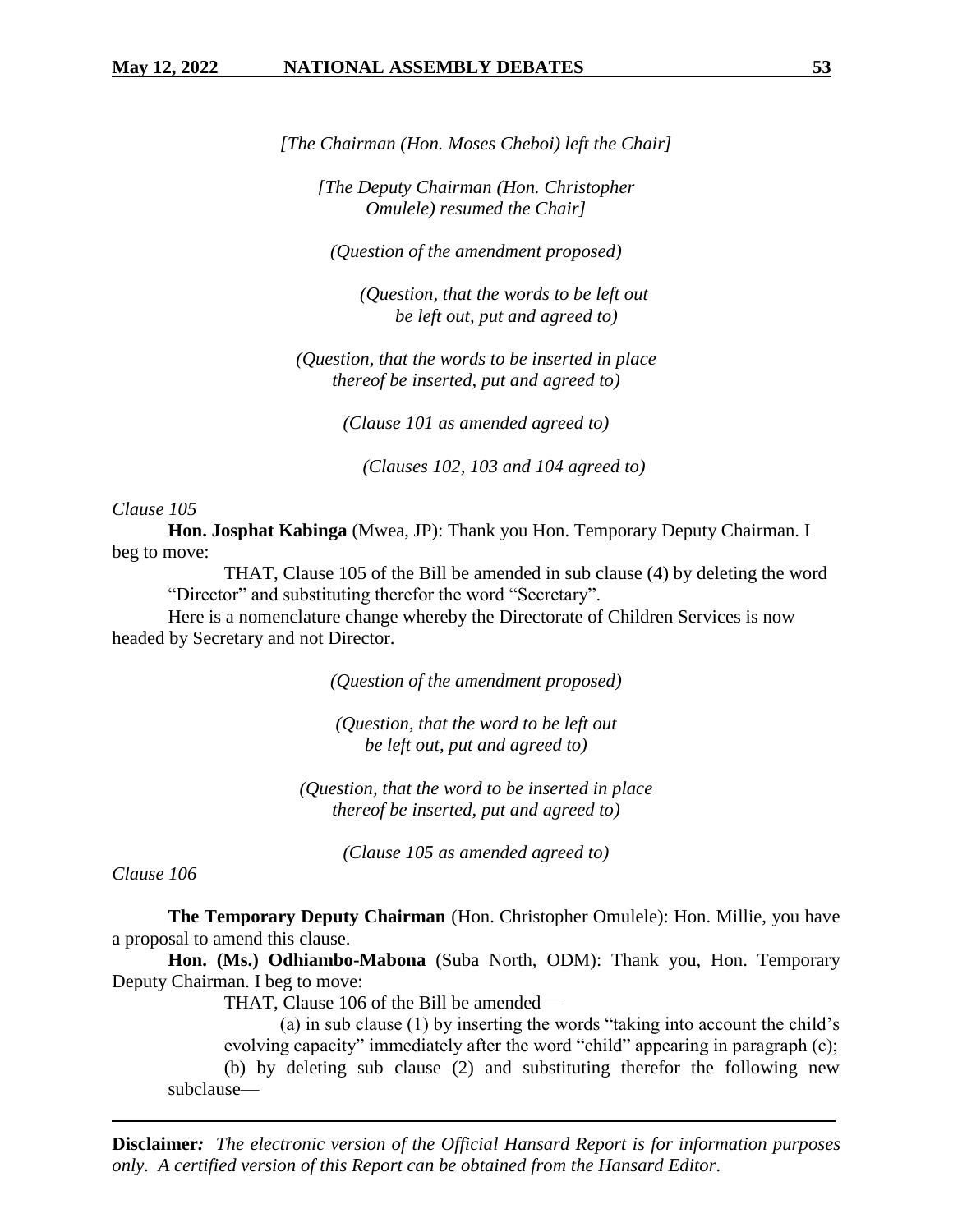"(2) Where a custody order is made giving custody of a child to one parent, or in the case of joint guardians, to one guardian, the court may order that the person not awarded custody shall nevertheless have all or any rights and duties in relation to a child other than the right to actual possession, jointly with a person who is given custody of the child.

In sub-clause 1, I am proposing that we insert the words "taking into account the child's evolving capacity" immediately after the word "child". This section is about the principles that the court would use in making custody orders in relation to a child.

In sub-clause (c), it says the court will take into account the ascertainable wishes of the child. However, I am saying that the court should take into account the evolving capacity of the child. A child who is three years old may wish to go with a parent that gives sweets but may not have the best interest of the child. So, even as we are taking the ascertainable wishes of the child, we need to look at the evolving capacity of the child. A child who is three and one who is 17 years have a totally different perceptions in terms of what they want. So, that is my proposal for (c).

In sub-clause 2, I am proposing that we delete what is there and provide that where a custody order is made giving custody of a child to one parent, or in the case of joint guardians, to one guardian, the court may order that the person not awarded custody shall nevertheless have all or any rights and duties in relation to a child other than the right to actual possession, jointly with a person who is given custody of the child.

So, the fact that you have physical custody does not preclude you from paying fees for instance. So, the physical custody alone does not preclude you from other duties. So, that is what my proposed amendment to sub-clause 2 is about.

*Question of the amendment proposed)*

*(Question, that the words to be left out be left out, put and agreed to)*

*(Question, that the words to be inserted in place thereof be inserted, put and agreed to)*

*(Question, that the words to be inserted, be inserted, put and agreed to)* 

*(Clause 106 as amended agreed to)*

*Clause 107*

**The Temporary Deputy Chairman** (Hon. Christopher Omulele): Hon. Millie, you have a proposal to this one.

**Hon. (Ms.) Odhiambo-Mabona** (Suba North, ODM): Thank you, Hon. Temporary Deputy Chairman. Although it is late, I just noticed that I had forwarded a proposed amendment also to Clause 106 that was not covered. I will look at it and consult with the Chairman about its importance and recommit.

Hon. Temporary Deputy Chairman, I beg to move: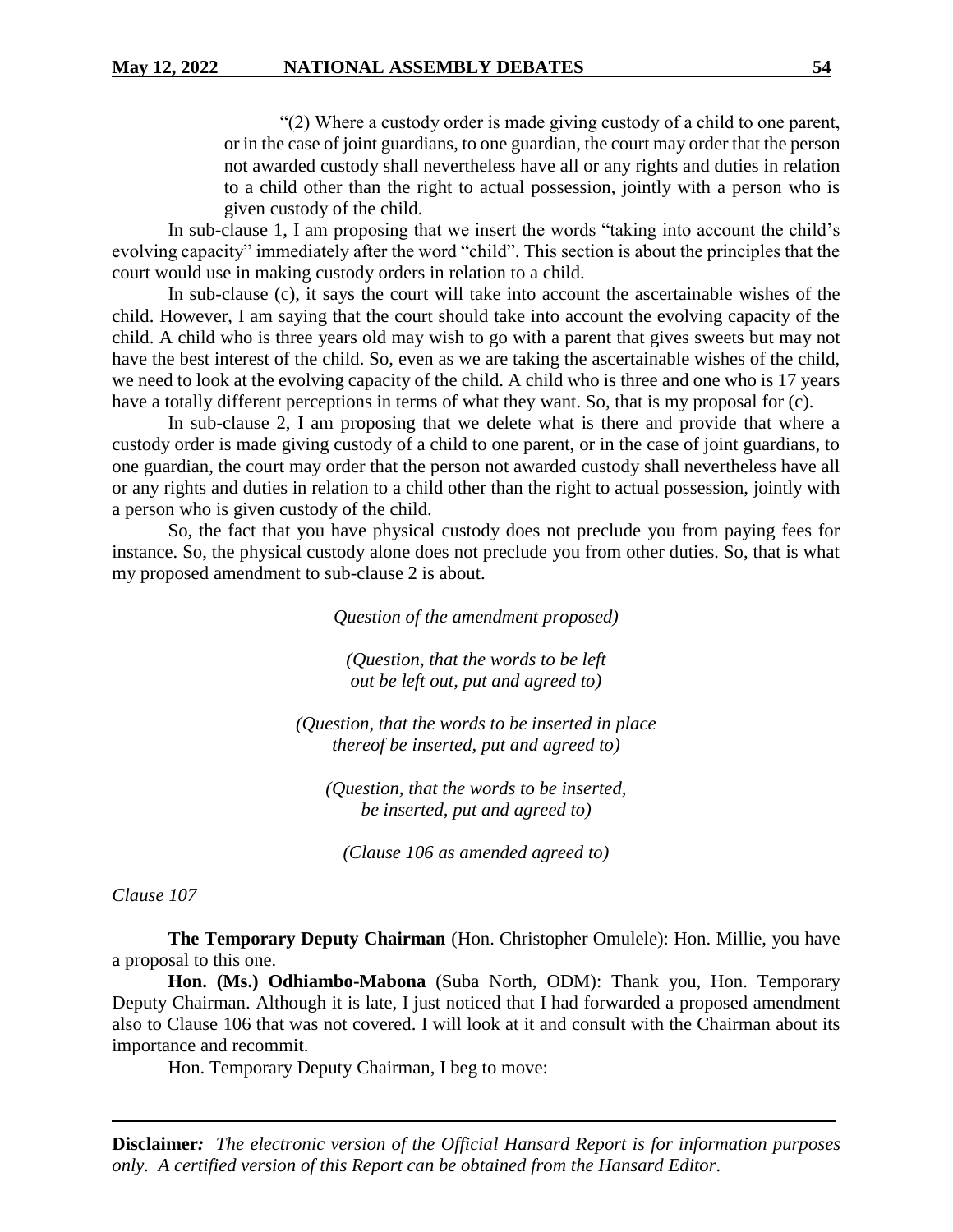# **May 12, 2022 NATIONAL ASSEMBLY DEBATES 55**

THAT, Clause 107 of the Bill be amended in sub clause (2) by deleting the words "not exceeding" appearing immediately after the words "fine" and substituting therefor the words "of not less than" This basically means we are enhancing the sentence.

I thank you, Hon. Deputy Chairman.

*Question of the amendment proposed)*

*(Question, that the words to be left out be left out, put and agreed to)*

*(Question, that the words to be inserted in place thereof be inserted, put and agreed to)*

*(Clause 107 as amended agreed to)*

*(Clauses 108, 109, 110, 111 and 112 agreed to)*

*Clause 113*

**The Temporary Deputy Chairman** (Hon. Christopher Omulele): Hon. Millie, you have a proposal to this one.

**Hon. (Ms.) Odhiambo-Mabona** (Suba North, ODM): Thank you, Hon. Temporary Deputy Chairman. I beg to move:

THAT, Clause 113 of the Bill be amended by  $-$ 

(a) deleting paragraph (a) and substituting therefor following new paragraph—

"(a) It shall be the joint duty and responsibility of both parents to maintain the child whether or not the parents are married to each other."

(b) numbering the paragraph appearing immediately after paragraph (d) as paragraph (e).

That is something we have discussed before which relates to something else which I will be recommitting. The wording I have used is the wording under Article 53 of the Constitution.

*(Question of the amendment proposed)*

*(Question, that the words to be left out be left out, put and agreed to)*

*(Question, that the words to be inserted in place thereof be inserted, put and agreed to)*

*(Clause 113 as amended agreed to)*

*(Clauses 114, 115 and 116 agreed to)*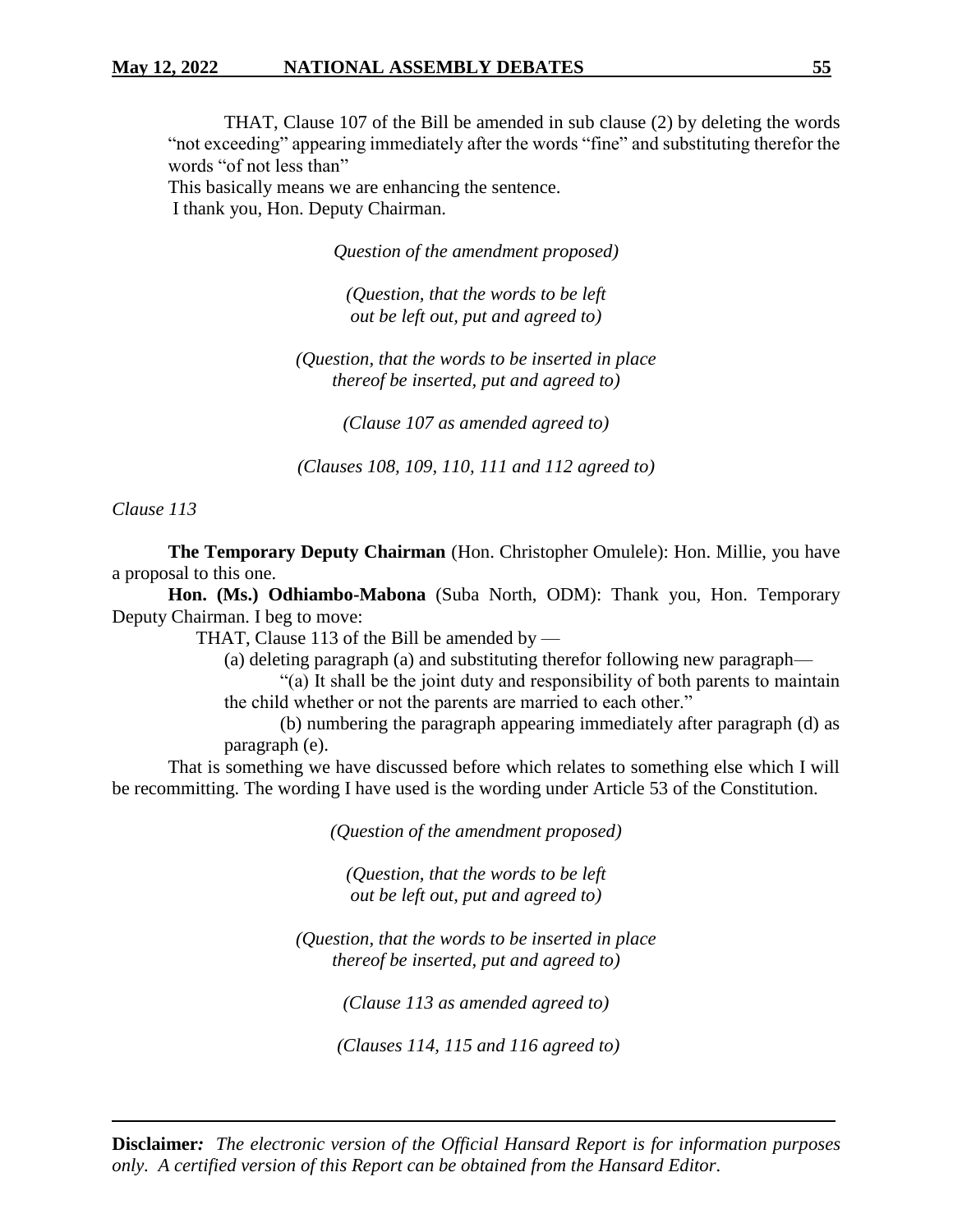*Clause 117*

**The Temporary Deputy Chairman** (Hon. Christopher Omulele): Hon. Millie Odhiambo. **Hon. (Ms.) Odhiambo-Mabona** (Suba North, ODM): Hon. Temporary Deputy Chairman, I beg to move:

THAT, 117 of the Bill be amended—

(a) in the marginal note by deleting the words "father of child born out of wedlock" and substituting therefor the words "presumptive guardians"

(b)in sub clause (2)—

(i) by deleting paragraph (g)

 (ii) in paragraph (h) by deleting the words "or knowing that the was not legally married to the mother of the child"

Hon. Temporary Deputy Chairman, one of the first things we are doing or seeking to do is to delete the marginal note which says "financial provision by step parents and father of child born out of wedlock" when actually it relates to presumptive guardians. So I am actually suggesting that we remove the words "father of child born out of wedlock" to replace them with the words "presumptive guardians".

I am proposing to amend sub-clause (2) by deleting (g) which is saying that one of the things the court will look at is the financial capacity of any of the child's siblings. I am not aware of any law that obligates a sibling to take care of a child. For a parent, yes but a sibling may or may not. It is not obligatory. In paragraph (h), I am proposing to delete the words "or knowing that he was not legally married to the mother of the child". Again, this is in relation to what I have indicated about Article 53.

*(Question of the amendment proposed)*

*(Question, that the words to be left out be left out, put and agreed to)*

*(Question, that the words to be inserted in place thereof be inserted, put and agreed to)*

**The Temporary Deputy Chairman** (Hon. Christopher Omulele): Hon. Millie, I have just looked at the Bill. Actually what you are amending is in paragraph (i) but what is indicated is (h). However, this will be taken care of. You can just give an indication so that it goes on record.

**Hon. (Ms.) Odhiambo-Mabona** (Suba North, ODM): Hon. Temporary Deputy Chairman, I actually agree with you. I made reference to what is in the Order Paper as (h) but actually I was referring to (i) which is the same issue on whether the respondent assumes responsibility of the maintenance of the child. So, I move for paragraph (i).

**The Temporary Deputy Chairman** (Hon. Christopher Omulele): That is very well. Therefore, I will now have a retake on that.

*(Question of the amendment proposed)*

*(Question, that the words to be left out be left out, put and agreed to)*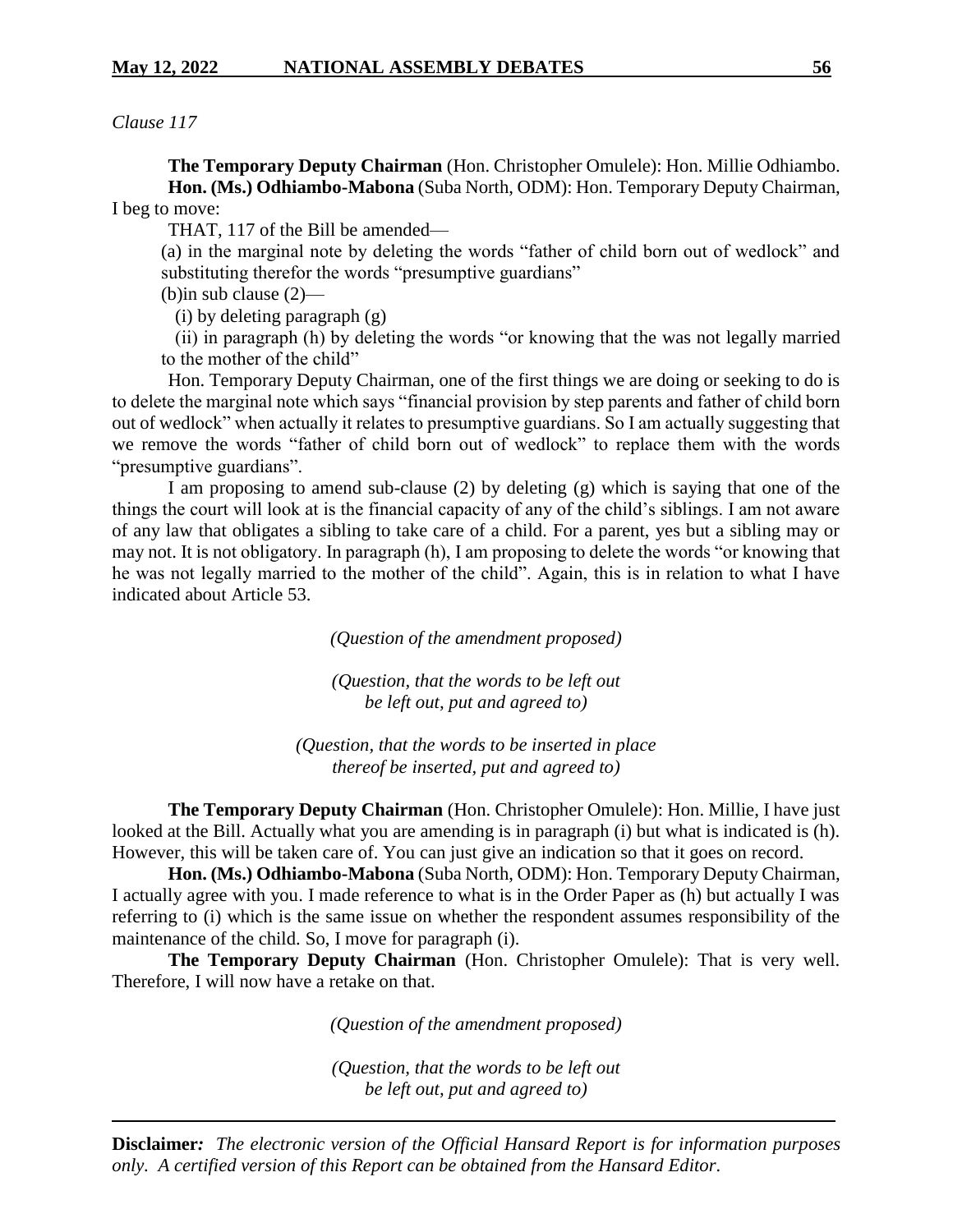*(Question, that the words to be inserted in place thereof be inserted, put and agreed to)*

*(Clause 117 as amended agreed to)*

*(Clauses 118, 119, 120, 121, 122, 123 and 124 agreed to)*

*Clause 125*

**The Temporary Deputy Chairman** (Hon. Christopher Omulele): Hon. Millie Odhiambo. **Hon. (Ms.) Odhiambo-Mabona** (Suba North, ODM): Thank you, Hon. Temporary Deputy Chairman. I beg to move my amendment but by providing a further amendment to my own amendment because I think the drafters did not capture. I think it was a lot. This is because I had proposed deletion of sub-clause (1) and giving a new one but what they have done is provide exactly the same one. So, what I am proposing is deletion of the words on the second last paragraph which is on the father of a child born out of wedlock so that we delete the words "or the father of a child born out of wedlock". Otherwise, there is no amendment. They have actually provided exactly what is in the Bill. So, my amendment…

**The Temporary Deputy Chairman** (Hon. Christopher Omulele): Hon. Millie, you run in contravention of our Standing Order No. 143 that requires that if you want to move an amendment, it must be formal. Probably, it is only the Chair…

**Hon. (Ms.) Odhiambo-Mabona** (Suba North, ODM): Hon. Temporary Deputy Chairman, maybe you need to clarify this. It is true a Chair can move a new amendment but I can bring an amendment to my amendment. That is actually allowed. This is my amendment. The other one where I let it go is because I was in a different clause. However, this one is the same clause which I am moving a further amendment to my own amendment. That is actually allowed by the Standing Orders. If I have my own amendment, I am allowed to move a further amendment to my own amendment.

**The Temporary Deputy Chairman** (Hon. Christopher Omulele): That is sensible.

**Hon. (Ms.) Odhiambo-Mabona** (Suba North, ODM): I am actually saying I am moving my amendment with a further amendment to my amendment by deleting the words "or the father of a child born out of wedlock" which is in the Order Paper.

**The Temporary Deputy Chairman** (Hon. Christopher Omulele): Proceed, Hon. Millie.

**Hon. (Ms.) Odhiambo-Mabona** (Suba North, ODM): Hon. Temporary Deputy Chairman, I beg to move:

THAT Clause 125 of the Bill be amended—

(a) by deleting sub clause (1) and substituting therefor the following new sub clause—

(1) In this Part—

"guardian" means a person appointed by will or deed by a parent of a child or by an order of Court to assume parental responsibility over a child on the death of the parent of the child either alone or jointly with the surviving parent of the child, or the father of the child born out of wedlock in accordance with the provisions of this Act;

"presumptive guardian" means a person or persons who are not parents or legal guardians of the child, but who ordinarily exercises care and control over the child singly or jointly with the spouse or one or both parents of the child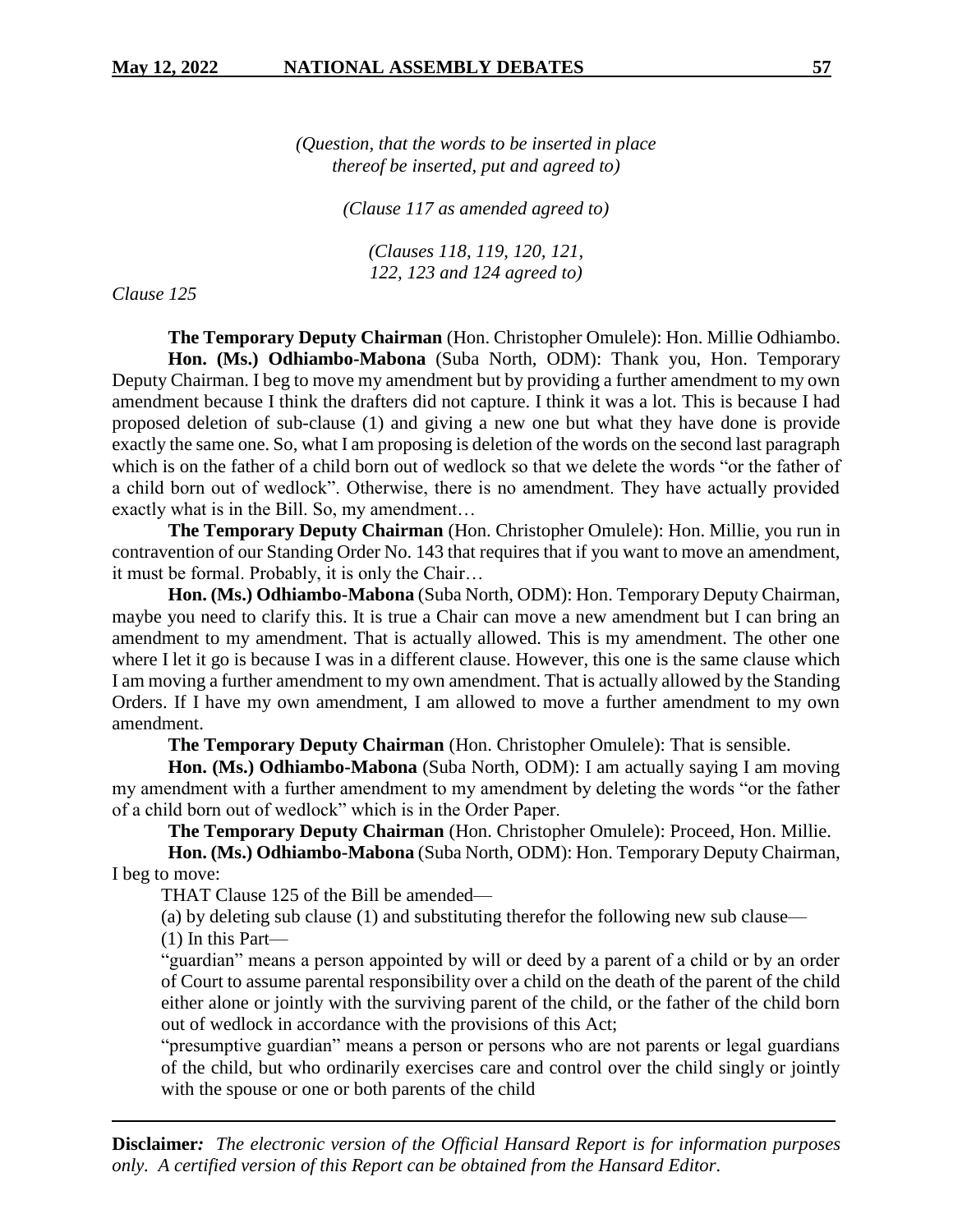(b) in sub clause (9) by inserting the following new paragraph immediately after paragraph (a)

"(aa) the power to create a Trust Fund for the child in respect to any estate of the child."

However, I am moving with a further amendment deleting the words "or the father of a child born out of wedlock" which is appearing in the third and second last sentences or immediately before the words "in accordance with the provisions of this Act". That is my further amendment to my own amendment.

**The Temporary Deputy Chairman** (Hon. Christopher Omulele): You are in order, Hon. Millie.

**Hon. (Ms.) Odhiambo-Mabona** (Suba North, ODM): Further, the amendment is to also indicate what a presumptive guardian means. Also in sub-clause (9) by inserting a new paragraph (aa) just before (a) which is without prejudice to (6) and (7). The guardian appointed should have the power to create a fund for the child in respect of any estate of the child before we then say what the powers are. So they need to have a power to create a fund before then we give them the powers.

*(Question of further amendment proposed)*

**The Temporary Deputy Chairman** (Hon. Christopher Omulele): Let us have the Chair.

**Hon. Josphat Wachira** (Mwea, JP): Thank you, Hon. Temporary Deputy Chairman. Whereas we do not have any problem with the first amendments, the second one on the presumptive guardian does not seem to have been used anywhere in the Bill or if it is, maybe the Hon. Member could refer us to the page where it is used.

**The Temporary Deputy Chairman** (Hon. Christopher Omulele): Hon. Millie, do you want to clarify for the Chair?

**Hon. (Ms.) Odhiambo-Mabona** (Suba North, ODM): Yes, Hon. Temporary Deputy Chairman. We just passed an amendment making the marginal note ahead on the issue of presumptive guardian. It is an amendment we have just done now. Let me just check and confirm for you.

**The Temporary Deputy Chairman** (Hon. Christopher Omulele): If you look at the Order Paper, it is at 117.

**Hon. (Ms.) Odhiambo-Mabona** (Suba North, ODM): I understand what the Chair is talking about.

Hon. Temporary Deputy Chairman, in Clause 117, the marginal note becomes presumptive guardians. We have changed the marginal note to presumptive guardian. Therefore, we will define what it is. However, we can pass it and then once we consult, it can be subject to recommittal. It was already passed in the marginal note in Clause 117.

**The Temporary Deputy Chairman** (Hon. Christopher Omulele): I can see it. She makes sense.

**Hon. Josphat Kabinga** (Mwea, JP): I need your guidance, Hon. Temporary Deputy Chairman. Do we define marginal notes?

**The Temporary Deputy Chairman** (Hon. Christopher Omulele): They are definitive of what is in the body of any work.

**Hon. Josphat Kabinga** (Mwea, JP): Do we go ahead and define them again?

**The Temporary Deputy Chairman** (Hon. Christopher Omulele): If they are explanatory, there is no harm in making something clear.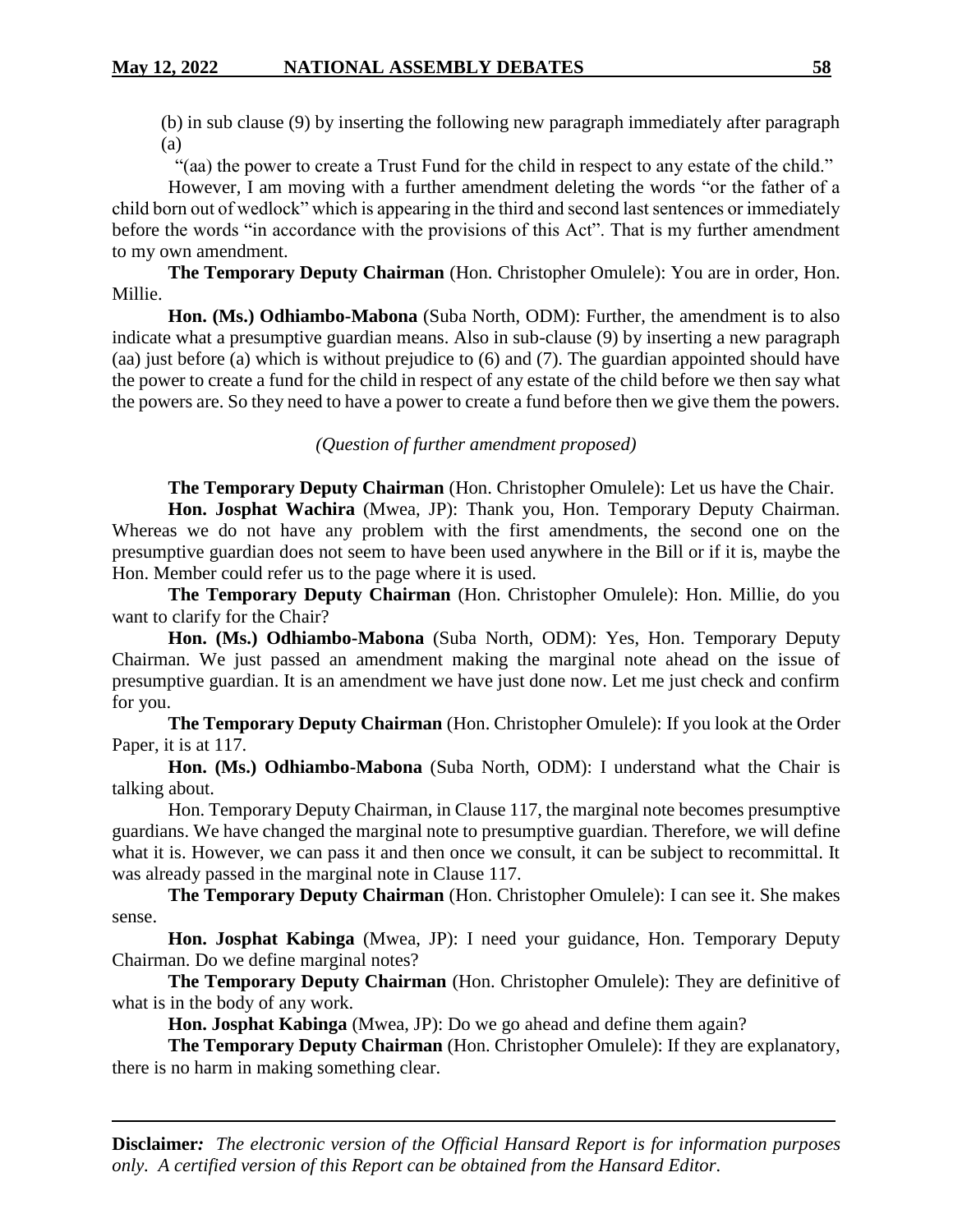**Hon. (Ms.) Odhiambo-Mabona** (Suba North, ODM): Hon. Temporary Deputy Chairman, I can say something.

**The Temporary Deputy Chairman** (Hon. Christopher Omulele): Yes, Hon. Millie.

**Hon. (Ms.) Odhiambo-Mabona** (Suba North, ODM): Hon. Temporary Deputy Chairman, if we have made reference in the marginal note of presumptive guardian and we do not explain what it is, I can let it pass here but bring it in Clause 2, which is still on definition. That is still okay. Then we can sit and look at it in Clause 2. This was an advice from the Legal Department. I can withdraw it and then move the other amendments. We will move it in Clause 2. I highly suspect that we may not finish tonight.

**Hon. Josphat Kabinga** (Mwea, JP): Thank you.

**Hon. (Ms.) Odhiambo-Mabona** (Suba North, ODM): Hon. Temporary Deputy Chairman, I move the amendment without the definition of "presumptive guardian."

> *(Proposed amendment by Hon. (Ms.) Odhiambo-Mabona on definition of "presumptive guardian" withdrawn)*

**The Temporary Deputy Chairman** (Hon. Christopher Omulele): Very well, Hon. Millie. You have withdrawn the proposed definition of "presumptive guardian." Hon. Chairman, do you agree with that?

**Hon. Josphat Kabinga** (Mwea, JP): Yes, I am happy with that now. **The Temporary Deputy Chairman** (Hon. Christopher Omulele): Very well.

> *(Question, that the words to be inserted be inserted, put and agreed to)*

Hon. Chairman, you also have a proposed amendment.

**Hon. Josphat Kabinga** (Mwea, JP): Hon. Temporary Deputy Chairman, I beg to move: THAT, Clause 125 of the Bill be amended in sub clause (9) (c) (ii) by deleting the word "Director" and substituting therefor the word "Secretary";

It is about nomenclature. We are replacing the word "Director" with the word "Secretary" as we have done before.

*(Question of the amendment proposed)*

*(Question, that the word to be left out be left out, put and agreed to)*

*(Question, that the word to be inserted in place thereof be inserted, put and agreed to)*

*(Clause 125 as amended agreed to)*

*(Clause 126 agreed to)*

*Clause 127*

**The Temporary Deputy Chairman** (Hon. Christopher Omulele): Hon. Millie Odhiambo.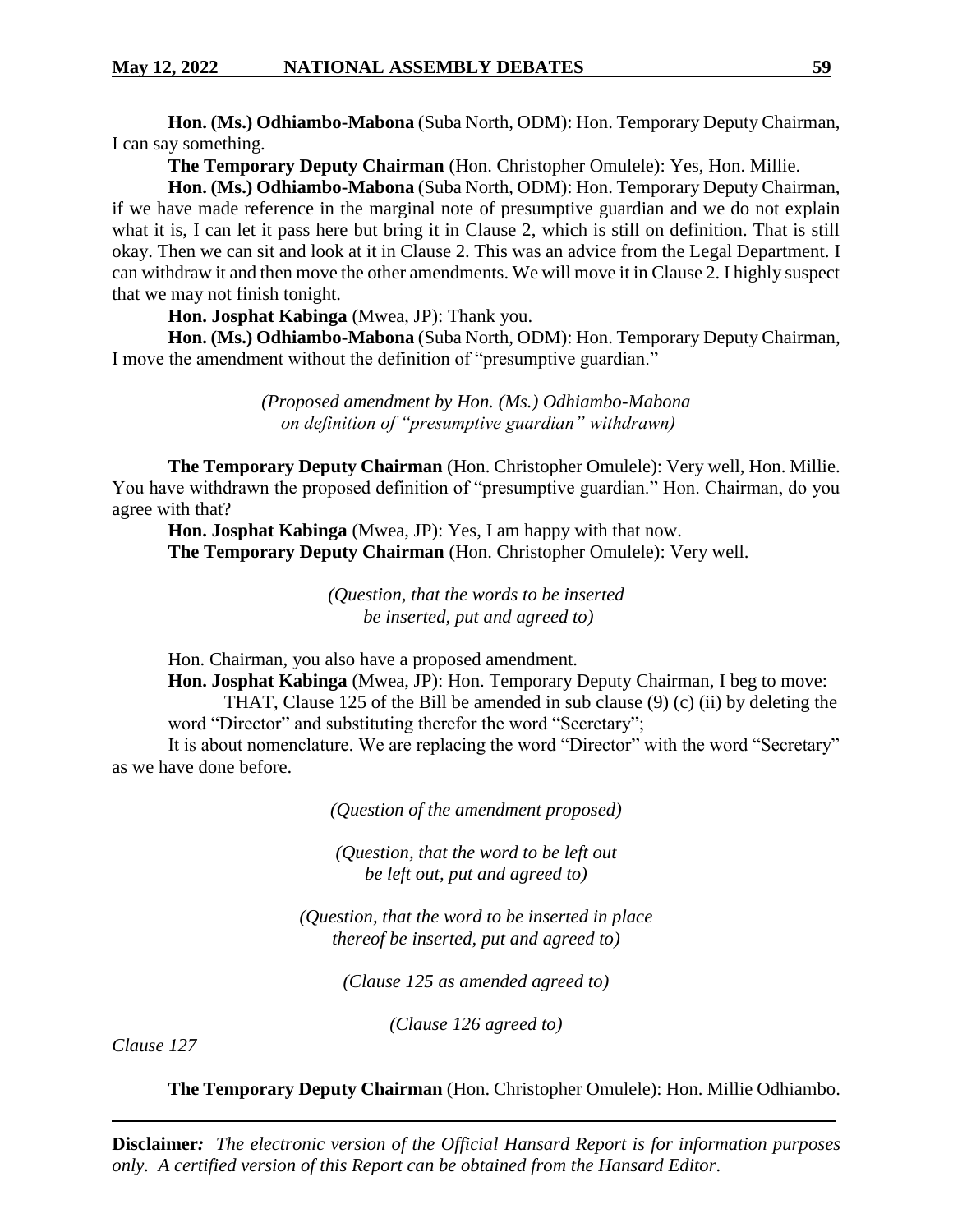**Hon. (Ms.) Odhiambo-Mabona** (Suba North, ODM): Thank you, Hon. Temporary Deputy Chairman. You will excuse us because some of us are about to reach the end of our thinking capacity. It has been a long day with many amendments.

Hon. Temporary Deputy Chairman, I beg to move:

THAT, Clause 127 of the Bill be amended in sub clause (5) by deleting the word "regarding" appearing in paragraph (d) (i).

This is a typographical error because it does not make grammatical sense.

*(Question of the amendment proposed)*

*(Question, that the word to be left out be left out, put and agreed to)*

*(Clause 127 as amended agreed to)*

*Clause 128*

**The Temporary Deputy Chairman** (Hon. Christopher Omulele): Hon. Chairman. **Hon. Josphat Kabinga** (Mwea, JP): Hon. Temporary Deputy Chairman, in this Clause we have a new Clause 128A, which will come later.

**The Temporary Deputy Chairman** (Hon. Christopher Omulele): You have a proposal to amend Clause 128. The new clauses will come later.

**Hon. Josphat Kabinga** (Mwea, JP): Hon. Temporary Deputy Chairman, we are inserting Clause 128A immediately after Clause 128.

**The Temporary Deputy Chairman** (Hon. Christopher Omulele): That is alright. There is no amendment. It is a new clause.

#### *(Clause 128 agreed to)*

*Clause 129*

**The Temporary Deputy Chairman** (Hon. Christopher Omulele): Both Hon. Chairman and Hon. Millie have proposed amendments on this clause. We shall start with Hon. Chairman.

**Hon. Josphat Kabinga** (Mwea, JP): Hon. Temporary Deputy Chairman, I beg to move:

THAT, Clause 129 of the Bill be amended –

(a) in sub clause (1) by deleting the words "be determined" and substituting therefore the word "expire"; and,

(b) in sub clause (3) by deleting the word "Director" in paragraph (d) and substituting therefor the word "Secretary".

The expiry of a guardianship is 18 years unless the court determines otherwise. We also want to align this clause with the nomenclature changes as the Director of Children Services is now the Secretary of Children Services.

Thank you.

*(Question of the amendment proposed)*

*(Question, that the words to be left out be left out, put and agreed to)*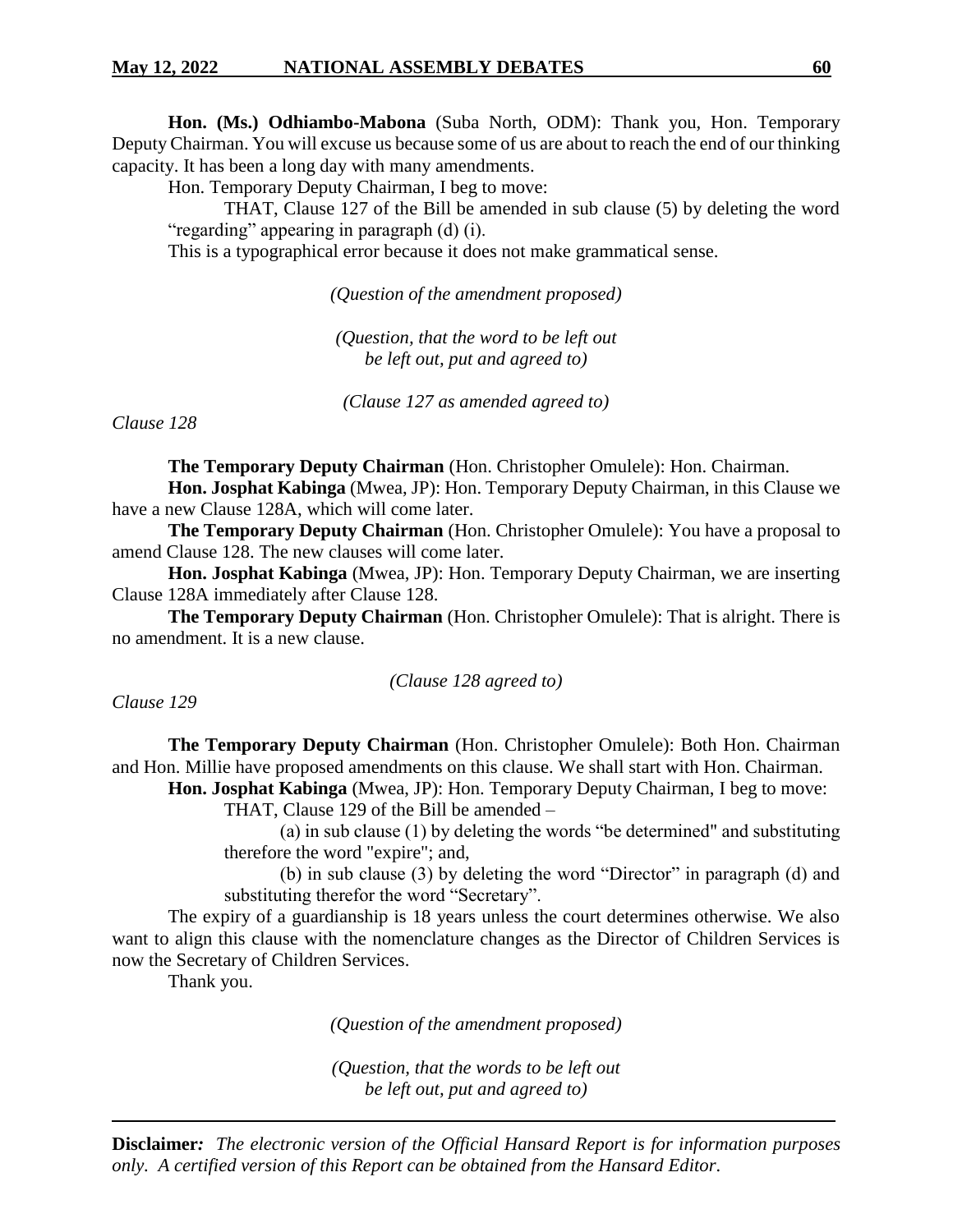*(Question, that the words to be inserted in place thereof be inserted, put and agreed to)*

**The Temporary Deputy Chairman** (Hon. Christopher Omulele): Hon. Millie Odhiambo, you have a proposal to amend this Clause too.

**Hon. (Ms.) Odhiambo-Mabona** (Suba North, ODM): Hon. Temporary Deputy Chairman, I beg to move:

THAT, Clause 129 of the Bill be amended in sub clause (3) by deleting the words "prior to the child's eighteenth birthday" appearing in the opening statement.

The reason I am suggesting this is that you find very many cases where a parent discovers about the problem after the child's 18<sup>th</sup> birthday. You are then stuck because it is not your fault. It should not be limited to a discovery beyond a child's 18<sup>th</sup> birthday. Clause 129 (2) of the Bill deals with a child who suffers from mental or physical disability. We have dealt with many such cases in the past. One guardian or parent suffers because the issue was not discovered before the child's 18<sup>th</sup> birthday. It is wrong to provide for that. Even if it is discovered after, it should be under exceptional circumstances as opposed to within the  $18<sup>th</sup>$  birthday.

*(Question of further amendment proposed)*

**The Temporary Deputy Chairman** (Hon. Christopher Omulele): Hon. Chairman, do you have something to say to this?

**Hon. Josphat Kabinga** (Mwea, JP): Yes, I have.

**The Temporary Deputy Chairman** (Hon. Christopher Omulele): Proceed.

**Hon. Josphat Kabinga** (Mwea, JP): Hon. Temporary Deputy Chairman, we have a problem in this one. We have already passed in my amendment that guardianship terminates at age 18 unless it is determined otherwise by the court. Therefore, the statement that Hon. Millie wishes to delete qualifies the fact that the application for extension must be commenced before a child attains age 18. Thereafter, it is out of the scope of the guardianship, as I have just said.

Therefore, we oppose the amendment.

**The Temporary Deputy Chairman** (Hon. Christopher Omulele): The Hon. Millie Odhiambo.

**Hon. (Ms.) Odhiambo-Mabona** (Suba North, ODM): Hon. Temporary Deputy Chairman, I may reconsider to the extent that we define a child up to 18 years. So, my amendment, even though well-meaning, maybe self-defeating. We actually have very many serious cases where a child is beyond 18, has a mental incapacity and find one person suffering while others go scotfree. However, age 18 is beyond the scope of the Act.

I understand and withdraw my amendment.

*(Proposed amendment by Hon. (Ms.) Odhiambo-Mabona withdrawn)*

**The Temporary Deputy Chairman** (Hon. Christopher Omulele): That is very good of you, Hon. Millie. I therefore now proceed on the basis that the Hon. Millie has withdrawn her proposal to amend the Clause.

*(Clause 129 as amended agreed to)*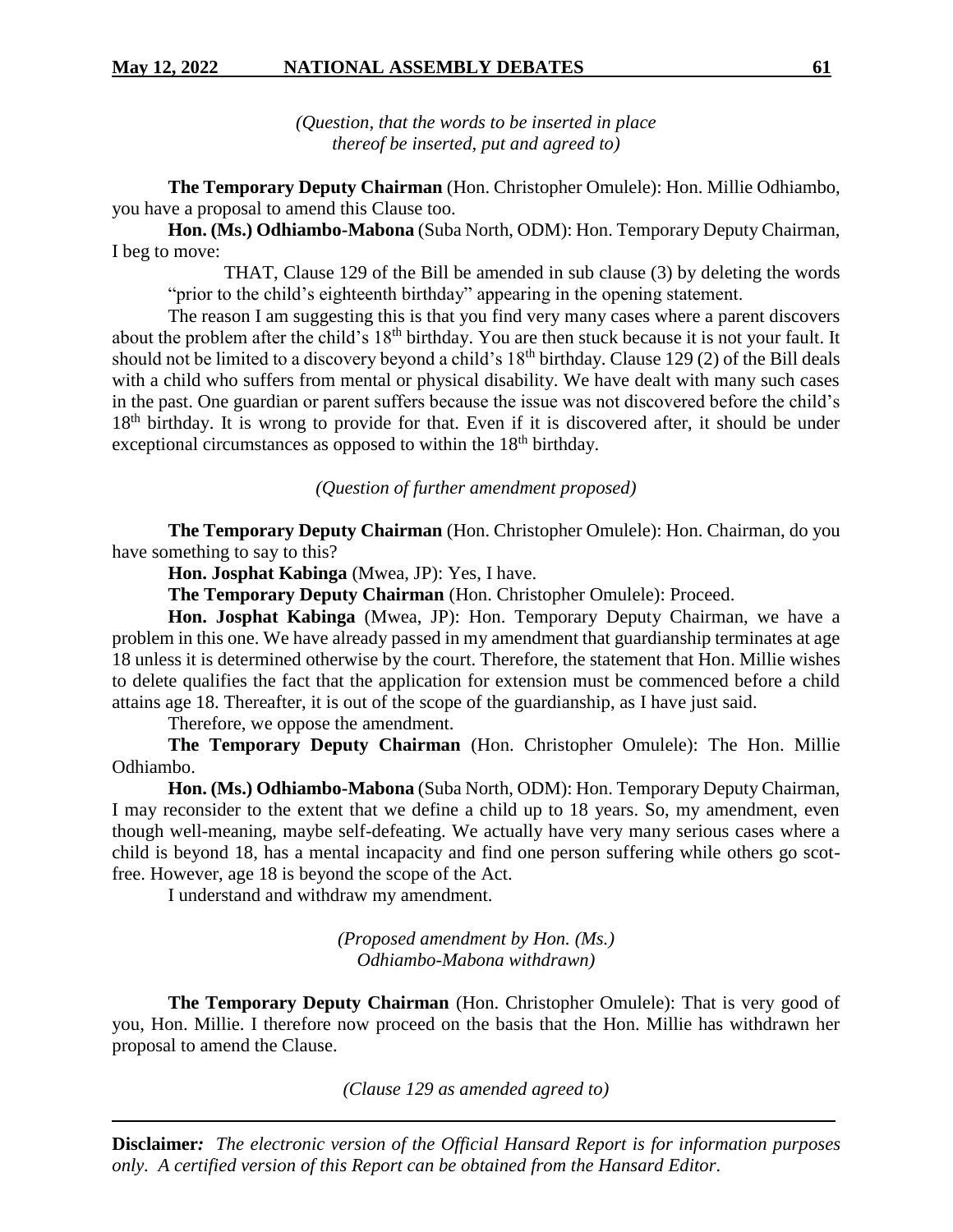*Clause 130*

**The Temporary Deputy Chairman** (Hon. Christopher Omulele): The Hon. Millie Odhiambo.

**Hon. (Ms.) Odhiambo-Mabona** (Suba North, ODM): Hon. Temporary Deputy Chairman, I beg to move:

THAT, Clause 130 of the Bill be amended in sub clause (6) by inserting the following new paragraph immediately after paragraph (c)—

"(d) an interested person

The appointment of a guider may be terminated at any time by an order of the court on application in the prescribed form and it provides very specific people. It should not just be limited to those specific people. It can also be by an interested person because the way we move about it even under the Constitution is that an interested person should be able to move an issue in relation to a child. If we only limit it to a parent or guardian or to a child to whom the appointment relates or to a relative, sometimes they may not have the interest of the child and the child may be too young. So, we may need an interested person.

**Hon. Mohamed Duale** (Dadaab, KANU): On a point of order, Hon. Temporary Deputy Chairlady.

**The Temporary Deputy Chairman** (Hon. Christopher Omulele): Just hold on for a second, Member for Dadaab. I will give you an opportunity after I finish proposing.

# *(Question of the amendment proposed)*

**Hon. Josphat Kabinga** (Mwea, JP): Hon. Temporary Deputy Chairman, this is an area we do not have much problem but we are just wondering who the interested person is. All along we have defined people who are related here but who is this interested person? The Mover can tell us. Other than the guardian, who is this other interested person?

**The Temporary Deputy Chairman** (Hon. Christopher Omulele): The Hon. Millie, can you clarify?

**Hon. (Ms.) Odhiambo-Mabona** (Suba North, ODM): Yes, Hon. Temporary Deputy Chairman. When I was a lawyer at the Cradle, I was an interested person that I could bring a case in relation to a child. I could also not be working at the Cradle but I am a neighbour who sees that something wrong is happening. I am an interested person in that case but for clarity...

**The Temporary Deputy Chairman** (Hon. Christopher Omulele): Basically, what you are saying, Hon. Millie is that interested party is a technical term that is used in legal...

**Hon. (Ms.) Odhiambo-Mabona** (Suba North, ODM): Yes. I am also saying that for clarity, we can define it.

**The Temporary Deputy Chairman** (Hon. Christopher Omulele): Chair.

**Hon. Josphat Kabinga** (Mwea, JP): The reason I asked the Mover to clarify is because in this Bill, there is the Secretary of Children Services who is technically supposed to represent all the interests of a child. Anybody who has an interest has a leeway of directing it through the Secretary of Children Services. So, when we now introduce this term in the Bill, we have a problem with that because as I said the Secretary is the authorised officer to represent all matters of a child and anybody with any interest can channel the interest to the Secretary. I see no reason why we would want to add something that is not fully defined in this Bill.